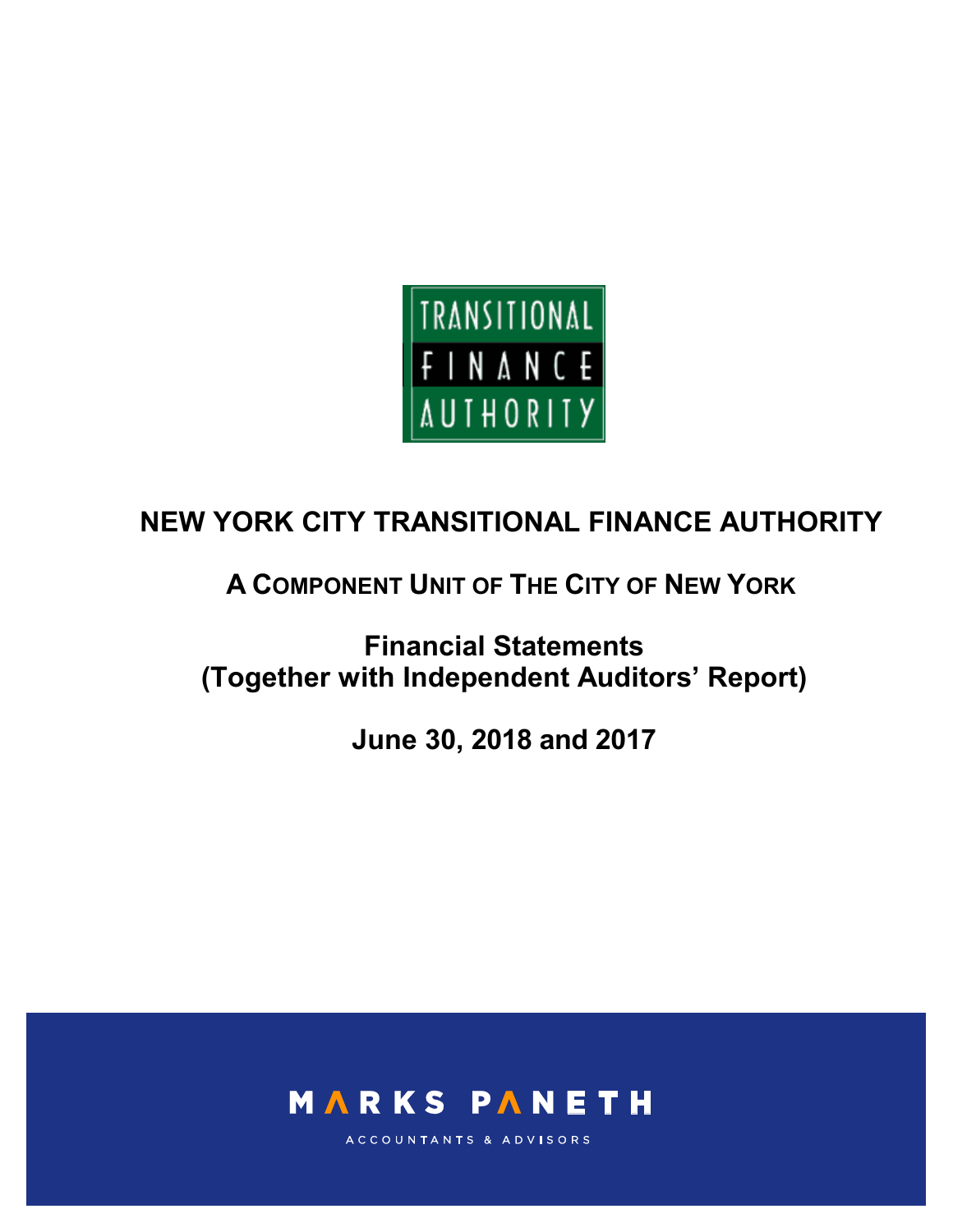## **NEW YORK CITY TRANSITIONAL FINANCE AUTHORITY (A Component Unit of The City of New York)**

## **FINANCIAL STATEMENTS (Together with Independent Auditors' Report)**

## **JUNE 30, 2018 AND 2017**

## **CONTENTS**

**Page**

| Basic Financial Statements as of and for the Years Ended June 30, 2018 and 2017:                       |  |
|--------------------------------------------------------------------------------------------------------|--|
| <b>Government-wide Financial Statements:</b>                                                           |  |
|                                                                                                        |  |
|                                                                                                        |  |
| <b>Governmental Funds Financial Statements:</b>                                                        |  |
|                                                                                                        |  |
| Reconciliations of the Governmental Fund Balance Sheets to the Statements of Net Position (Deficit) 17 |  |
| Governmental Funds Statements of Revenues, Expenditures and Changes in Fund Balances18-19              |  |
| Reconciliations of the Governmental Funds Statements of Revenues, Expenditures and Changes in          |  |
|                                                                                                        |  |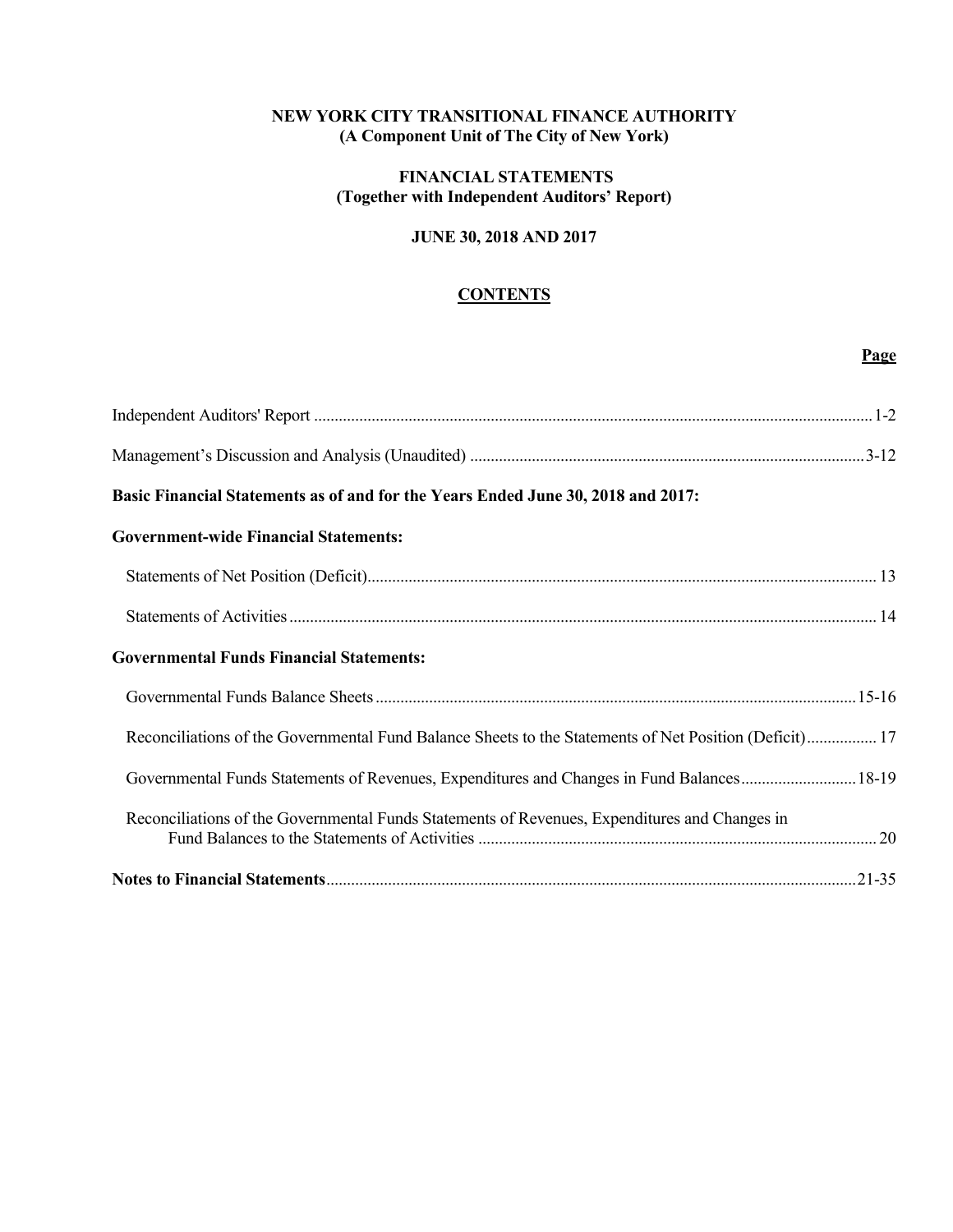

## **INDEPENDENT AUDITORS' REPORT**

To the Members of the Board of Directors of the New York City Transitional Finance Authority

We have audited the accompanying financial statements of the governmental activities of the New York City Transitional Finance Authority (the "Authority"), a component unit of The City of New York, as of and for the years ended June 30, 2018 and 2017, which collectively comprise the Authority's basic financial statements as listed in the table of contents, and the related notes to the financial statements.

### *Management's Responsibility for the Financial Statements*

Management is responsible for the preparation and fair presentation of these financial statements in accordance with accounting principles generally accepted in the United States of America; this includes the design, implementation, and maintenance of internal control relevant to the preparation and fair presentation of financial statements that are free from material misstatement, whether due to fraud or error.

### *Auditors' Responsibility*

Our responsibility is to express an opinion on these financial statements based on our audits. We conducted our audits in accordance with auditing standards generally accepted in the United States of America. Those standards require that we plan and perform the audit to obtain reasonable assurance about whether the financial statements are free from material misstatement.

An audit involves performing procedures to obtain audit evidence about the amounts and disclosures in the financial statements. The procedures selected depend on the auditor's judgment, including the assessment of the risks of material misstatement of the financial statements, whether due to fraud or error. In making those risk assessments, the auditor considers internal control relevant to the entity's preparation and fair presentation of the financial statements in order to design audit procedures that are appropriate in the circumstances, but not for the purpose of expressing an opinion on the effectiveness of the entity's internal control. Accordingly, we express no such opinion. An audit also includes evaluating the appropriateness of accounting policies used and the reasonableness of significant accounting estimates made by management, as well as evaluating the overall presentation of the financial statements.

We believe that the audit evidence we have obtained is sufficient and appropriate to provide a basis for our audit opinion.

### *Opinion*

In our opinion, the financial statements referred to above present fairly, in all material respects, the respective financial position of the governmental activities of the New York City Transitional Finance Authority as of June 30, 2018 and 2017, and the changes in its financial position for the years then ended in accordance with accounting principles generally accepted in the United States of America.

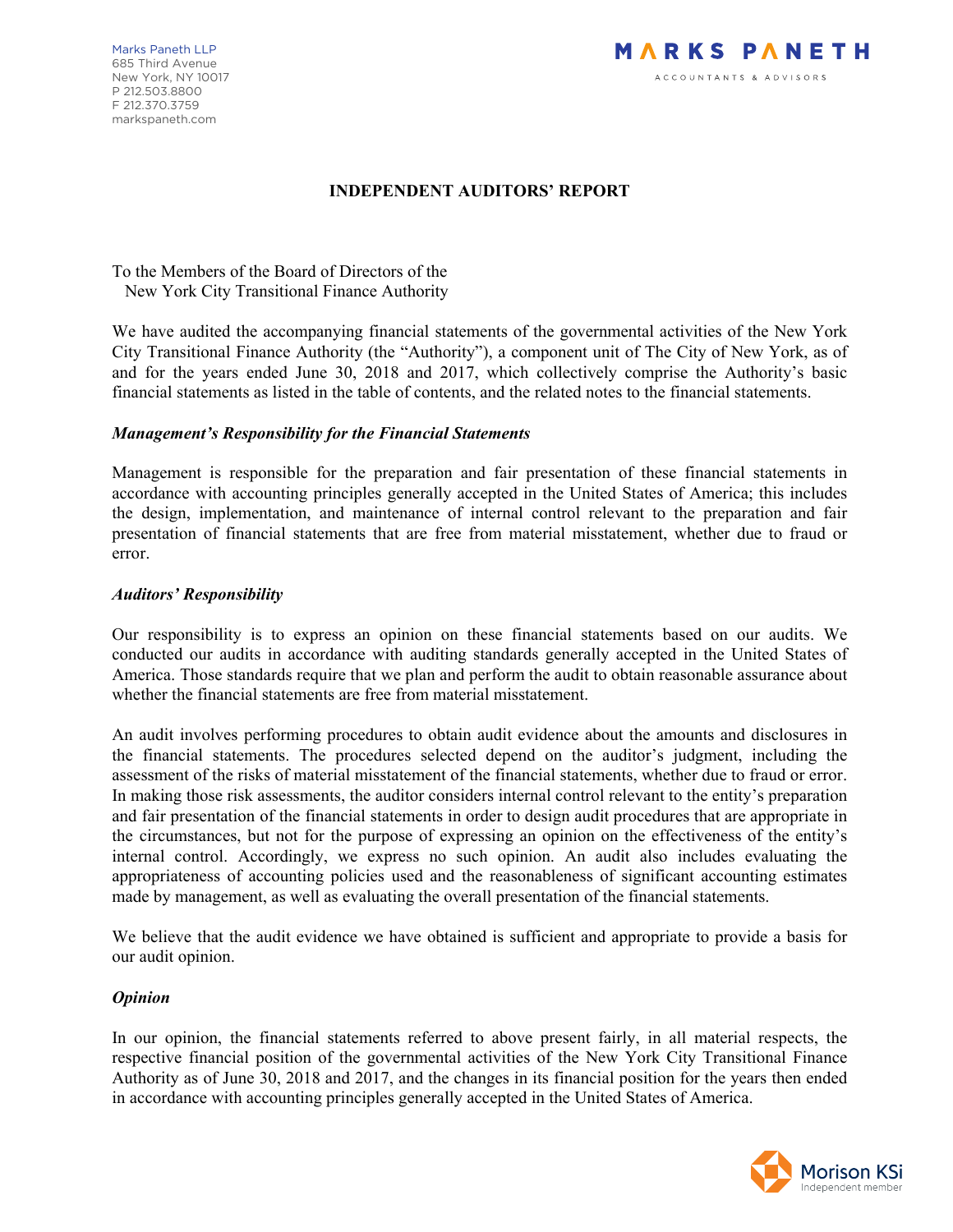### *Other Matter – Required Supplementary Information*

Accounting principles generally accepted in the United States of America require that the management's discussion and analysis on pages 3 through 12 be presented to supplement the basic financial statements. Such information, although not a part of the basic financial statements, is required by the Governmental Accounting Standards Board, who considers it to be an essential part of financial reporting for placing the basic financial statements in an appropriate operational, economic, or historical context. We have applied certain limited procedures to the required supplementary information in accordance with auditing standards generally accepted in the United States of America, which consisted of inquiries of management about the methods of preparing the information and comparing the information for consistency with management's responses to our inquiries, the basic financial statements, and other knowledge we obtained during our audits of the basic financial statements. We do not express an opinion or provide any assurance on the information because the limited procedures do not provide us with sufficient evidence to express an opinion or provide any assurance.

Marke Pareth LLP

New York, NY September 28, 2018

## **MARKS PANETH**

ACCOUNTANTS & ADVISORS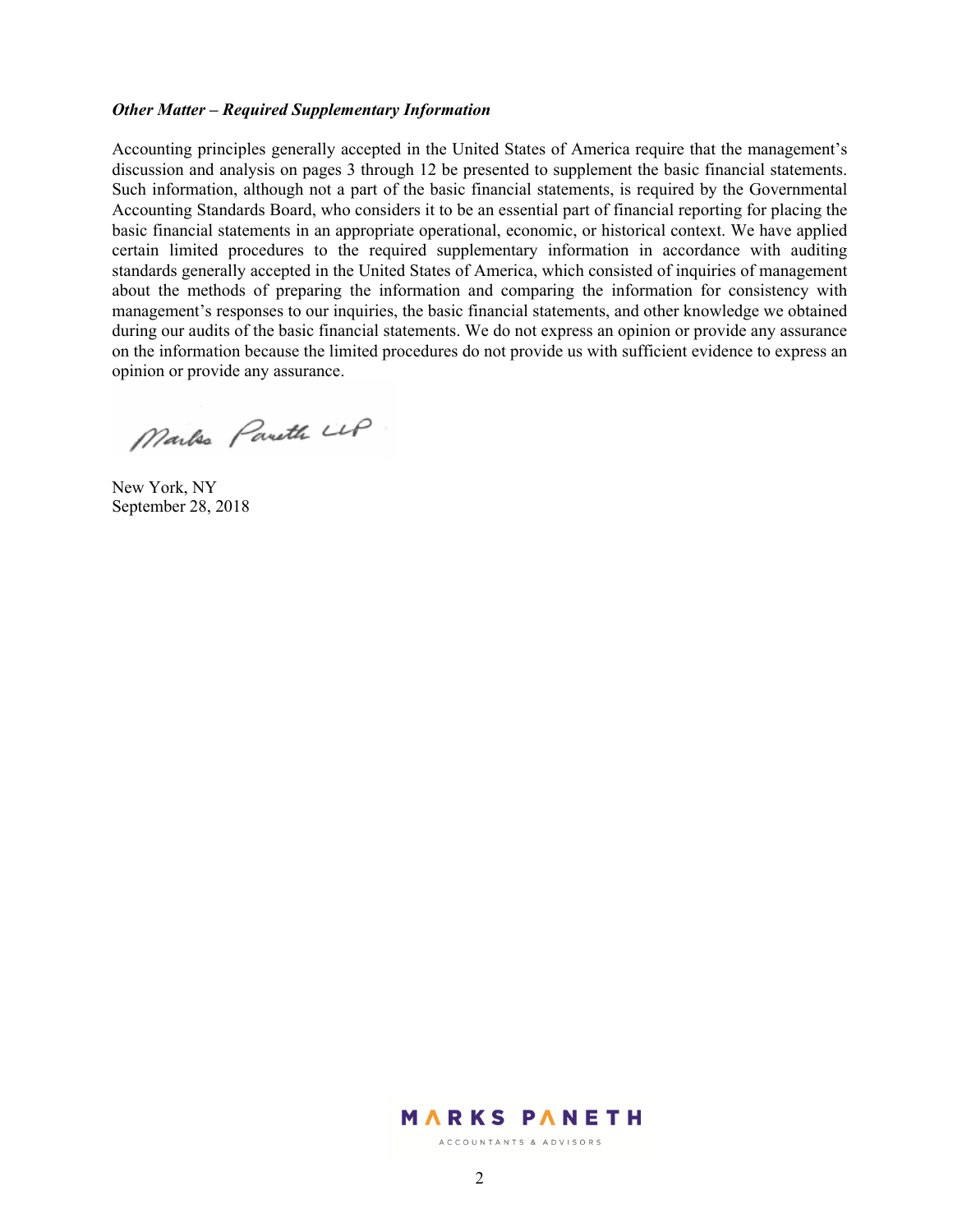(A Component Unit of The City of New York)

### **MANAGEMENT'S DISCUSSION AND ANALYSIS JUNE 30, 2018 AND 2017 (unaudited)**

The following is a narrative overview and analysis of the financial activities of the New York City Transitional Finance Authority (the "Authority") as of June 30, 2018 and 2017, and for the years then ended. It should be read in conjunction with the Authority's government-wide financial statements, governmental funds financial statements and the notes to the financial statements. The annual financial statements consist of four parts: (1) management's discussion and analysis (this section); (2) the government-wide financial statements; (3) the governmental funds financial statements; and (4) the notes to the financial statements.

The government-wide financial statements of the Authority, which include the statements of net position (deficit) and the statements of activities, are presented to display information about the reporting entity as a whole, in accordance with Governmental Accounting Standards Board ("GASB") standards. This is to provide the reader with a broad overview of the Authority's finances. The government-wide financial statements are prepared using the economic resources measurement focus and the accrual basis of accounting. Accordingly, revenue is recognized when earned and expenses are recorded when a liability is incurred, regardless of the timing of the related cash flows.

The Authority's governmental funds financial statements (general, capital, and debt service funds) are presented using the current financial resources measurement focus and the modified accrual basis of accounting. Revenue is recognized when it becomes susceptible to accrual, which is when it becomes both measurable and available to finance expenditures in the current fiscal period. Revenues are considered available if received within two months after the fiscal year end. Expenditures are recognized when the related liability is incurred, except for principal and interest on bonds payable and liabilities on arbitrage rebate payable, which are recognized when due.

The reconciliations of the governmental funds balance sheets to the statements of net position (deficit) and reconciliations of the governmental funds statements of revenues, expenditures and changes in fund balances to the statements of activities are presented to assist the reader in understanding the differences between government-wide and governmental funds financial statements.

## **Future Tax Secured Bonds**

The Authority's original authorizing legislation limited the amount of Authority debt issued for The City of New York's (the "City") general capital purposes ("Future Tax Secured Bonds" or "FTS Bonds") at \$7.5 billion, (excluding Recovery Bonds, discussed below) which was amended several times to reach a total of \$13.5 billion. On July 11, 2009, subsequent authorizing legislation was enacted under Chapter 182 of the Laws of New York, 2009, which permitted the Authority to have in addition to the outstanding \$13.5 billion of FTS Bonds, (excluding Recovery Bonds); the ability to issue additional Future Tax Secured Bonds provided that the amount of such additional bonds, together with the amount of indebtedness contracted by the City, does not exceed the debt limit of the City. At the end of fiscal year 2018, the City's and the Authority's remaining combined debt-incurring capacity was approximately \$27.2 billion.

In fiscal years 2018 and 2017, the Authority issued \$3.8 billion and \$5.2 billion, respectively, of FTS Bonds. The Authority had Future Tax Secured Senior Bonds outstanding of \$788 million and \$990 million and Subordinate bonds (excluding Recovery Bonds) of \$33.9 billion and \$31.0 billion as of June 30, 2018 and 2017, respectively.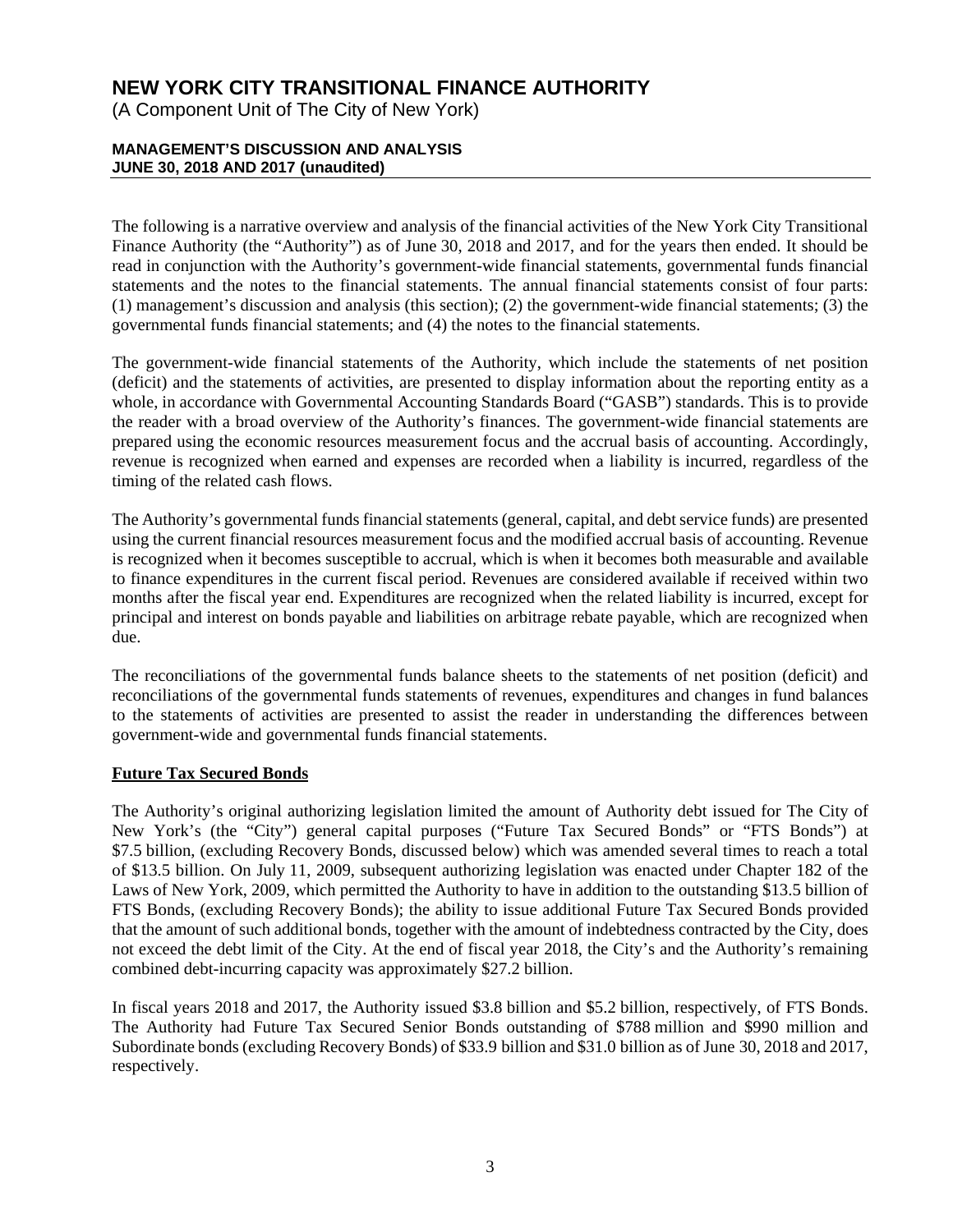(A Component Unit of The City of New York)

### **MANAGEMENT'S DISCUSSION AND ANALYSIS JUNE 30, 2018 AND 2017 (unaudited) (continued)**

## **Future Tax Secured Bonds (continued)**

The Authority is also authorized to have outstanding up to \$2.5 billion of bonds and notes to pay costs arising from the World Trade Center attack on September 11, 2001 ("Recovery Bonds"). The Authority had Recovery Bonds outstanding as of June 30, 2018 and 2017, of \$682 million and \$800 million, respectively.

Build America Bonds ("BABs") and Qualified School Construction Bonds ("QSCBs") are taxable bonds that were created under the American Recovery and Reinvestment Act of 2009 ("ARRA" or "Stimulus Act") whereby the Authority receives a cash subsidy from the United States Treasury to pay related bond interest. In fiscal years 2018 and 2017, the Authority recognized subsidy payments of \$52.7 million and \$53.2 million on its BABs, respectively, and \$47.9 million and \$47.8 million on its QSCBs, respectively. Subsidy payments have been discounted due to the federal budget sequestration; the latest discount was 6.6% beginning in October 2017. The proceeds of the BABs were used to finance the City's capital expenditures and the QSCBs proceeds were used to finance the City's educational facilities.

The following summarizes the debt service activity for FTS Bonds in fiscal year 2018:

|                                            |  | Outstanding<br>Principal<br>Balance at<br>June 30,<br>2017 |   | lssued/<br>Converted |      | Principal<br>Retired<br>(in thousands) | Principal<br>Defeased |                                | Outstanding<br>Principal<br>Balance at<br>June 30,<br>2018 | <b>Total Interest</b><br>Payments<br>FY 2018 |
|--------------------------------------------|--|------------------------------------------------------------|---|----------------------|------|----------------------------------------|-----------------------|--------------------------------|------------------------------------------------------------|----------------------------------------------|
| <b>Senior FTS Bonds</b>                    |  | 989,775                                                    | S |                      | - \$ | $(201, 950)$ \$                        |                       | \$<br>$\sim$                   | 787,825                                                    | \$<br>54,261                                 |
| Subordinate FTS Bonds:                     |  |                                                            |   |                      |      |                                        |                       |                                |                                                            |                                              |
| Recovery Bonds                             |  | 800,165                                                    |   |                      |      | (118, 025)                             |                       |                                | 682,140                                                    | 14,320                                       |
| Parity Bonds                               |  | 26,929,740                                                 |   | 3,776,075            |      | (811, 160)                             |                       |                                | 29,894,655                                                 | 1,081,451                                    |
| <b>Build America Bonds</b>                 |  | 2,956,990                                                  |   |                      |      | (47,900)                               |                       |                                | 2,909,090                                                  | 161,938                                      |
| <b>Qualified School Construction Bonds</b> |  | 1,137,340                                                  |   |                      |      |                                        |                       |                                | 1,137,340                                                  | 51,335                                       |
| Subtotal - Subordinate FTS Bonds           |  | 31,824,235                                                 |   | 3,776,075            |      | (977, 085)                             |                       | $\blacksquare$                 | 34,623,225                                                 | 1,309,044                                    |
| <b>Total FTS Bonds Payable</b>             |  | 32,814,010                                                 | S | 3,776,075            | S    | $(1, 179, 035)$ \$                     |                       | S.<br>$\overline{\phantom{0}}$ | 35,411,050                                                 | 1,363,305                                    |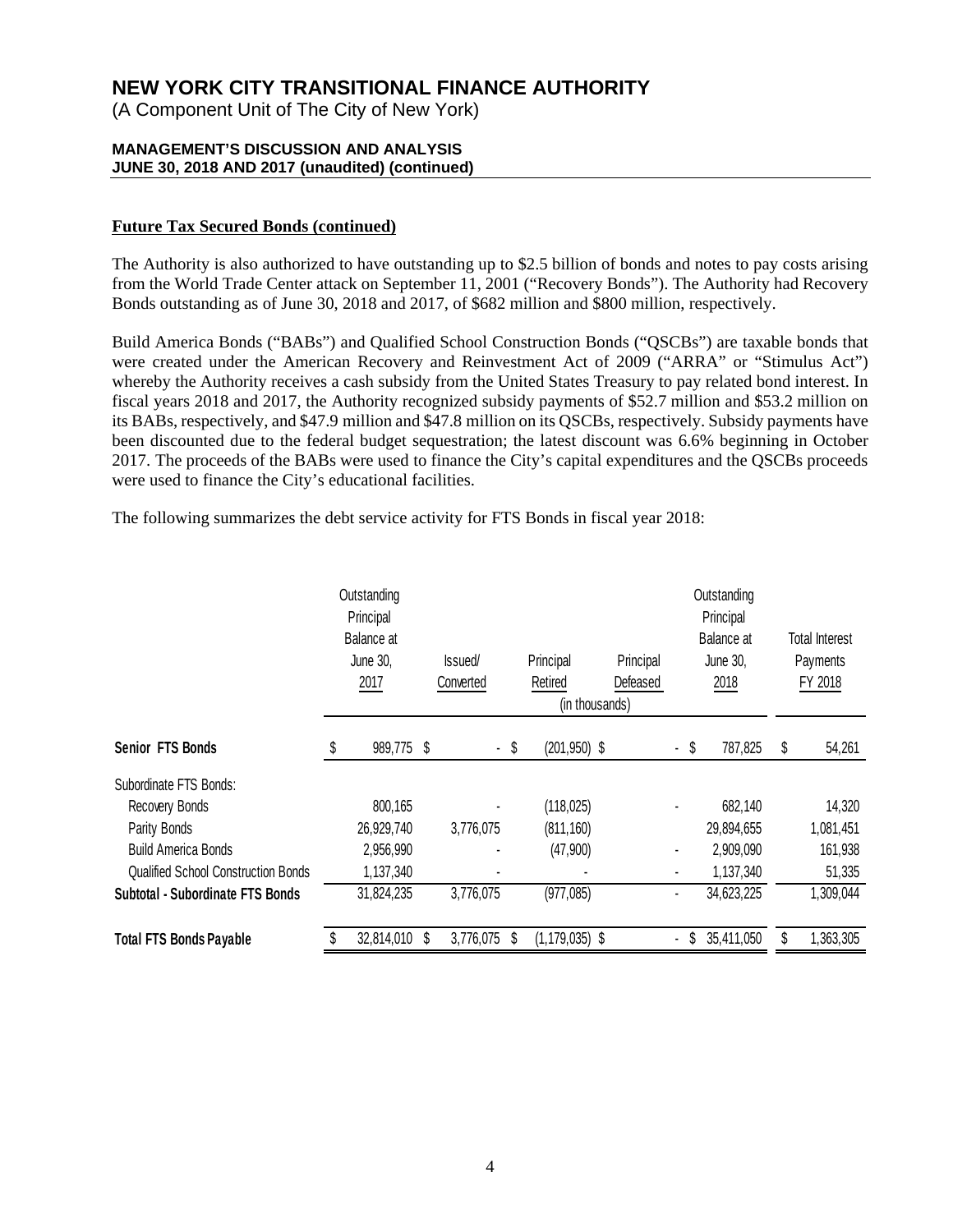(A Component Unit of The City of New York)

### **MANAGEMENT'S DISCUSSION AND ANALYSIS JUNE 30, 2018 AND 2017 (unaudited) (continued)**

## **Future Tax Secured Bonds (continued)**

The following summarizes the debt service activity for FTS Bonds in fiscal year 2017:

|                                            | Outstanding<br>Principal<br>Balance at<br>June 30,<br>2016 | <b>Issued</b><br>Converted |      | Principal<br>Retired<br>(in thousands) | Principal<br>Defeased | Outstanding<br>Principal | Balance at<br><b>June 30,</b><br>2017 | <b>Total Interest</b><br>Payments<br>FY 2017 |
|--------------------------------------------|------------------------------------------------------------|----------------------------|------|----------------------------------------|-----------------------|--------------------------|---------------------------------------|----------------------------------------------|
| Senior FTS Bonds                           | 1,034,610 \$                                               |                            | - \$ | $(44, 550)$ \$                         | $(285)$ \$            |                          | 989,775                               | \$<br>55,808                                 |
| Subordinate FTS Bonds:                     |                                                            |                            |      |                                        |                       |                          |                                       |                                              |
| Recovery Bonds                             | 906,425                                                    |                            |      | (106, 260)                             |                       |                          | 800,165                               | 13,946                                       |
| Parity Bonds                               | 23,248,795                                                 | 5,233,595                  |      | (690, 040)                             | (862, 610)            |                          | 26,929,740                            | 910,012                                      |
| <b>Build America Bonds</b>                 | 2,986,555                                                  |                            |      | (29, 565)                              |                       |                          | 2,956,990                             | 163,440                                      |
| <b>Qualified School Construction Bonds</b> | 1,137,340                                                  |                            |      |                                        |                       |                          | 1,137,340                             | 51,335                                       |
| Subtotal - Subordinate FTS Bonds           | 28,279,115                                                 | 5,233,595                  |      | (825, 865)                             | (862, 610)            |                          | 31,824,235                            | 1,138,733                                    |
| <b>Total FTS Bonds Payable</b>             | 29,313,725                                                 | \$<br>5,233,595            | S    | $(870, 415)$ \$                        | $(862, 895)$ \$       |                          | 32,814,010                            | 1,194,541                                    |

## **Building Aid Revenue Bonds**

The Authority is also authorized to have outstanding up to \$9.4 billion of Building Aid Revenue Bonds, notes or other obligations ("BARBs"), secured by building aid from the State of New York (the "State") that is received by the Authority pursuant to an assignment with the City in fiscal year 2007 (the "Assignment"). The City assigned its building aid, which is subject to annual appropriation by the State, to the Authority for the purpose of funding costs for the City's school system's five-year educational facilities capital plan and to pay the Authority's administrative expenses. In fiscal year 2018, the Authority issued \$2.1 billion of BARBs, but did not issue BARBs in fiscal year 2017. BARBs outstanding as of both June 30, 2018 and 2017 were \$7.9 billion.

In both fiscal years 2018 and 2017, the Authority recognized subsidy payments of \$6.5 million on its BABs and \$9.1 million on its QSCBs.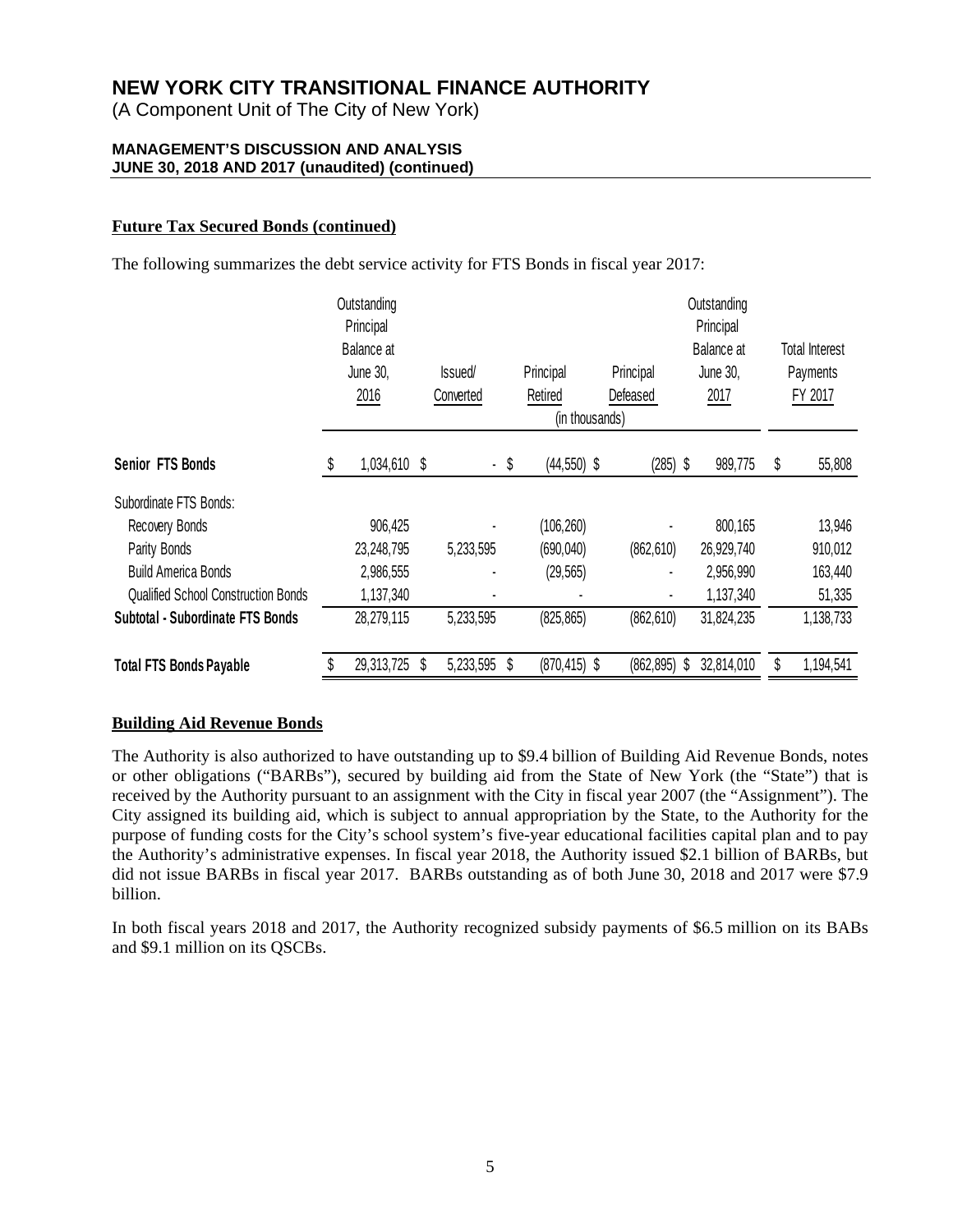(A Component Unit of The City of New York)

### **MANAGEMENT'S DISCUSSION AND ANALYSIS JUNE 30, 2018 AND 2017 (unaudited) (continued)**

## **Building Aid Revenue Bonds (continued)**

The following summarizes the debt service activity for BARBs in fiscal year 2018:

|                                                                                                               | Outstanding<br>Principal              |   |                                |                      |                                         |                  |  | Outstanding<br>Principal        |   |                                              |
|---------------------------------------------------------------------------------------------------------------|---------------------------------------|---|--------------------------------|----------------------|-----------------------------------------|------------------|--|---------------------------------|---|----------------------------------------------|
|                                                                                                               | Balance at<br>June 30,<br>2017        |   | lssued/<br>Converted           | Principal<br>Retired | Principal<br>Defeased<br>(in thousands) |                  |  | Balance at<br>June 30,<br>2018  |   | <b>Total Interest</b><br>Payments<br>FY 2018 |
| <b>Building Aid Revenue Bonds</b><br><b>Build America Bonds</b><br><b>Qualified School Construction Bonds</b> | \$<br>7,385,885<br>295,750<br>200,000 | S | 2,083,255 \$<br>$\blacksquare$ | $(184, 145)$ \$      |                                         | $(1,836,490)$ \$ |  | 7,448,505<br>295,750<br>200,000 | S | 355,939<br>20,018<br>9,800                   |
| <b>Total BARBs Payable</b>                                                                                    | 7,881,635                             | S | 2,083,255 \$                   | $(184, 145)$ \$      |                                         | $(1,836,490)$ \$ |  | 7,944,255                       |   | 385,757                                      |

The following summarizes the debt service activity for BARBs in fiscal year 2017:

|                                                                                                               | Outstanding<br>Principal                 |   |                      |      |                                        |                       |                          |                                | Outstanding<br>Principal        |   |                                              |
|---------------------------------------------------------------------------------------------------------------|------------------------------------------|---|----------------------|------|----------------------------------------|-----------------------|--------------------------|--------------------------------|---------------------------------|---|----------------------------------------------|
|                                                                                                               | Balance at<br>June 30,<br>2016           |   | Issued/<br>Converted |      | Principal<br>Retired<br>(in thousands) | Principal<br>Defeased |                          | Balance at<br>June 30,<br>2017 |                                 |   | <b>Total Interest</b><br>Payments<br>FY 2017 |
| <b>Building Aid Revenue Bonds</b><br><b>Build America Bonds</b><br><b>Qualified School Construction Bonds</b> | \$<br>7,548,005 \$<br>295,750<br>200,000 |   | ۰                    | - \$ | $(162, 120)$ \$                        |                       | ۰                        |                                | 7,385,885<br>295,750<br>200,000 | S | 362,974<br>20,018<br>9.800                   |
| <b>Total BARBs Payable</b>                                                                                    | 8,043,755                                | S | $\sim$               | S    | $(162, 120)$ \$                        |                       | $\overline{\phantom{0}}$ |                                | 7,881,635                       |   | 392,792                                      |

In accordance with GASB standards, the building aid revenue is treated, for reporting purposes, as City revenue pledged to the Authority. Under the criteria established by GASB, the assignment of building aid revenue by the City to the Authority is considered a collateralized borrowing, due to the City's continuing involvement necessary for collection of the building aid. The Authority reports as an asset (Due from New York City future State building aid) for the cumulative amount it has distributed to the City for the educational facilities capital plan, offset by the cumulative amount of building aid it has retained. On the fund financial statements, the distributions to the City for its educational facilities capital program are reported as other financing (uses) of funds.

The Authority retains sufficient building aid revenue to service the BARBs debt and to pay its administrative expenses in accordance with the Indenture. Building aid retained by the Authority is treated as other financing sources, as the amount retained is accounted for as a repayment of the amounts treated as loaned to the City.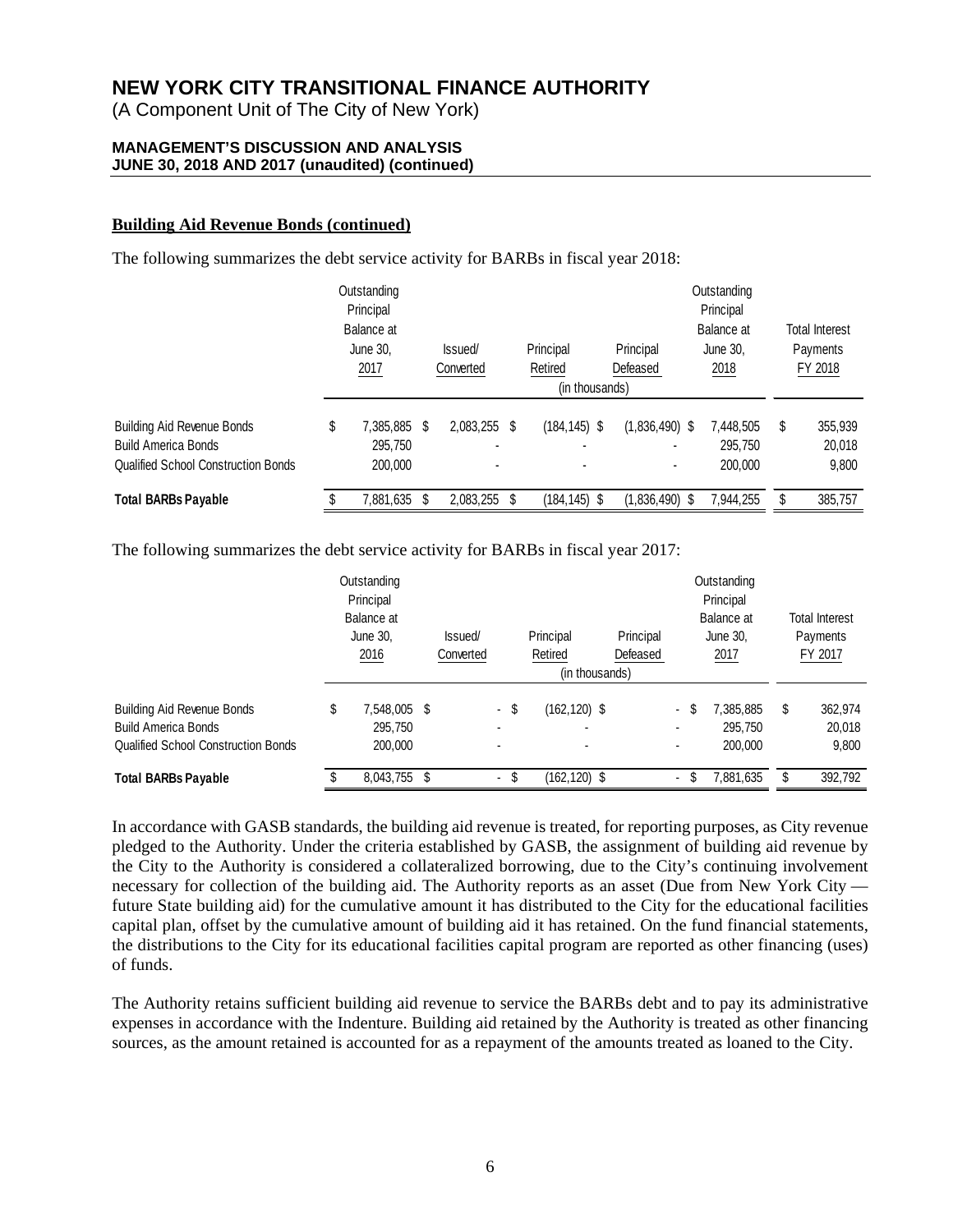(A Component Unit of The City of New York)

## **MANAGEMENT'S DISCUSSION AND ANALYSIS JUNE 30, 2018 AND 2017 (unaudited) (continued)**

## **Building Aid Revenue Bonds (continued)**

Below is a table summarizing the total building aid revenues from the State, remittances to the City and the balances retained by the Authority for the fiscal years ended June 30,

|                                                                                     |    | 2018                    |     | 2017                       |   | 2016                    |
|-------------------------------------------------------------------------------------|----|-------------------------|-----|----------------------------|---|-------------------------|
|                                                                                     |    |                         |     | --------in thousands------ |   |                         |
| Building aid received from New York State<br>Building aid remitted to New York City | S  | 1.211.249<br>(523, 887) | \$. | 1,140,203<br>(564, 455)    | S | 1,094,110<br>(488, 156) |
| Total retained for BARBs debt service<br>and operating expenses                     | \$ | 687.362                 | S   | 575,748                    | S | 605.954                 |

## **Financial Highlights And Overall Analysis — Government-Wide Financial Statements**

The following summarizes the activities of the Authority for the years ended June 30,

|                                            |                 |                 |                            |                   | Variance |               |  |
|--------------------------------------------|-----------------|-----------------|----------------------------|-------------------|----------|---------------|--|
|                                            | 2018            | 2017            | 2016                       | 2018/2017         |          | 2017/2016     |  |
|                                            |                 |                 | --------in thousands------ |                   |          |               |  |
| Revenues:                                  |                 |                 |                            |                   |          |               |  |
| Personal income tax retained               | \$<br>181,410   | \$<br>297,251   | \$<br>180,290              | \$<br>(115, 841)  | \$       | 116,961       |  |
| Unrestricted grants                        | 2,174,300       | 2,021,568       | 1,733,769                  | 152,732           |          | 287,799       |  |
| Federal subsidy                            | 116,275         | 116,657         | 116,903                    | (382)             |          | (246)         |  |
| Investment earnings                        | 33,131          | 5,910           | 8,466                      | 27,221            |          | (2, 556)      |  |
| Other                                      | 730             |                 |                            | 730               |          |               |  |
| Total revenues                             | 2,505,846       | 2,441,386       | 2,039,428                  | 64,460            |          | 401,958       |  |
| Expenses:                                  |                 |                 |                            |                   |          |               |  |
| Distributions to New York City             |                 |                 |                            |                   |          |               |  |
| for general capital program                | 3,478,373       | 4,721,999       | 3,984,060                  | (1, 243, 626)     |          | 737,939       |  |
| <b>Bond interest</b>                       | 1,544,893       | 1,425,751       | 1,300,474                  | 119,142           |          | 125,277       |  |
| Other                                      | 162,358         | 167,033         | 166,459                    | (4, 675)          |          | 574           |  |
| Total expenses                             | 5,185,624       | 6,314,783       | 5,450,993                  | (1, 129, 159)     |          | 863,790       |  |
| Change in net position (deficit)           | (2,679,778)     | (3,873,397)     | (3,411,565)                | 1,193,619         |          | (461, 832)    |  |
| Net position (deficit) - beginning of year | (35, 023, 969)  | (31, 150, 572)  | (27, 739, 007)             | (3,873,397)       |          | (3, 411, 565) |  |
| Net position (deficit) - end of year       | \$ (37,703,747) | \$ (35,023,969) | $$$ (31, 150, 572)         | \$<br>(2,679,778) | \$       | (3,873,397)   |  |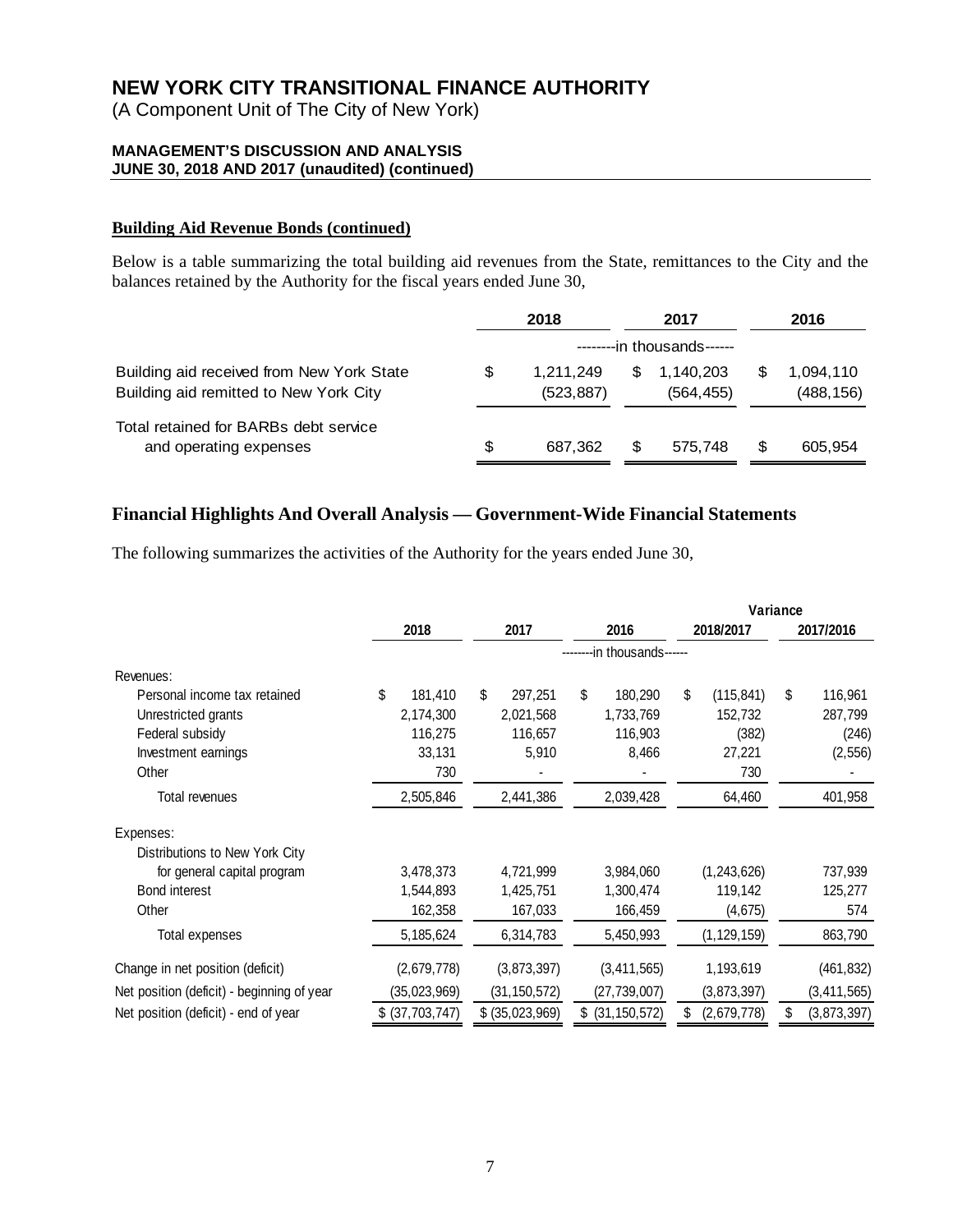(A Component Unit of The City of New York)

### **MANAGEMENT'S DISCUSSION AND ANALYSIS JUNE 30, 2018 AND 2017 (unaudited) (continued)**

## **Financial Highlights And Overall Analysis — Government-Wide Financial Statements (continued)**

In fiscal year 2018, the Authority received an unrestricted grant from the City in the amount of \$2.2 billion. These funds will be used to fund FTS Bonds' future years debt service requirements to reduce the amount of personal income tax ("PIT") retained for such purpose. In fiscal year 2017, the Authority received an unrestricted grant from the City in the amount of \$1.9 billion and a grant from Hudson Yards Infrastructure Corporation ("HYIC") in the amount of \$112.8 million. These funds were used to fund FTS Bonds' future years debt service requirements which reduced the amount of personal income tax retained for such purpose.

In fiscal years 2018, 2017 and 2016, the Authority earned subsidy payments on its BABs and QSCBs, which fluctuate each year due to the changes in the amount of bonds outstanding and changes on the discounted rate for federal budget sequestration.

Investment earnings are primarily determined by capital projects fund holdings, debt service fund holdings, interest rates and market value fluctuations during the fiscal year.

The amount of distributions to the City fluctuates each year depending on the capital funding needs of the City and related issuance of debt.

Interest expense increased in each fiscal year due to the increase in outstanding bonds.

Other expenses consist primarily of the Authority's administrative expenses, federal subsidies transferred to the City, and costs of issuance. The fluctuations in each fiscal year was primarily due to the changes in costs of issuance associated with the issuance of new bonds and changes in federal subsidies transferred to the City.

The following summarizes the Authority's assets, liabilities, and net position (deficits) as of June 30,

|                                |                  |                 |                            |                   | Variance          |
|--------------------------------|------------------|-----------------|----------------------------|-------------------|-------------------|
|                                | 2018             | 2017            | 2016                       | 2018/2017         | 2017/2016         |
|                                |                  |                 | --------in thousands------ |                   |                   |
| Assets                         | 10,192,176<br>\$ | \$10,413,900    | \$<br>9,462,789            | \$<br>(221, 724)  | \$<br>951,111     |
| Deferred outflows of resources | 40,859           | 82,287          | 73,446                     | (41, 428)         | 8,841             |
| Liabilities:                   |                  |                 |                            |                   |                   |
| <b>Current liabilities</b>     | 3,168,873        | 3.528.789       | 2.234.955                  | (359, 916)        | 1,293,834         |
| Non-current liabilities        | 44,767,909       | 41,991,367      | 38,451,852                 | 2,776,542         | 3,539,515         |
| <b>Total liabilities</b>       | 47,936,782       | 45,520,156      | 40,686,807                 | 2,416,626         | 4,833,349         |
| Net position (deficit):        |                  |                 |                            |                   |                   |
| Restricted                     | 697,941          | 203.391         | 12,383                     | 494,550           | 191,008           |
| Unrestricted                   | (38,401,688)     | (35,227,360)    | (31, 162, 955)             | (3, 174, 328)     | (4,064,405)       |
| Total net position (deficit)   | \$ (37,703,747)  | \$ (35,023,969) | $$$ (31, 150, 572)         | (2,679,778)<br>\$ | \$<br>(3,873,397) |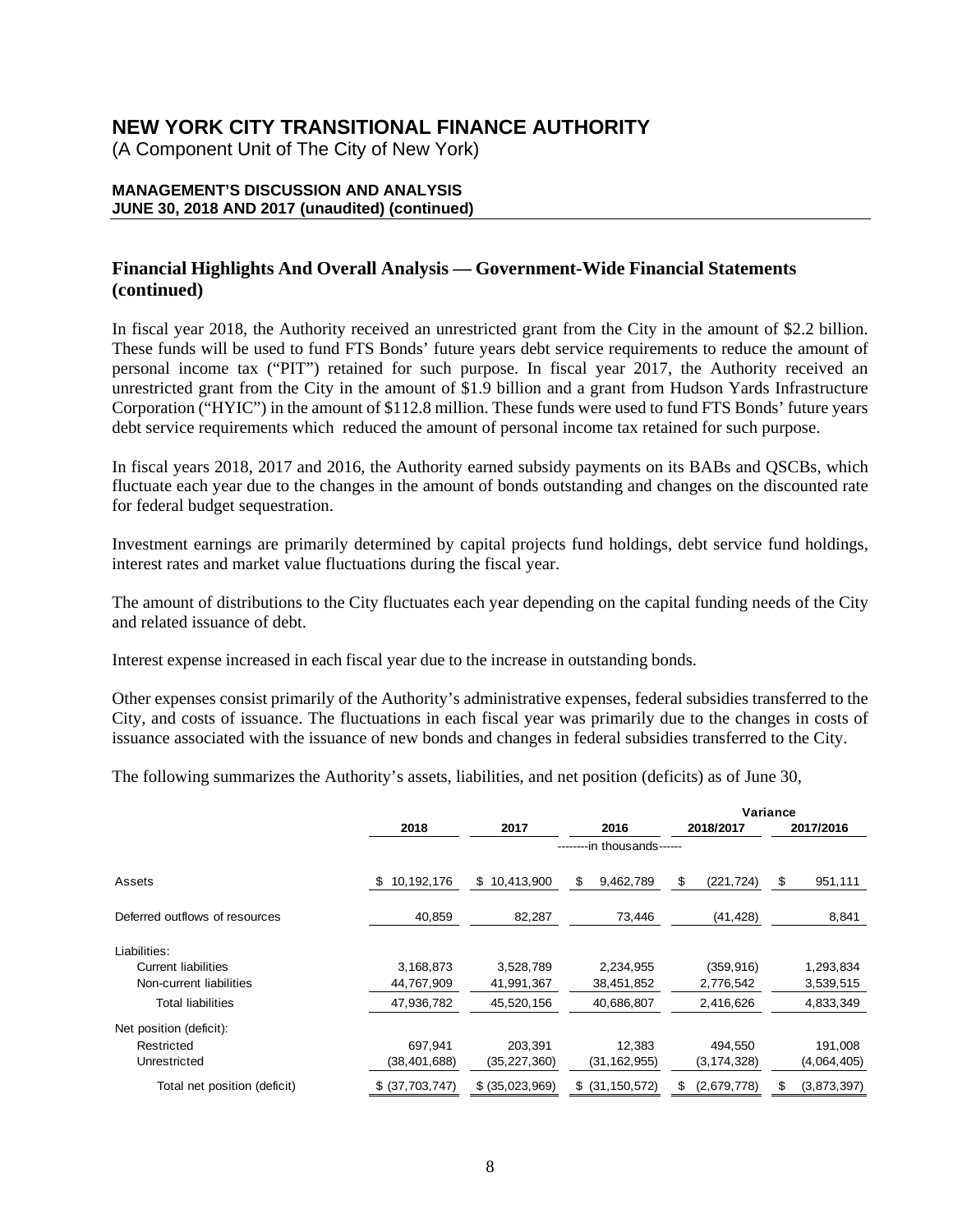(A Component Unit of The City of New York)

### **MANAGEMENT'S DISCUSSION AND ANALYSIS JUNE 30, 2018 AND 2017 (unaudited) (continued)**

## **Financial Highlights And Overall Analysis — Government-Wide Financial Statements (continued)**

Total assets decreased between fiscal years 2018 and 2017 primarily due to the decrease BARBs debt service funds and capital project funds held. Total assets increased between fiscal years 2017 and 2016 primarily due to the increase in unrestricted grant received from the City and capital project funds held.

The deferred outflows of resources represent the difference between removing the carrying amount of refunded bonds and the recording of the new bonds. The deferred outflows of resource fluctuate each year based on the amount of bonds refunded and the amortization scheduled.

Total liabilities increased in fiscal years 2018, 2017 and 2016 primarily due to the issuance of new bonds.

## **Financial Highlights And Overall Analysis — Governmental Funds Financial Statements**

The Authority uses five governmental funds for reporting its activities: (1) a general fund ("GF"), (2) a building aid revenue bonds capital project fund ("BARBs CPF"), (3) a future tax secured bonds capital project fund ("FTS Bonds CPF"), (4) a building aid revenue bonds debt service fund ("BARBs DSF"), and (5) a future tax secured bonds debt service fund ("FTS Bonds DSF").

The following summarizes the GF activities of the Authority for the years ended June 30,

|                                  |               |    |         |    |                            |    |           | Variance |           |  |
|----------------------------------|---------------|----|---------|----|----------------------------|----|-----------|----------|-----------|--|
|                                  | 2018          |    | 2017    |    | 2016                       |    | 2018/2017 |          | 2017/2016 |  |
|                                  |               |    |         |    | --------in thousands------ |    |           |          |           |  |
| Revenues                         | \$<br>136,861 | \$ | 143,439 | \$ | 142,323                    | \$ | (6, 578)  | \$       | 1,116     |  |
| Expenditures                     | 139,111       |    | 140,915 |    | 141,837                    |    | (1, 804)  |          | (922)     |  |
| Other financing sources          | 384           |    | 316     |    | 380                        |    | 68        |          | (64)      |  |
| Net change in fund balances      | (1,866)       |    | 2,840   |    | 866                        |    | (4,706)   |          | 1,974     |  |
| Fund balance - beginning of year | 7,765         |    | 4,925   |    | 4,059                      |    | 2,840     |          | 866       |  |
| Fund balance - end of year       | 5,899         | \$ | 7,765   | \$ | 4,925                      | \$ | (1,866)   | \$       | 2,840     |  |

GF revenues fluctuate each year based on the PIT retained for administrative expenses and federal interest subsidies received. Expenditures fluctuated each year for administrative expenses and the amount of federal subsidies transferred to the City.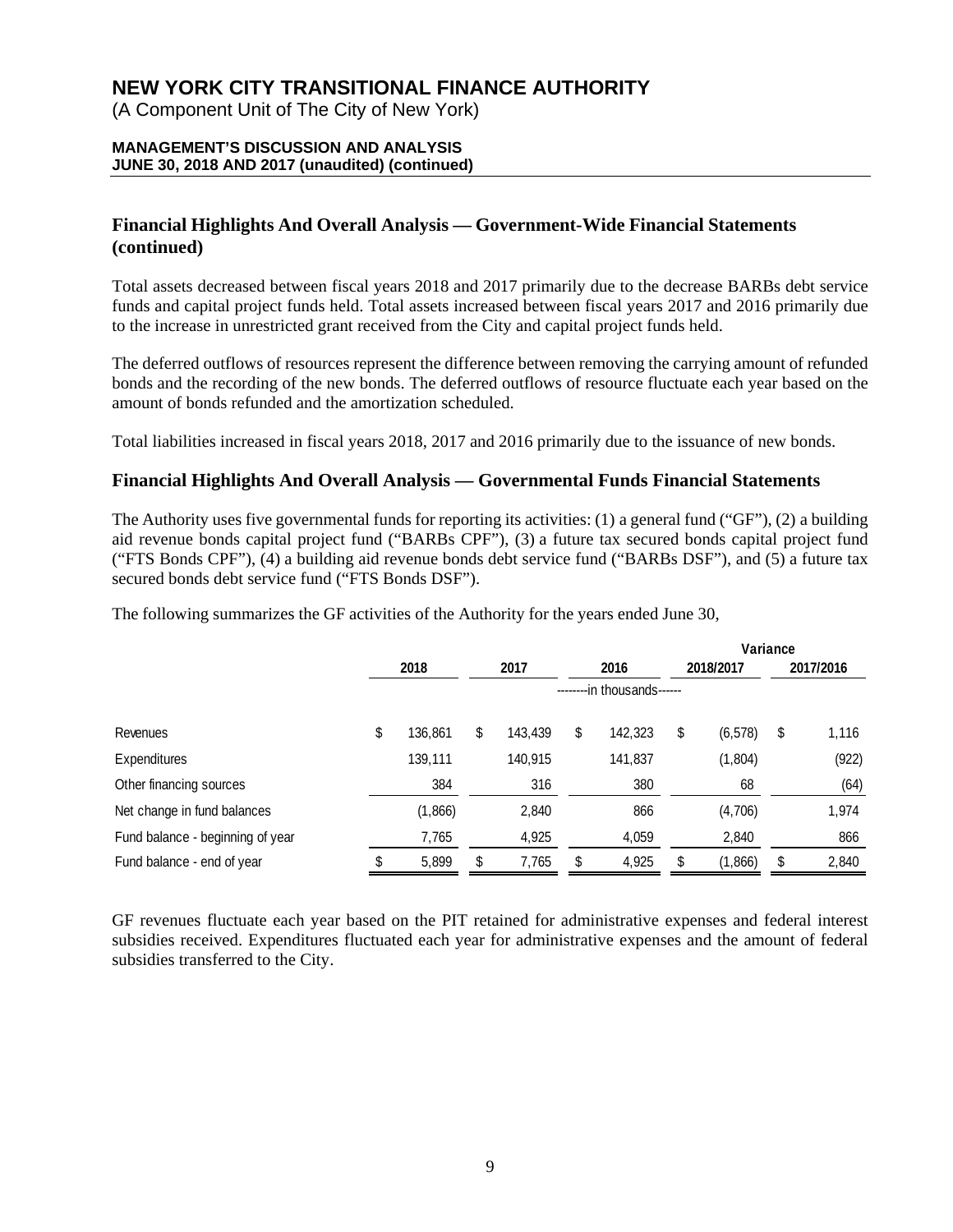(A Component Unit of The City of New York)

## **MANAGEMENT'S DISCUSSION AND ANALYSIS JUNE 30, 2018 AND 2017 (unaudited) (continued)**

## **Financial Highlights And Overall Analysis — Governmental Funds Financial Statements (continued)**

The following summarizes the BARBs CPF activities of the Authority for the years ended June 30,

|                                  |           |    |                |                            |       | Variance |           |           |          |  |
|----------------------------------|-----------|----|----------------|----------------------------|-------|----------|-----------|-----------|----------|--|
|                                  | 2018      |    | 2017           |                            | 2016  |          | 2018/2017 | 2017/2016 |          |  |
|                                  |           |    |                | --------in thousands------ |       |          |           |           |          |  |
| Revenues                         | \$<br>358 | \$ | $\blacksquare$ | \$                         | 355   | \$       | 358       | \$        | (355)    |  |
| Expenditures                     | 2,569     |    | (60)           |                            | 4,301 |          | 2,629     |           | (4, 361) |  |
| Other financing sources (uses)   | 2,124     |    |                |                            | 4,010 |          | 2,124     |           | (4,010)  |  |
| Net change in fund balances      | (87)      |    | 60             |                            | 64    |          | (147)     |           | (4)      |  |
| Fund balance - beginning of year | 93        |    | 33             |                            | (31)  |          | 60        |           | 64       |  |
| Fund balance - end of year       | \$<br>6   | \$ | 93             | \$                         | 33    | \$       | (87)      | \$        | 60       |  |

The Authority's bond proceeds and distributions to the City are reported as other financing sources and (uses) in the governmental funds. In fiscal years 2018 and 2016, BARBs proceeds were transferred to the City to pay certain educational facilities capital program expenditures. In fiscal year 2017, the Authority did not issue any BARBs.

The following summarizes the FTS Bonds CPF activities of the Authority for the years ended June 30,

|                                  |    |           |    |           |    |                            | Variance |               |    |           |
|----------------------------------|----|-----------|----|-----------|----|----------------------------|----------|---------------|----|-----------|
|                                  |    | 2018      |    | 2017      |    | 2016                       |          | 2018/2017     |    | 2017/2016 |
|                                  |    |           |    |           |    | --------in thousands------ |          |               |    |           |
| Revenues                         | \$ | 5,550     | \$ | 1,766     | \$ | 909                        | \$       | 3,784         | \$ | 857       |
| Expenditures                     |    | 3,491,338 |    | 4,743,582 |    | 4,002,415                  |          | (1, 252, 244) |    | 741,167   |
| Other financing sources (uses)   |    | 3,980,425 |    | 4,932,764 |    | 3,949,404                  |          | (952, 339)    |    | 983,360   |
| Net change in fund balances      |    | 494,637   |    | 190,948   |    | (52, 102)                  |          | 303,689       |    | 243,050   |
| Fund balance - beginning of year |    | 203,298   |    | 12,350    |    | 64,452                     |          | 190,948       |    | (52, 102) |
| Fund balance - end of year       |    | 697,935   | \$ | 203,298   | \$ | 12,350                     | \$       | 494,637       | \$ | 190,948   |

CPF expenditures represent the amount of bond proceeds transferred to the City and other financing sources and (uses) represent proceeds from bond issuances. Expenditures and other financing sources and (uses) fluctuate each year depending on the capital funding needs of the City.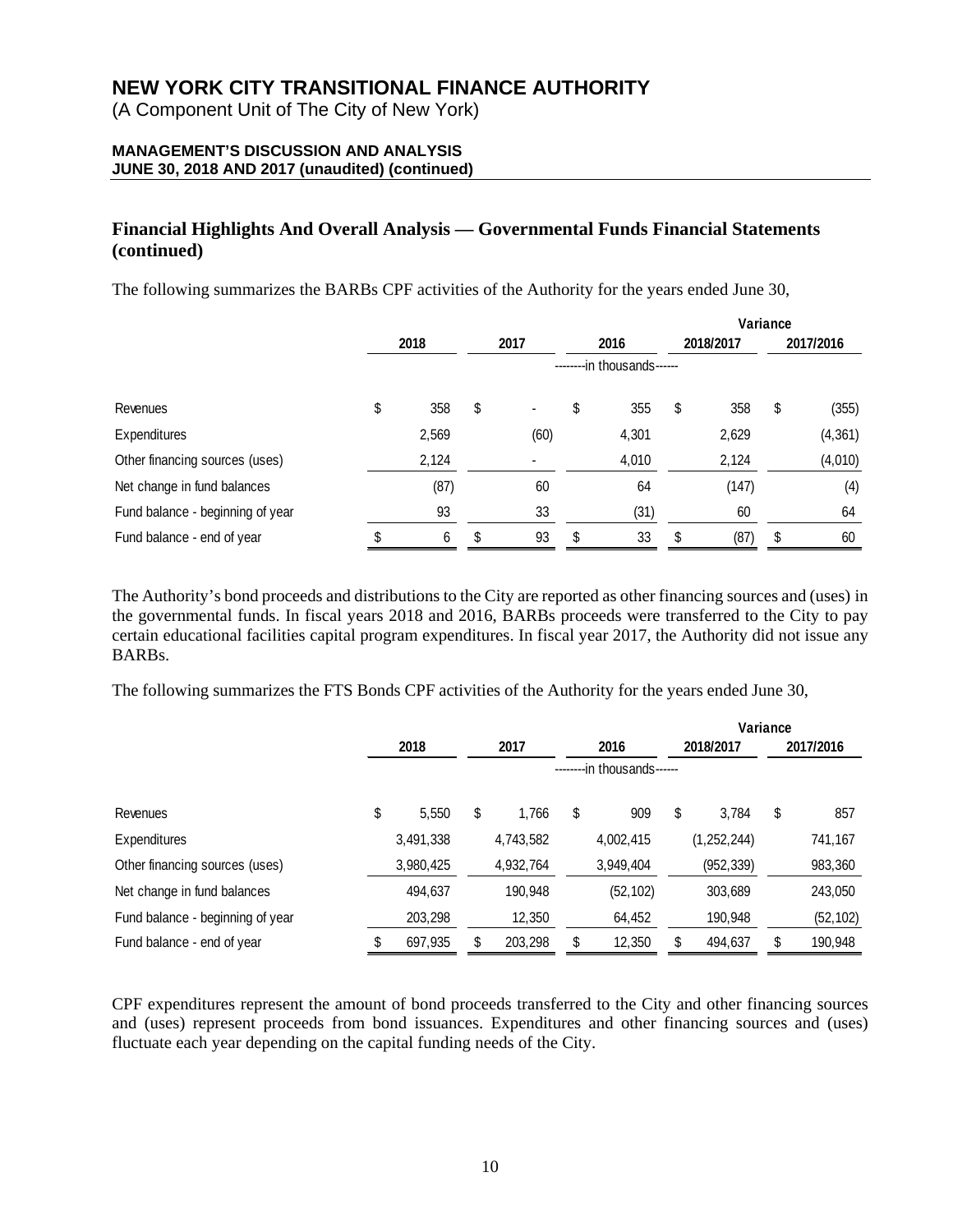(A Component Unit of The City of New York)

## **MANAGEMENT'S DISCUSSION AND ANALYSIS JUNE 30, 2018 AND 2017 (unaudited) (continued)**

## **Financial Highlights And Overall Analysis — Governmental Funds Financial Statements (continued)**

The following summarizes the BARBs DSF activities of the Authority for the years ended June 30,

|                                  |               |    |         |    |                            |    |            | Variance |           |
|----------------------------------|---------------|----|---------|----|----------------------------|----|------------|----------|-----------|
|                                  | 2018          |    | 2017    |    | 2016                       |    | 2018/2017  |          | 2017/2016 |
|                                  |               |    |         |    | --------in thousands------ |    |            |          |           |
| Revenues                         | \$<br>5.243   | \$ | 598     | \$ | 4,712                      | \$ | 4,645      | \$       | (4, 114)  |
| Expenditures                     | 2,204,096     |    | 554,912 |    | 486,102                    |    | 1,649,184  |          | 68,810    |
| Other financing sources (uses)   | 1,924,399     |    | 555,423 |    | 494,978                    |    | 1,368,976  |          | 60,445    |
| Net change in fund balances      | (274, 454)    |    | 1,109   |    | 13,588                     |    | (275, 563) |          | (12, 479) |
| Fund balance - beginning of year | 876,180       |    | 875,071 |    | 861,483                    |    | 1,109      |          | 13,588    |
| Fund balance - end of year       | \$<br>601,726 | \$ | 876,180 | \$ | 875,071                    | \$ | (274, 454) | \$       | 1,109     |

Revenues in the BARBs DSF fluctuate each year due to changes in interest rates and market valuation of holdings. Expenditures are primarily the debt service payments on outstanding BARBs. The other financing sources (uses) consist primarily of State building aid retained by the Authority in fiscal years 2018, 2017 and 2016, respectively.

The following summarizes the FTS Bonds DSF activities of the Authority for the years ended June 30,

|                                  |                            |    |           |    |           | Variance |           |           |           |  |  |  |
|----------------------------------|----------------------------|----|-----------|----|-----------|----------|-----------|-----------|-----------|--|--|--|
|                                  | 2018                       |    | 2017      |    | 2016      |          | 2018/2017 | 2017/2016 |           |  |  |  |
|                                  | --------in thousands------ |    |           |    |           |          |           |           |           |  |  |  |
| Revenues                         | \$<br>2,357,248            | \$ | 2,295,677 | \$ | 1,890,978 | \$       | 61,571    | \$        | 404,699   |  |  |  |
| Expenditures                     | 2,542,767                  |    | 2,088,557 |    | 1,781,990 |          | 454,210   |           | 306,567   |  |  |  |
| Other financing sources (uses)   | 568,962                    |    | 67,126    |    | 114,585   |          | 501,836   |           | (47, 459) |  |  |  |
| Net change in fund balances      | 383,443                    |    | 274.246   |    | 223,573   |          | 109,197   |           | 50,673    |  |  |  |
| Fund balance - beginning of year | 2,423,230                  |    | 2,148,984 |    | 1,925,411 |          | 274,246   |           | 223,573   |  |  |  |
| Fund balance - end of year       | \$<br>2,806,673            | \$ | 2,423,230 | \$ | 2,148,984 | \$       | 383,443   | \$        | 274,246   |  |  |  |

In fiscal years 2018, 2017 and 2016, the FTS Bonds DSF revenue primarily consisted of grants from the City and PIT retained by the Authority. The increase in each fiscal year was mainly due to the increase of unrestricted grant received from the City.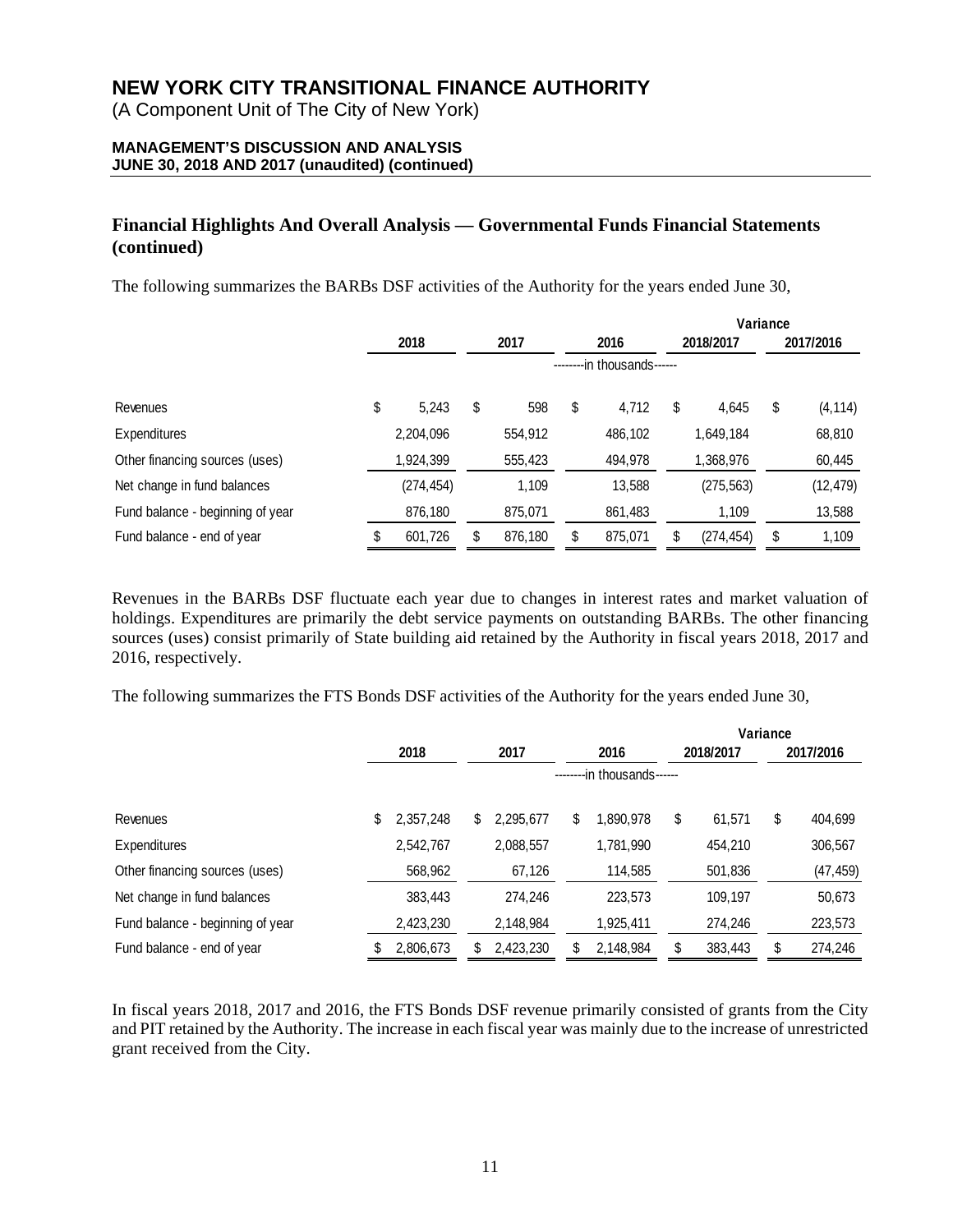(A Component Unit of The City of New York)

### **MANAGEMENT'S DISCUSSION AND ANALYSIS JUNE 30, 2018 AND 2017 (unaudited) (continued)**

## **Financial Highlights And Overall Analysis — Governmental Funds Financial Statements (continued)**

Expenditures increased in fiscal year 2018 over 2017 mainly due to a \$477 million increase of principal and interest payments on FTS bonds. Expenditures increased in fiscal year 2017 over 2016 mainly due to a \$297 million increase of principal and interest payments on FTS bonds. Other financing sources (uses) consist primarily of the proceeds from refunding and reoffering of FTS Bonds and payments of refunded FTS bonds. The amount fluctuates each year based on the size of the refunding.

This financial report is designed to provide a general overview of the Authority's finances. Questions concerning any of the information in this report or requests for additional financial information should be directed to Investor Relations, the New York City Transitional Finance Authority, 255 Greenwich Street, New York, NY 10007.

\*\*\*\*\*\*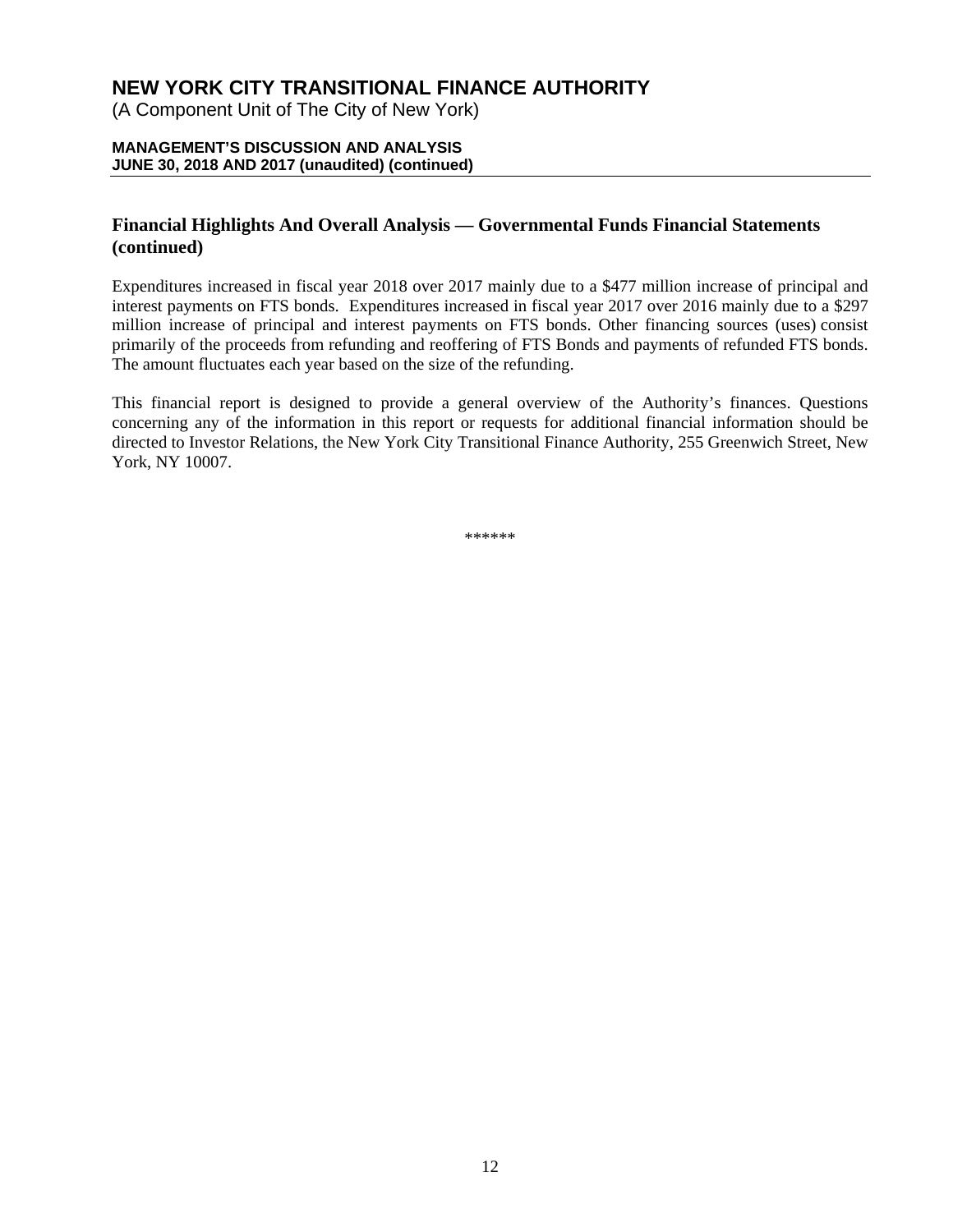(A Component Unit of The City of New York)

## **STATEMENTS OF NET POSITION (DEFICIT) AS OF JUNE 30, 2018 AND 2017**

|                                                        | 2018                 | 2017               |
|--------------------------------------------------------|----------------------|--------------------|
|                                                        | (in thousands)       |                    |
| <b>ASSETS:</b>                                         |                      |                    |
| Unrestricted cash and cash equivalents                 | \$<br>9,579          | \$<br>90,252       |
| Restricted cash and cash equivalents                   | 916,998              | 1,806,773          |
| Unrestricted investments                               | 2,469,622            | 1,921,154          |
| <b>Restricted investments</b>                          | 875,708              | 746,627            |
| Due from New York City - future State building aid     | 4,934,917            | 5,064,874          |
| Personal income tax receivable from New York State     | 925,711              | 753,222            |
| Federal interest subsidy receivable                    | 30,387               | 30,531             |
| Other                                                  | 29,254               | 467                |
| <b>Total assets</b>                                    | 10, 192, 176         | 10,413,900         |
| DEFERRED OUTFLOWS OF RESOURCES:                        |                      |                    |
| Unamortized deferred bond refunding costs              | 40,859               | 82,287             |
| Total deferred outflows of resources                   | 40,859               | 82,287             |
| <b>LIABILITIES:</b>                                    |                      |                    |
| Personal income tax payable to New York City           | 925,711              | 753,222            |
| Distribution payable to New York City capital programs | 184,523              | 1,050,020          |
| Accrued expenses                                       | 4,399                | 4,687              |
| Accrued interest payable                               | 581,865              | 536,455            |
| Bonds payable:<br>Portion due within one year          | 1,472,375            | 1,184,405          |
| Portion due after one year                             | 44,767,909           | 41,991,367         |
| <b>Total liabilities</b>                               | 47,936,782           | 45,520,156         |
| <b>NET POSITION (DEFICIT):</b>                         |                      |                    |
| Restricted for capital projects                        | 697,941              | 203,391            |
| Unrestricted (deficit)                                 | (38, 401, 688)       | (35, 227, 360)     |
| Total net position (deficit)                           | \$<br>(37, 703, 747) | \$<br>(35,023,969) |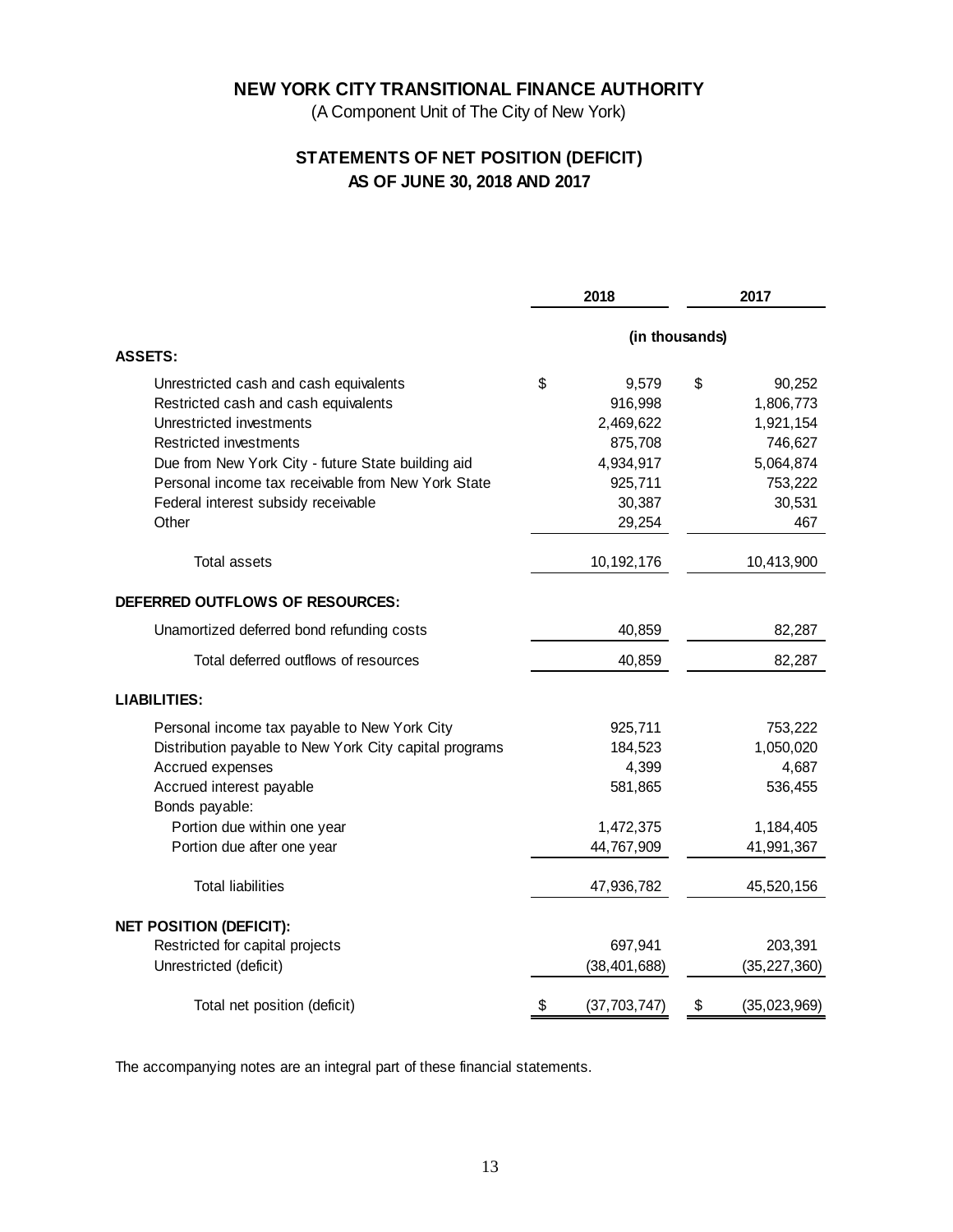(A Component Unit of The City of New York)

## **STATEMENTS OF ACTIVITIES FOR THE YEARS ENDED JUNE 30, 2018 AND 2017**

|                                                           | 2018                 | 2017               |
|-----------------------------------------------------------|----------------------|--------------------|
|                                                           | (in thousands)       |                    |
| <b>REVENUES:</b>                                          |                      |                    |
| Personal income tax revenue                               | \$<br>13,605,654     | \$<br>11,090,809   |
| Less remittances to New York City                         | (13, 424, 244)       | (10, 793, 558)     |
| Personal income tax revenue retained                      | 181,410              | 297,251            |
| Unrestricted grants                                       | 2,174,300            | 2,021,568          |
| Federal interest subsidy                                  | 116,275              | 116,657            |
| Investment earnings                                       | 33,131               | 5,910              |
| Gain on defeasance                                        | 730                  |                    |
| <b>Total revenues</b>                                     | 2,505,846            | 2,441,386          |
| <b>EXPENSES:</b>                                          |                      |                    |
| General and administrative expenses                       | 22,692               | 24,164             |
| Distribution to New York City for general capital program | 3,478,373            | 4,721,999          |
| Distribution of federal interest subsidy to New York City | 116,419              | 116,751            |
| Cost of debt issuance                                     | 23,247               | 25,727             |
| Bond interest                                             | 1,544,893            | 1,425,751          |
| Loss on defeasance                                        |                      | 391                |
| Total expenses                                            | 5, 185, 624          | 6,314,783          |
| Change in net position (deficit)                          | (2,679,778)          | (3,873,397)        |
| NET POSITION (DEFICIT) - beginning of year                | (35,023,969)         | (31, 150, 572)     |
| NET POSITION (DEFICIT) - end of year                      | \$<br>(37, 703, 747) | \$<br>(35,023,969) |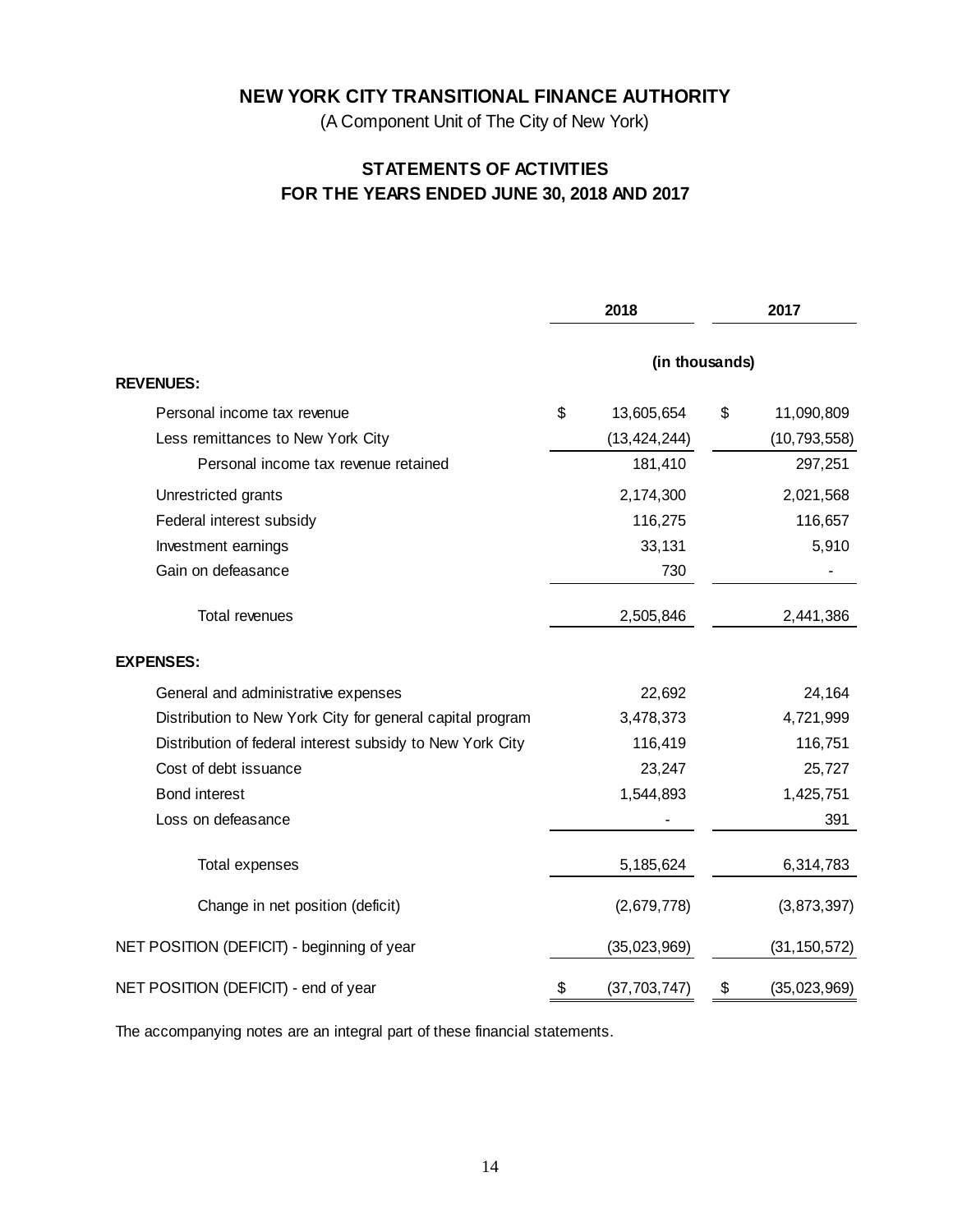(A Component Unit of The City of New York)

## **GOVERNMENTAL FUNDS BALANCE SHEET AS OF JUNE 30, 2018**

|                                                                                                                                                                             |    |                 |                                                |                                     | (in thousands) |                                                |                                             |                                                |
|-----------------------------------------------------------------------------------------------------------------------------------------------------------------------------|----|-----------------|------------------------------------------------|-------------------------------------|----------------|------------------------------------------------|---------------------------------------------|------------------------------------------------|
|                                                                                                                                                                             |    |                 | <b>Capital Projects</b>                        |                                     |                | <b>Debt Service</b>                            |                                             |                                                |
|                                                                                                                                                                             |    | General<br>Fund | <b>Building Aid</b><br>Revenue<br><b>Bonds</b> | <b>Future Tax</b><br><b>Secured</b> |                | <b>Building Aid</b><br>Revenue<br><b>Bonds</b> | <b>Future Tax</b><br><b>Secured</b>         | Total<br>Governmental<br><b>Funds</b>          |
| <b>ASSETS:</b>                                                                                                                                                              |    |                 |                                                |                                     |                |                                                |                                             |                                                |
| Unrestricted cash and cash equivalents<br>Restricted cash and cash equivalents<br>Restricted investments<br>Unrestricted investments<br>Personal income tax receivable from | \$ | 8,815           | \$<br>276<br>$\overline{a}$                    | \$<br>516,188<br>366,721            | \$             | 117,323<br>455,900                             | \$<br>764<br>283,211<br>53,087<br>2,469,622 | \$<br>9,579<br>916,998<br>875,708<br>2,469,622 |
| New York State                                                                                                                                                              |    | L.              |                                                |                                     |                | $\overline{a}$                                 | 925,711                                     | 925,711                                        |
| Other                                                                                                                                                                       |    | 384             |                                                |                                     |                | 29,254                                         |                                             | 29,638                                         |
| <b>Total assets</b>                                                                                                                                                         | S  | 9,199           | \$<br>276                                      | \$<br>882,909                       | \$             | 602,477                                        | \$<br>3,732,395                             | \$<br>5,227,256                                |
| <b>LIABILITIES:</b>                                                                                                                                                         |    |                 |                                                |                                     |                |                                                |                                             |                                                |
| Accrued expenses payable<br>Distribution payable to New York City                                                                                                           | \$ | 3,300           | \$<br>270                                      | \$<br>451                           | \$             | 751                                            | \$<br>11                                    | \$<br>4,783                                    |
| for capital programs                                                                                                                                                        |    |                 |                                                | 184,523                             |                |                                                |                                             | 184,523                                        |
| Personal income tax payable<br>to New York City                                                                                                                             |    |                 |                                                |                                     |                |                                                | 63,711                                      | 63,711                                         |
| <b>Total liabilities</b>                                                                                                                                                    |    | 3,300           | 270                                            | 184,974                             |                | 751                                            | 63,722                                      | 253,017                                        |
| DEFERRED INFLOWS OF RESOURCES:                                                                                                                                              |    |                 |                                                |                                     |                |                                                |                                             |                                                |
| Unavailable personal income tax revenue                                                                                                                                     |    |                 |                                                |                                     |                |                                                | 862,000                                     | 862,000                                        |
| Total deferred inflows of resources                                                                                                                                         |    |                 |                                                |                                     |                |                                                | 862,000                                     | 862,000                                        |
| <b>FUND BALANCES:</b>                                                                                                                                                       |    |                 |                                                |                                     |                |                                                |                                             |                                                |
| Restricted for:<br>Capital distribution to New York City<br>Debt service                                                                                                    |    |                 | 6                                              | 697,935                             |                | 601,726                                        | 336,287                                     | 697,941<br>938,013                             |
| Unrestricted for:                                                                                                                                                           |    |                 |                                                |                                     |                |                                                |                                             |                                                |
| Assigned for debt service                                                                                                                                                   |    |                 |                                                |                                     |                |                                                | 2,470,386                                   | 2,470,386                                      |
| Unassigned                                                                                                                                                                  |    | 5,899           |                                                |                                     |                |                                                | ٠                                           | 5,899                                          |
| Total fund balances                                                                                                                                                         |    | 5,899           | 6                                              | 697,935                             |                | 601.726                                        | 2,806,673                                   | 4,112,239                                      |
| Total liabilities, deferred inflows of<br>resources and fund balances                                                                                                       | \$ | 9,199           | \$<br>276                                      | \$<br>882,909                       | \$             | 602,477                                        | \$<br>3,732,395                             | \$<br>5,227,256                                |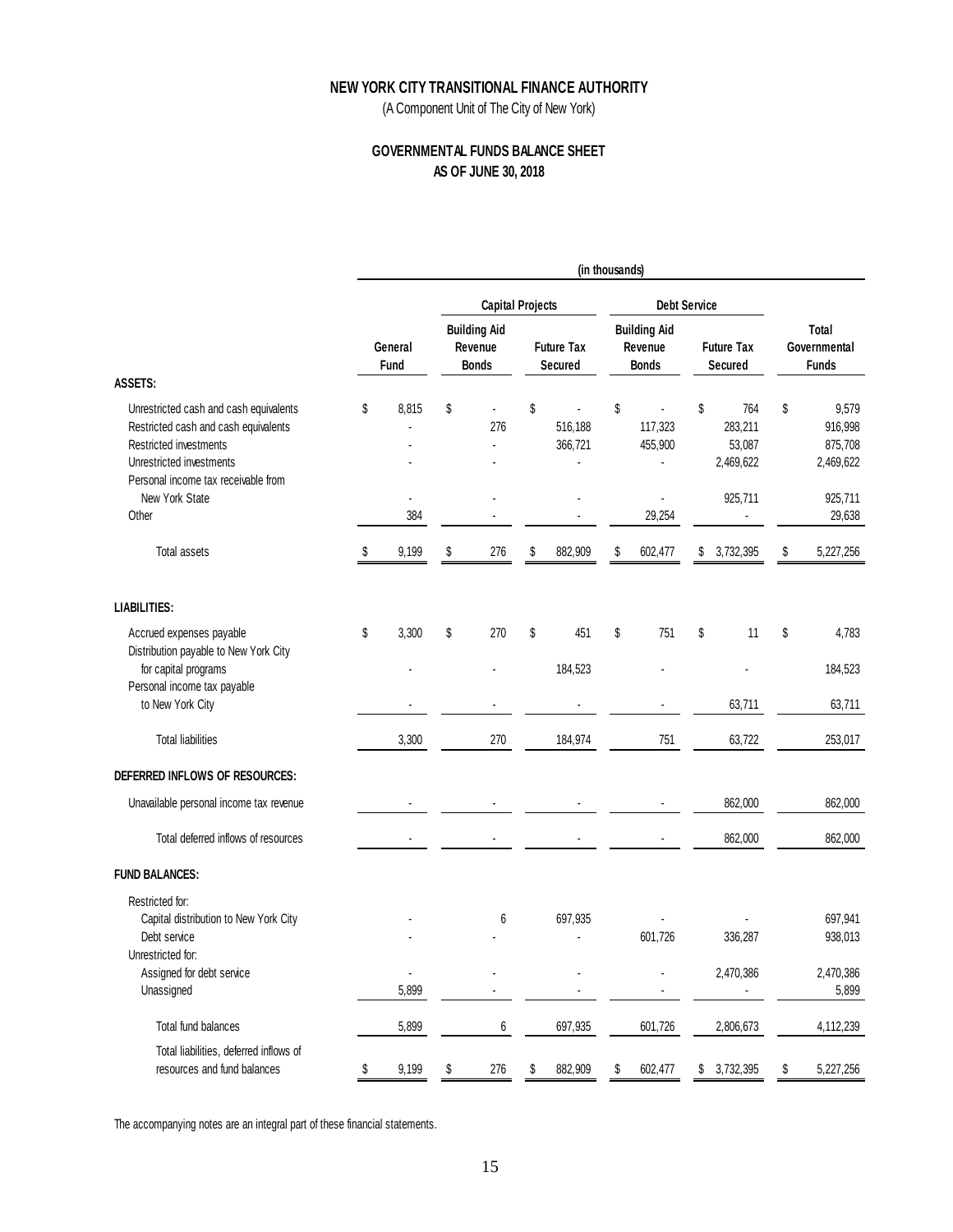(A Component Unit of The City of New York)

## **GOVERNMENTAL FUNDS BALANCE SHEET AS OF JUNE 30, 2017**

|                                                                                                                                                                             | (in thousands) |                 |                         |                                                |    |                              |                     |                                                |    |                                           |    |                                             |
|-----------------------------------------------------------------------------------------------------------------------------------------------------------------------------|----------------|-----------------|-------------------------|------------------------------------------------|----|------------------------------|---------------------|------------------------------------------------|----|-------------------------------------------|----|---------------------------------------------|
|                                                                                                                                                                             |                |                 | <b>Capital Projects</b> |                                                |    |                              | <b>Debt Service</b> |                                                |    |                                           |    |                                             |
|                                                                                                                                                                             |                | General<br>Fund |                         | <b>Building Aid</b><br>Revenue<br><b>Bonds</b> |    | <b>Future Tax</b><br>Secured |                     | <b>Building Aid</b><br>Revenue<br><b>Bonds</b> |    | <b>Future Tax</b><br>Secured              |    | Total<br>Governmental<br><b>Funds</b>       |
| ASSETS:                                                                                                                                                                     |                |                 |                         |                                                |    |                              |                     |                                                |    |                                           |    |                                             |
| Unrestricted cash and cash equivalents<br>Restricted cash and cash equivalents<br>Restricted investments<br>Unrestricted investments<br>Personal income tax receivable from | \$             | 11,197          | \$                      | 178                                            | \$ | ä,<br>1,229,148<br>24,915    | \$                  | 260,777<br>601,161<br>14,091                   | \$ | 79,055<br>316,670<br>120,551<br>1,907,063 | \$ | 90,252<br>1,806,773<br>746,627<br>1,921,154 |
| New York State<br>Other                                                                                                                                                     |                | ٠<br>316        |                         |                                                |    |                              |                     | $\blacksquare$<br>467                          |    | 753,222                                   |    | 753,222<br>783                              |
| Total assets                                                                                                                                                                | S              | 11,513          | \$                      | 178                                            | \$ | 1,254,063                    | \$                  | 876,496                                        | \$ | 3,176,561                                 | \$ | 5,318,811                                   |
| <b>LIABILITIES:</b>                                                                                                                                                         |                |                 |                         |                                                |    |                              |                     |                                                |    |                                           |    |                                             |
| Accrued expense payable<br>Distribution payable to New York City                                                                                                            | \$             | 3,748           | \$                      | 85                                             | \$ | 745                          | \$                  | 316                                            | \$ | 109                                       | \$ | 5,003                                       |
| for capital programs<br>Personal income tax payable                                                                                                                         |                |                 |                         |                                                |    | 1,050,020                    |                     |                                                |    |                                           |    | 1,050,020                                   |
| to New York City                                                                                                                                                            |                |                 |                         |                                                |    |                              |                     |                                                |    | 78,222                                    |    | 78,222                                      |
| <b>Total liabilities</b>                                                                                                                                                    |                | 3,748           |                         | 85                                             |    | 1,050,765                    |                     | 316                                            |    | 78,331                                    |    | 1,133,245                                   |
| DEFERRED INFLOWS OF RESOURCES:                                                                                                                                              |                |                 |                         |                                                |    |                              |                     |                                                |    |                                           |    |                                             |
| Unavailable personal income tax revenue                                                                                                                                     |                |                 |                         |                                                |    |                              |                     |                                                |    | 675,000                                   |    | 675,000                                     |
| Total deferred inflows of resources                                                                                                                                         |                |                 |                         |                                                |    |                              |                     |                                                |    | 675,000                                   |    | 675,000                                     |
| <b>FUND BALANCES:</b>                                                                                                                                                       |                |                 |                         |                                                |    |                              |                     |                                                |    |                                           |    |                                             |
| Restricted for:<br>Capital distribution to New York City                                                                                                                    |                |                 |                         | 93                                             |    | 203,298                      |                     |                                                |    |                                           |    | 203,391                                     |
| Debt service<br>Unrestricted for:                                                                                                                                           |                |                 |                         |                                                |    |                              |                     | 862,090                                        |    | 437,112                                   |    | 1,299,202                                   |
| Assigned for debt service<br>Unassigned                                                                                                                                     |                | 7,765           |                         |                                                |    |                              |                     | 14,090<br>$\blacksquare$                       |    | 1,986,118                                 |    | 2,000,208<br>7,765                          |
| Total fund balances<br>Total liabilities, deferred inflows of                                                                                                               |                | 7,765           |                         | 93                                             |    | 203,298                      |                     | 876,180                                        |    | 2,423,230                                 |    | 3,510,566                                   |
| resources and fund balances                                                                                                                                                 | \$             | 11,513          | \$                      | 178                                            | \$ | 1,254,063                    | \$                  | 876,496                                        |    | \$3,176,561                               | \$ | 5,318,811                                   |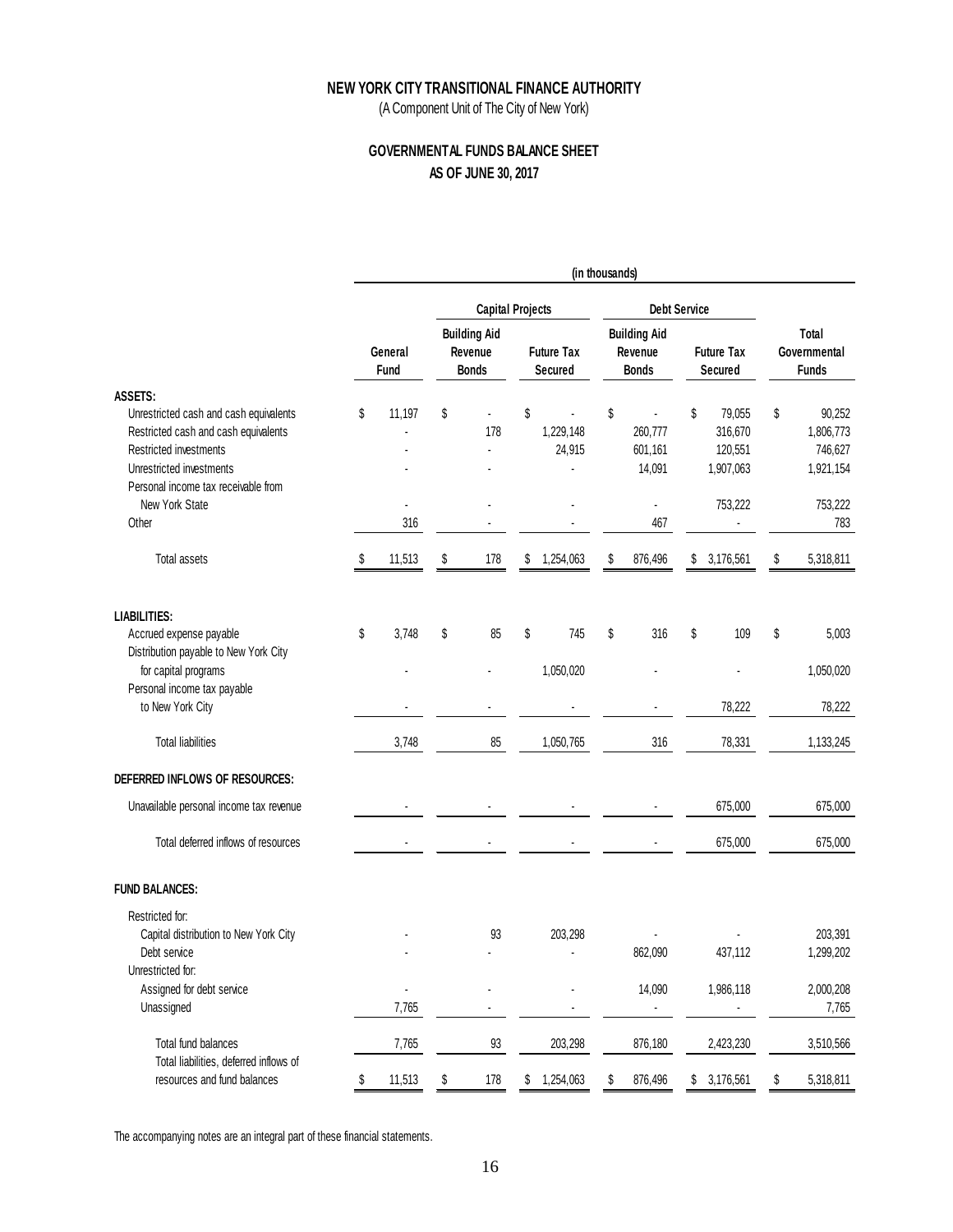(A Component Unit of The City of New York)

## **RECONCILIATIONS OF THE GOVERNMENTAL FUNDS BALANCE SHEETS TO THE STATEMENTS OF NET POSITION (DEFICIT) AS OF JUNE 30, 2018 AND 2017**

|                                                                                                                                                                                                                                                                                                                                                                      |    | 2018                         |                | 2017                         |
|----------------------------------------------------------------------------------------------------------------------------------------------------------------------------------------------------------------------------------------------------------------------------------------------------------------------------------------------------------------------|----|------------------------------|----------------|------------------------------|
|                                                                                                                                                                                                                                                                                                                                                                      |    |                              | (in thousands) |                              |
| Total fund balances - governmental funds                                                                                                                                                                                                                                                                                                                             | \$ | 4,112,239                    | \$             | 3,510,566                    |
| Amounts reported for governmental activities in the statements of net position<br>(deficit) are different because:                                                                                                                                                                                                                                                   |    |                              |                |                              |
| Bond premiums are reported as other financing sources in the<br>governmental funds financial statements when received. However, in the<br>statements of net position (deficit), bond premiums are reported as a<br>component of bonds payable and amortized over the life of the bonds.                                                                              |    | (2,884,979)                  |                | (2,480,127)                  |
| Federal interest subsidy on BABs and QSCBs is recognized when<br>the related bond interest is reported. On the statements of net position<br>(deficit), the amount of the subsidy applicable to the accrued bond<br>interest is receivable as of fiscal year end. However, in the governmental<br>funds balance sheets where no bond interest is reported as payable |    |                              |                |                              |
| until due, no subsidy receivable is reported.                                                                                                                                                                                                                                                                                                                        |    | 30,387                       |                | 30,531                       |
| BARBs proceeds are reported as an other financing sources in the<br>governmental funds financial statements. However, in the statements of<br>net position (deficit), they are reported as due from the City.                                                                                                                                                        |    | 4,934,917                    |                | 5,064,874                    |
| Some liabilities are not due and payable in the current period from<br>financial resources available currently at year-end and are therefore not<br>reported in the governmental funds financial statements, but are reported<br>in the statements of net position (deficit). Those liabilities consist of:<br>Bonds payable<br>Accrued interest payable             |    | (43, 355, 305)<br>(581, 865) |                | (40, 695, 645)<br>(536, 455) |
| Costs of bond refundings are reported as expenditures in governmental<br>funds financial statements. However, in the statements of net position<br>(deficit), those costs and the related gain or loss are deferred and<br>amortized over the shorter of the remaining life of the old debt or the life                                                              |    |                              |                |                              |
| of the new debt.                                                                                                                                                                                                                                                                                                                                                     |    | 40,859                       |                | 82,287                       |
| Net position (deficit) of governmental activities                                                                                                                                                                                                                                                                                                                    | S  | (37,703,747)                 | \$             | (35,023,969)                 |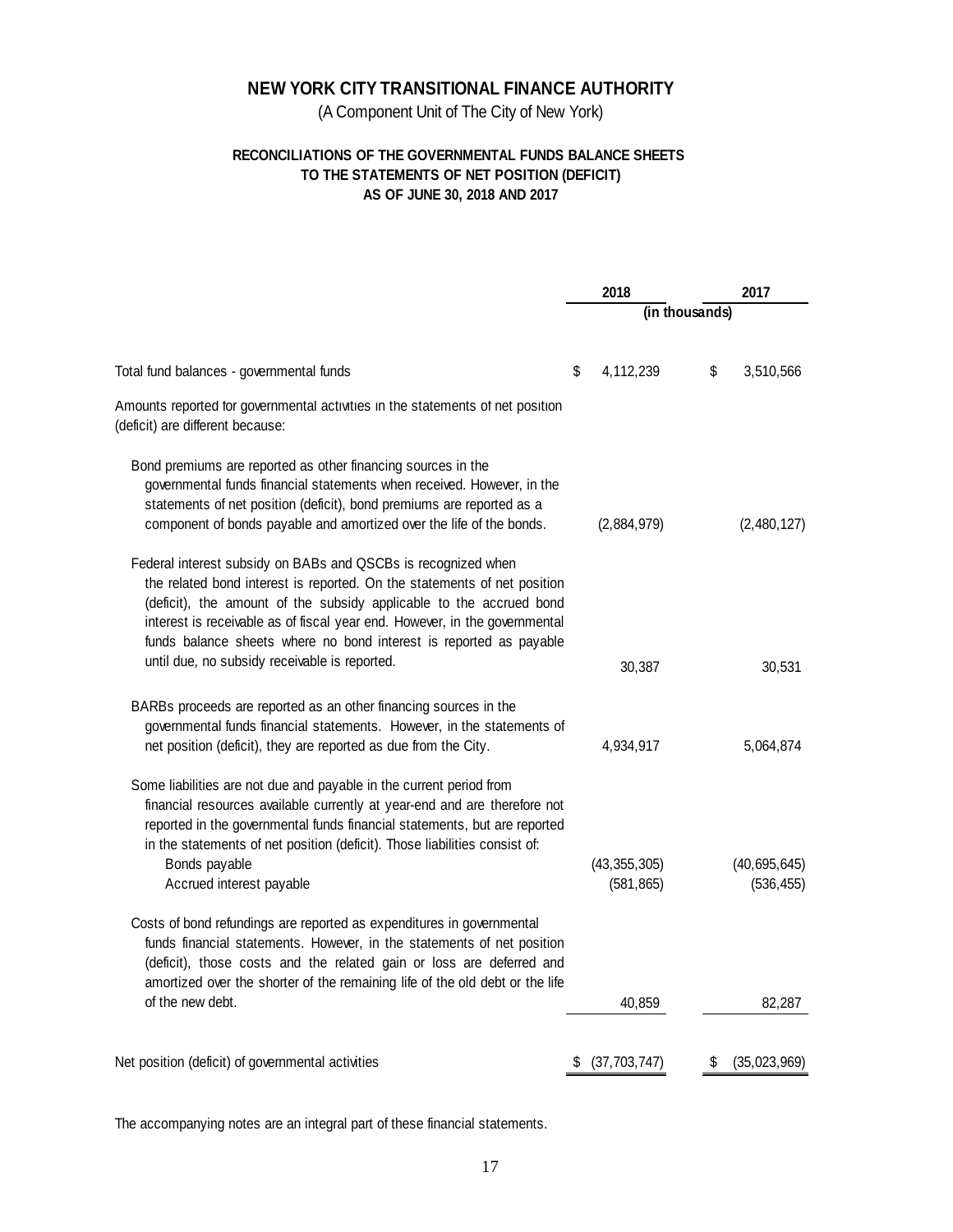(A Component Unit of The City of New York)

## **GOVERNMENTAL FUNDS STATEMENTS OF REVENUES, EXPENDITURES AND CHANGES IN FUND BALANCES FOR THE YEAR ENDED JUNE 30, 2018**

|                                                                      | (in thousands)         |    |                                                |    |                              |                                                |                     |                                     |                |    |                                       |
|----------------------------------------------------------------------|------------------------|----|------------------------------------------------|----|------------------------------|------------------------------------------------|---------------------|-------------------------------------|----------------|----|---------------------------------------|
|                                                                      |                        |    | <b>Capital Projects</b>                        |    |                              |                                                | <b>Debt Service</b> |                                     |                |    |                                       |
|                                                                      | General<br><b>Fund</b> |    | <b>Building Aid</b><br>Revenue<br><b>Bonds</b> |    | <b>Future Tax</b><br>Secured | <b>Building Aid</b><br>Revenue<br><b>Bonds</b> |                     | <b>Future Tax</b><br><b>Secured</b> |                |    | Total<br>Governmental<br><b>Funds</b> |
| <b>REVENUES:</b>                                                     |                        |    |                                                |    |                              |                                                |                     |                                     |                |    |                                       |
| Personal income tax revenue                                          | \$<br>20,250           | \$ |                                                | \$ |                              | \$                                             |                     |                                     | \$13,398,404   | \$ | 13,418,654                            |
| Less remittances to New York City                                    |                        |    |                                                |    |                              |                                                |                     |                                     | (13, 237, 244) |    | (13, 237, 244)                        |
| Personal income tax revenue retained                                 | 20,250                 |    |                                                |    |                              |                                                |                     |                                     | 161,160        |    | 181,410                               |
| Unrestricted grants                                                  |                        |    |                                                |    |                              |                                                |                     |                                     | 2,174,300      |    | 2,174,300                             |
| Federal interest subsidy                                             | 116,419                |    |                                                |    |                              |                                                |                     |                                     |                |    | 116,419                               |
| Investment earnings                                                  | 192                    |    | 358                                            |    | 5,550                        |                                                | 5,243               |                                     | 21,788         |    | 33,131                                |
| Total revenues                                                       | 136,861                |    | 358                                            |    | 5,550                        |                                                | 5,243               |                                     | 2,357,248      |    | 2,505,260                             |
| <b>EXPENDITURES:</b>                                                 |                        |    |                                                |    |                              |                                                |                     |                                     |                |    |                                       |
| <b>Bond interest</b>                                                 |                        |    |                                                |    |                              |                                                | 385,757             |                                     | 1,363,305      |    | 1,749,062                             |
| Costs of debt issuance                                               |                        |    | 2,569                                          |    | 12,965                       |                                                | 7,286               |                                     | 427            |    | 23,247                                |
| Distributions to New York City for                                   |                        |    |                                                |    |                              |                                                |                     |                                     |                |    |                                       |
| general capital program<br>Distributions of federal interest subsidy |                        |    |                                                |    | 3,478,373                    |                                                |                     |                                     |                |    | 3,478,373                             |
| to New York City                                                     | 116,419                |    |                                                |    |                              |                                                |                     |                                     |                |    | 116,419                               |
| Defeasance escrow                                                    |                        |    |                                                |    |                              |                                                | 1,626,908           |                                     |                |    | 1,626,908                             |
| Principal amount of bonds retired                                    |                        |    |                                                |    |                              |                                                | 184,145             |                                     | 1,179,035      |    | 1,363,180                             |
| General and administrative expenses                                  | 22,692                 |    |                                                |    |                              |                                                | ٠                   |                                     |                |    | 22,692                                |
| Total expenditures                                                   | 139,111                |    | 2,569                                          |    | 3,491,338                    |                                                | 2,204,096           |                                     | 2,542,767      |    | 8,379,881                             |
| Deficiency of revenues over expenditures                             | (2, 250)               |    | (2, 211)                                       |    | (3, 485, 788)                |                                                | (2, 198, 853)       |                                     | (185, 519)     |    | (5,874,621)                           |
| OTHER FINANCING SOURCES (USES):                                      |                        |    |                                                |    |                              |                                                |                     |                                     |                |    |                                       |
| Principal amount of bonds issued                                     |                        |    | 500,000                                        |    | 3,615,000                    |                                                |                     |                                     |                |    | 4,115,000                             |
| Distributions to New York City for educational                       |                        |    |                                                |    |                              |                                                |                     |                                     |                |    |                                       |
| facilities capital programs                                          |                        |    | (557, 406)                                     |    |                              |                                                |                     |                                     |                |    | (557, 406)                            |
| Refunding bond proceeds                                              |                        |    |                                                |    |                              |                                                | 1,583,255           |                                     | 161,075        |    | 1,744,330                             |
| Bond premium, net of discount                                        |                        |    | 59,969                                         |    | 367,230                      |                                                | 258,158             |                                     | 37,958         |    | 723,315                               |
| Payments of refunded bonds                                           |                        |    |                                                |    |                              |                                                | (236, 307)          |                                     |                |    | (236, 307)                            |
| Transfer from New York City - building aid                           |                        |    |                                                |    |                              |                                                | 687,362             |                                     |                |    | 687,362                               |
| Transfers in (out)                                                   | 384                    |    | (439)                                          |    | (1.805)                      |                                                | (368,069)           |                                     | 369,929        |    |                                       |
| Total other financing sources (uses)                                 | 384                    |    | 2,124                                          |    | 3,980,425                    |                                                | 1,924,399           |                                     | 568,962        |    | 6,476,294                             |
| Net changes in fund balances                                         | (1,866)                |    | (87)                                           |    | 494,637                      |                                                | (274, 454)          |                                     | 383,443        |    | 601,673                               |
| FUND BALANCES - beginning of year                                    | 7,765                  |    | 93                                             |    | 203,298                      |                                                | 876,180             |                                     | 2,423,230      |    | 3,510,566                             |
| FUND BALANCES - end of year                                          | \$<br>5,899            | \$ | 6                                              | \$ | 697,935                      | \$                                             | 601,726             | \$                                  | 2,806,673      | \$ | 4,112,239                             |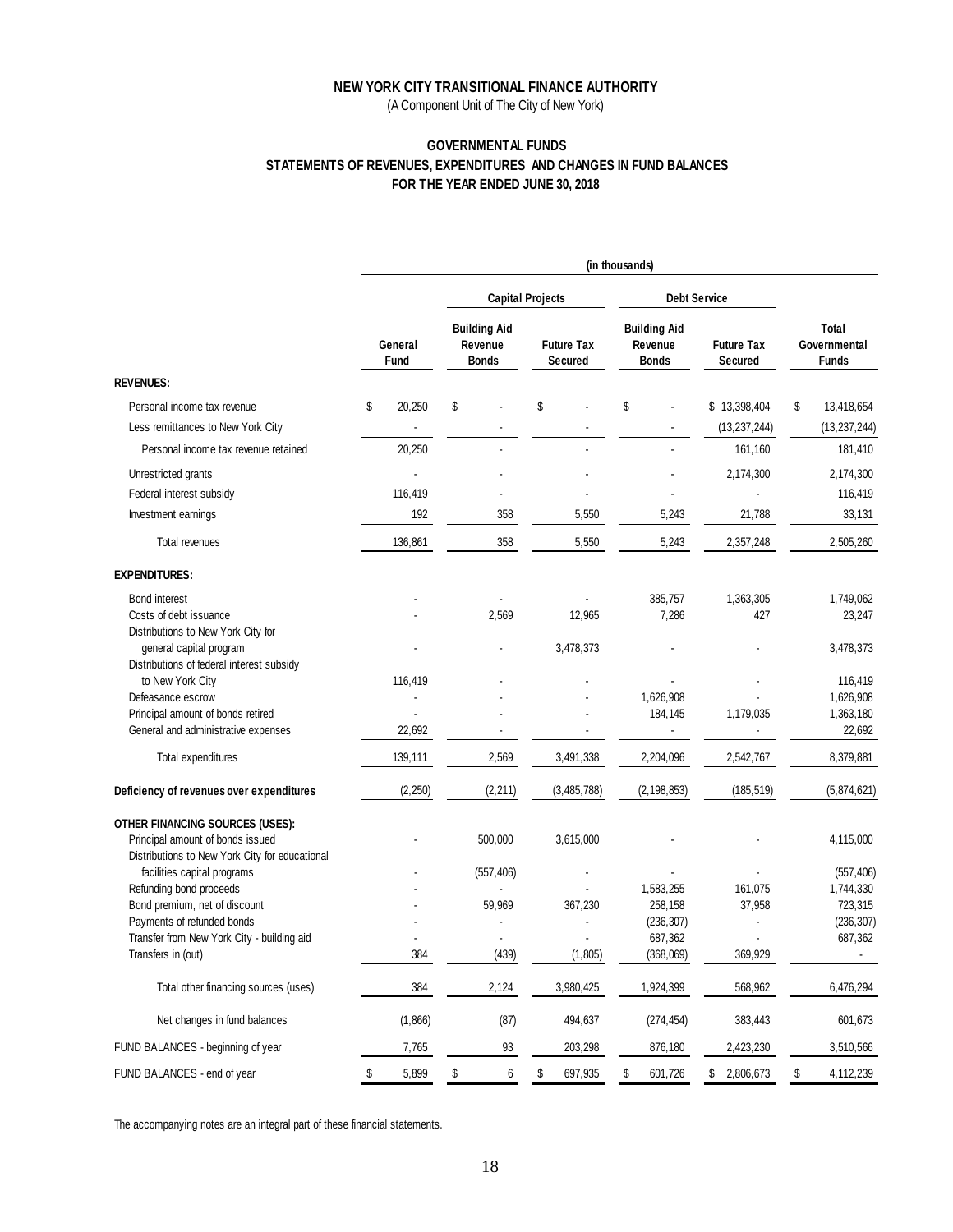(A Component Unit of The City of New York)

## **GOVERNMENTAL FUNDS STATEMENTS OF REVENUES, EXPENDITURES AND CHANGES IN FUND BALANCES FOR THE YEAR ENDED JUNE 30, 2017**

|                                                   |                        | (in thousands) |                                                |    |                              |                     |                                                |                              |    |                                       |  |
|---------------------------------------------------|------------------------|----------------|------------------------------------------------|----|------------------------------|---------------------|------------------------------------------------|------------------------------|----|---------------------------------------|--|
|                                                   |                        |                | <b>Capital Projects</b>                        |    |                              | <b>Debt Service</b> |                                                |                              |    |                                       |  |
|                                                   | General<br><b>Fund</b> |                | <b>Building Aid</b><br>Revenue<br><b>Bonds</b> |    | <b>Future Tax</b><br>Secured |                     | <b>Building Aid</b><br>Revenue<br><b>Bonds</b> | <b>Future Tax</b><br>Secured |    | Total<br>Governmental<br><b>Funds</b> |  |
| <b>REVENUES:</b>                                  |                        |                |                                                |    |                              |                     |                                                |                              |    |                                       |  |
| Personal income tax revenue                       | \$<br>26,615           | \$             |                                                | \$ |                              | \$                  |                                                | \$11,065,194                 | \$ | 11,091,809                            |  |
| Less remittances to New York City                 |                        |                |                                                |    |                              |                     |                                                | (10, 794, 558)               |    | (10, 794, 558)                        |  |
| Personal income tax revenue retained              | 26,615                 |                |                                                |    |                              |                     |                                                | 270,636                      |    | 297,251                               |  |
| Unrestricted grants                               |                        |                |                                                |    |                              |                     |                                                | 2,021,568                    |    | 2,021,568                             |  |
|                                                   |                        |                |                                                |    |                              |                     |                                                |                              |    |                                       |  |
| Federal interest subsidy                          | 116,751                |                |                                                |    |                              |                     |                                                |                              |    | 116,751                               |  |
| Investment earnings                               | 73                     |                |                                                |    | 1,766                        |                     | 598                                            | 3,473                        |    | 5,910                                 |  |
| Total revenues                                    | 143,439                |                |                                                |    | 1,766                        |                     | 598                                            | 2,295,677                    |    | 2,441,480                             |  |
| <b>EXPENDITURES:</b>                              |                        |                |                                                |    |                              |                     |                                                |                              |    |                                       |  |
| <b>Bond interest</b>                              |                        |                |                                                |    |                              |                     | 392,792                                        | 1,194,541                    |    | 1,587,333                             |  |
| Costs of debt issuance                            |                        |                | (60)                                           |    | 21,583                       |                     |                                                |                              |    | 21,523                                |  |
| Distributions to New York City for                |                        |                |                                                |    |                              |                     |                                                |                              |    |                                       |  |
| general capital program                           |                        |                |                                                |    | 4,721,999                    |                     |                                                |                              |    | 4,721,999                             |  |
| Distributions of federal interest subsidy         |                        |                |                                                |    |                              |                     |                                                |                              |    |                                       |  |
| to New York City<br>Defeasance escrow             | 116,751                |                |                                                |    |                              |                     |                                                | 19,397                       |    | 116,751<br>19,397                     |  |
| Principal amount of bonds retired                 |                        |                |                                                |    |                              |                     | 162,120                                        | 870,415                      |    | 1,032,535                             |  |
| Refunding bond issuance costs                     |                        |                |                                                |    |                              |                     |                                                | 4,204                        |    | 4,204                                 |  |
| General and administrative expenses               | 24,164                 |                | ÷.                                             |    | ä,                           |                     | $\blacksquare$                                 | $\overline{\phantom{a}}$     |    | 24,164                                |  |
| Total expenditures                                | 140,915                |                | (60)                                           |    | 4,743,582                    |                     | 554,912                                        | 2,088,557                    |    | 7,527,906                             |  |
|                                                   |                        |                |                                                |    |                              |                     |                                                |                              |    |                                       |  |
| Excess (deficiency) of revenues over expenditures | 2.524                  |                | 60                                             |    | (4,741,816)                  |                     | (554, 314)                                     | 207,120                      |    | (5,086,426)                           |  |
| OTHER FINANCING SOURCES (USES):                   |                        |                |                                                |    |                              |                     |                                                |                              |    |                                       |  |
| Principal amount of bonds issued                  |                        |                |                                                |    | 4,400,000                    |                     |                                                |                              |    | 4,400,000                             |  |
| Refunding bond proceeds                           |                        |                |                                                |    |                              |                     |                                                | 833,595                      |    | 833,595                               |  |
| Bond premium, net of discount                     |                        |                |                                                |    | 533,758                      |                     |                                                | 120,907                      |    | 654,665                               |  |
| Payments of refunded bonds                        |                        |                |                                                |    |                              |                     |                                                | (908, 379)                   |    | (908, 379)                            |  |
| Transfer from New York City - building aid        |                        |                |                                                |    |                              |                     | 575,748                                        |                              |    | 575,748                               |  |
| Transfers in (out)                                | 316                    |                |                                                |    | (994)                        |                     | (20, 325)                                      | 21,003                       |    |                                       |  |
| Total other financing sources (uses)              | 316                    |                | ä,                                             |    | 4,932,764                    |                     | 555,423                                        | 67,126                       |    | 5,555,629                             |  |
| Net changes in fund balances                      | 2,840                  |                | 60                                             |    | 190,948                      |                     | 1,109                                          | 274,246                      |    | 469,203                               |  |
| FUND BALANCES - beginning of year                 | 4,925                  |                | 33                                             |    | 12,350                       |                     | 875,071                                        | 2,148,984                    |    | 3,041,363                             |  |
| FUND BALANCES - end of year                       | \$<br>7,765            | \$             | 93                                             | \$ | 203,298                      | \$                  | 876,180                                        | \$<br>2,423,230              | \$ | 3,510,566                             |  |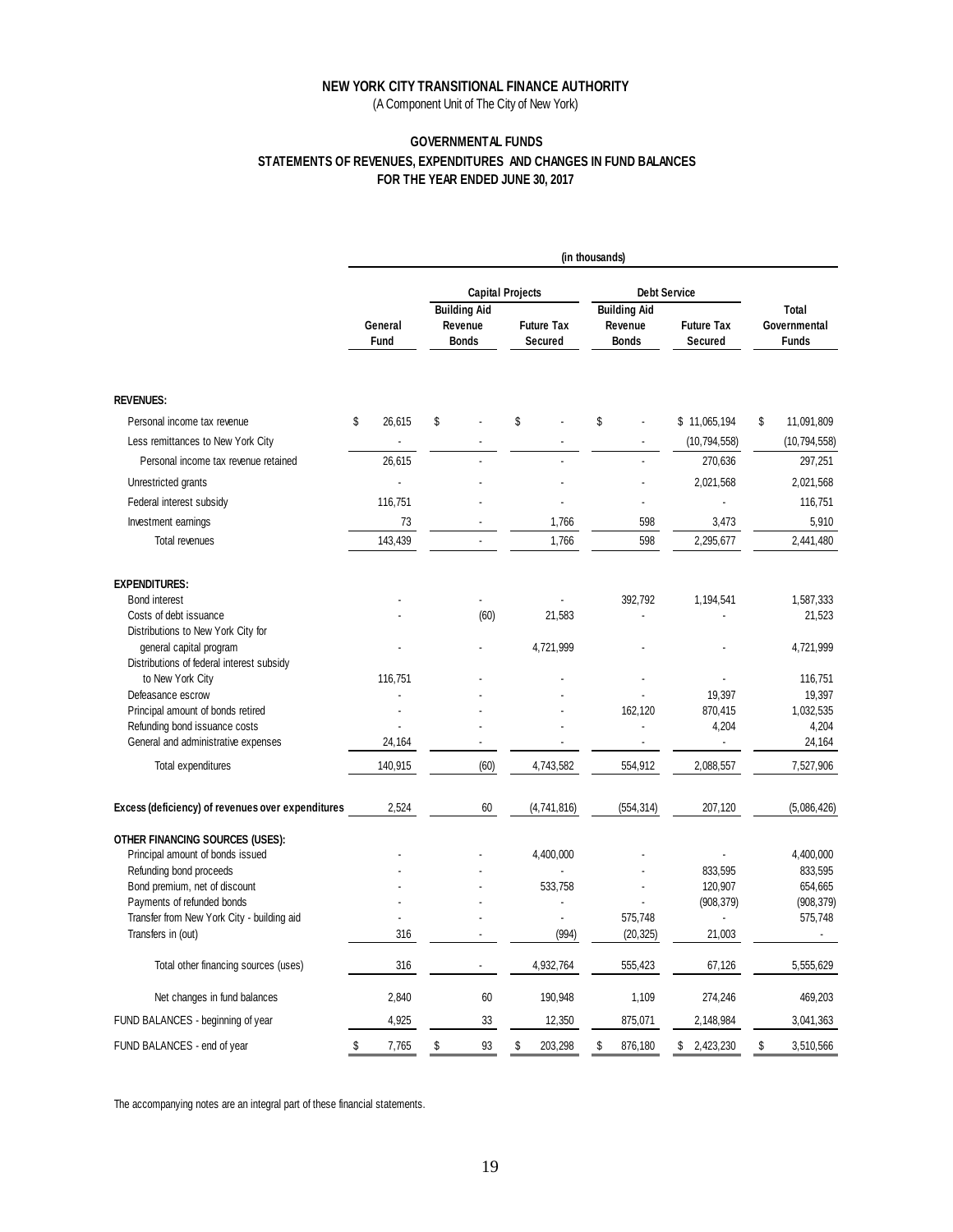(A Component Unit of The City of New York)

#### **RECONCILIATIONS OF THE GOVERNMENTAL FUNDS STATEMENTS OF REVENUES, EXPENDITURES AND CHANGES IN FUND BALANCES TO THE STATEMENTS OF ACTIVITIES FOR THE YEARS ENDED JUNE 30, 2018 AND 2017**

|                                                                                                                                                                                                                                                                                                                                                                                                                                      | 2018              | 2017              |
|--------------------------------------------------------------------------------------------------------------------------------------------------------------------------------------------------------------------------------------------------------------------------------------------------------------------------------------------------------------------------------------------------------------------------------------|-------------------|-------------------|
|                                                                                                                                                                                                                                                                                                                                                                                                                                      | (in thousands)    |                   |
| Net change in fund balances - total governmental funds                                                                                                                                                                                                                                                                                                                                                                               | \$<br>601,673     | \$<br>469,203     |
| Amounts reported for governmental activities in the statements of activities<br>are different because:                                                                                                                                                                                                                                                                                                                               |                   |                   |
| Bond proceeds provide current financial resources to governmental funds<br>financial statements but bonds issued increase long-term liabilities on<br>the statements of net position (deficit).                                                                                                                                                                                                                                      | (4, 115, 000)     | (4,400,000)       |
| Refunding bond proceeds and payments to refunded bond escrows<br>are reported as other financing sources (uses) in the governmental funds<br>financial statements, but increase and decrease long-term liabilities in<br>the statements of net position (deficit).                                                                                                                                                                   | (1,508,023)       | 74,784            |
| The governmental funds financial statements report costs of bond refundings<br>as expenditures. However, in the statements of activities, the costs of<br>bond refundings are amortized over the shorter of the life of the bonds<br>refunded or the life of the bonds issued to advance refund the bonds.                                                                                                                           | (7, 347)          | (9,461)           |
| Payment (including defeasance) of bond principal is an expenditure in<br>the governmental funds financial statements, but the payment reduces<br>long-term liabilities in the statements of net position (deficit).                                                                                                                                                                                                                  | 2,990,088         | 1,051,932         |
| Payments to defease bonds prior to maturity are reported as expenditures<br>in the governmental funds financial statements. However, in the<br>statements of net position (deficit), only the difference between the<br>carrying value of the defeased bonds and the amount paid to defease<br>the bonds are reported as period revenues or expenses.                                                                                | 730               | (391)             |
| The governmental funds financial statements report bond premiums/discounts<br>as other financing sources (uses). However, in the statements of<br>activities, bond premiums/discounts are amortized over the lives of the<br>related debt as interest expense.                                                                                                                                                                       | (460, 033)        | (425, 597)        |
| Distributions to the City's educational facilities capital program from BARBs<br>proceeds are reported as an other financing sources (uses) in<br>governmental funds financial statements. However, in the statements of<br>net position (deficit), distributions of BARBs proceeds are reported as<br>due from New York City-future State building aid.                                                                             | 557,406           |                   |
| Retention of building aid is reported similar to a transfer from the City, as<br>an other financing sources (uses) in the governmental funds financial<br>statements. However, in the statements of activities, building aid<br>retained is reported as a reduction of the amount due from New York<br>City-future State building aid.                                                                                               | (687, 362)        | (575, 748)        |
| Federal interest subsidy on BABs and QSCBs is recognized when the<br>related bond interest cost is reported. On the statements of activities,<br>the subsidy revenue in the amount applicable to the accrued bond<br>interest expense is accrued as of fiscal year end. However, in the<br>governmental funds financial statements where interest expenditure is<br>reported when due, no subsidy revenue is accrued as of year end. | (144)             | (94)              |
| Interest is reported on the statements of activities on the accrual basis.<br>However, interest is reported as an expenditure in the governmental<br>funds financial statements when the outlay of financial resources is due.                                                                                                                                                                                                       | (51, 766)         |                   |
|                                                                                                                                                                                                                                                                                                                                                                                                                                      |                   | (58, 025)         |
| Change in net position (deficit) - governmental activities                                                                                                                                                                                                                                                                                                                                                                           | (2,679,778)<br>\$ | \$<br>(3,873,397) |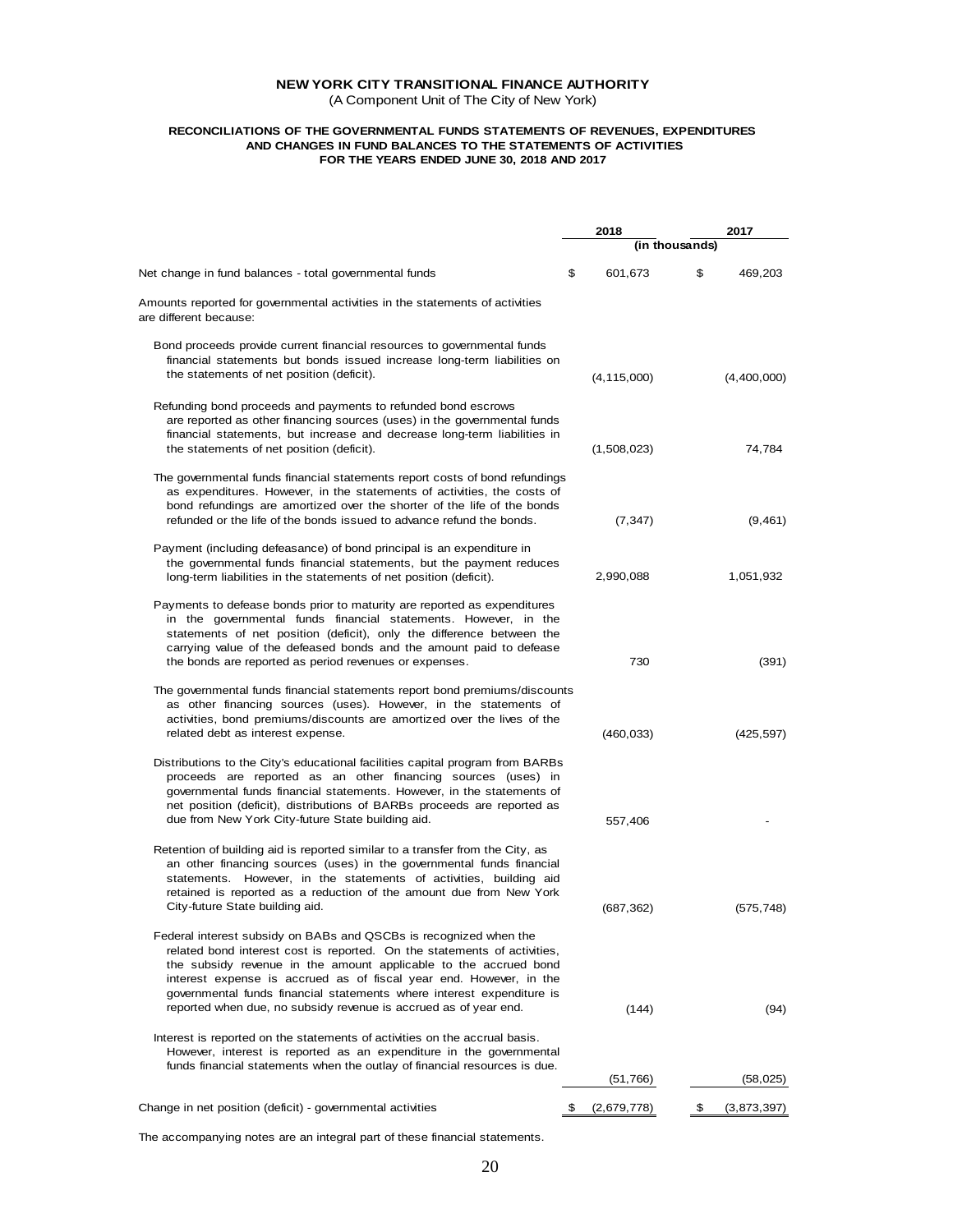(A Component Unit of The City of New York)

### **NOTES TO FINANCIAL STATEMENTS JUNE 30, 2018 AND 2017**

## **1. Organization and Nature of Activities**

The New York City Transitional Finance Authority (the "Authority") is a corporate governmental entity constituting a public benefit corporation and an instrumentality of the State of New York (the "State"). The Authority is governed by a Board of five directors, consisting of the following officials of The City of New York (the "City"): the Director of Management and Budget (who also serves as Chairperson), the Commissioner of Finance, the Commissioner of Design and Construction, the City Comptroller, and the Speaker of the City Council. Although legally separate from the City, the Authority is a financing instrumentality of the City and is included in the City's financial statements as a blended component unit, in accordance with the Governmental Accounting Standards Board ("GASB") standards.

The Authority was created by State legislation enacted in 1997 to issue and sell bonds and notes ("Future Tax Secured Bonds" or "FTS Bonds") to fund a portion of the capital program of the City, the purpose of which is to maintain, rebuild and expand the infrastructure of the City, and to pay the Authority's administrative expenses.

The Authority's original authorizing legislation limited the amount of Authority debt issued for the City's general capital purposes (FTS Bonds) at \$7.5 billion, (excluding Recovery Bonds, discussed below) which was amended several times to reach a total of \$13.5 billion. On July 11, 2009, subsequent authorizing legislation was enacted under Chapter 182 of the Laws of New York, 2009, which permitted the Authority to have in addition to the outstanding \$13.5 billion of FTS Bonds (excluding Recovery Bonds) the ability to issue additional Future Tax Secured Bonds provided that the amount of such additional bonds, together with the amount of indebtedness contracted by the City, does not exceed the debt limit of the City. At the end of fiscal year 2018, the City's and the Authority's remaining combined debt incurring capacity was approximately \$27.2 billion. On September 13, 2001, the State Legislature authorized the Authority to have outstanding an additional \$2.5 billion of bonds and notes ("Recovery Bonds") to fund the City's costs related to and arising from events on September 11, 2001 at the World Trade Center, notwithstanding the limits discussed above.

State legislation enacted in April 2006 enabled the Authority to have outstanding up to \$9.4 billion of Building Aid Revenue Bonds ("BARBs"), notes or other obligations for purposes of funding the City school system's costs of its five-year educational facilities capital plan and pay the Authority's administrative expenses.

The Authority does not have any employees; its affairs are administered by employees of the City and of another component unit of the City, for which the Authority pays a management fee and overhead based on its allocated share of personnel and overhead costs.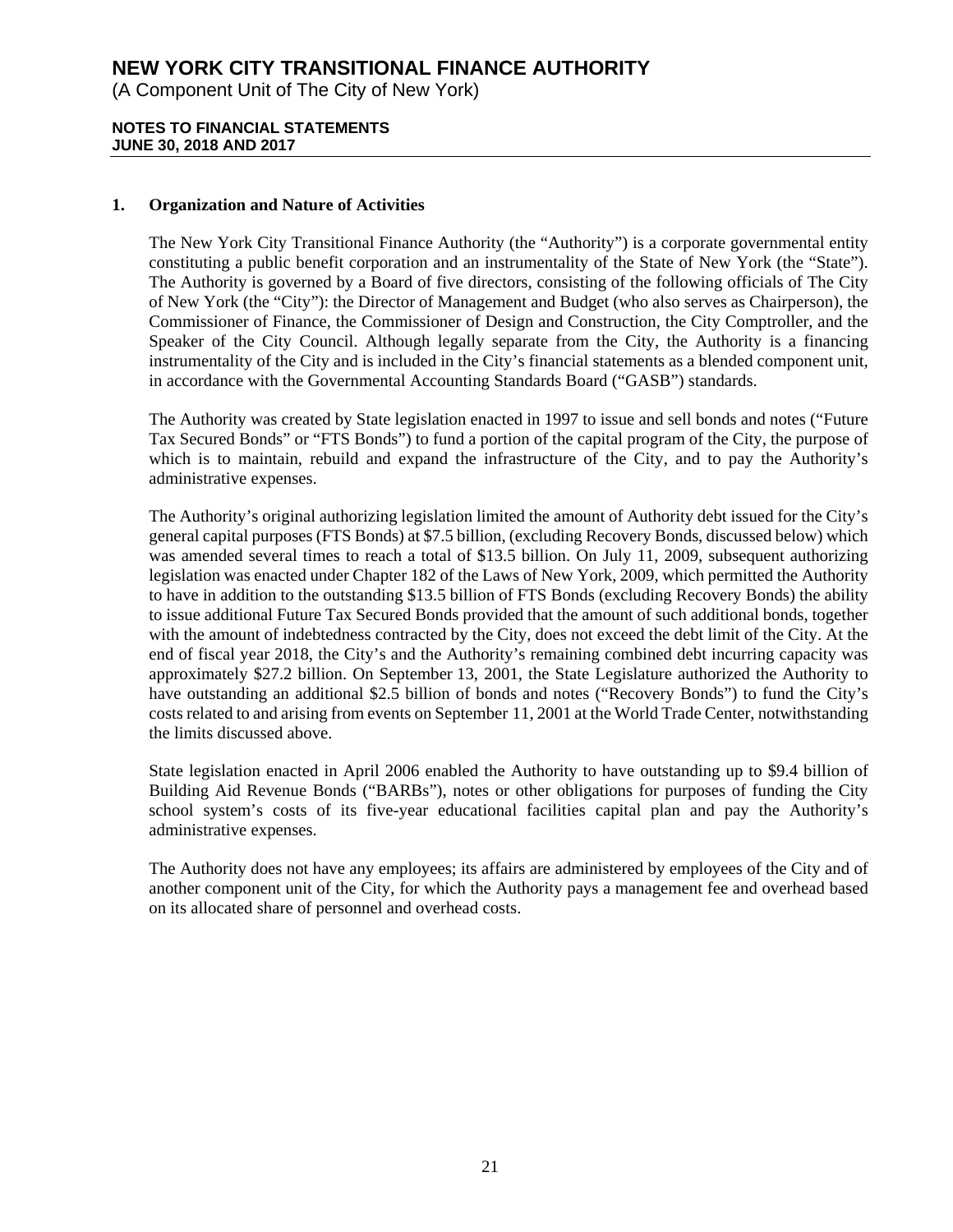(A Component Unit of The City of New York)

## **NOTES TO FINANCIAL STATEMENTS (continued) JUNE 30, 2018 AND 2017**

## **2. Summary of Significant Accounting Policies**

A. The government-wide financial statements of the Authority, which include the statements of net position (deficit) and the statements of activities, are presented to display information about the reporting entity as a whole, in accordance with GASB standards. The statements of net position (deficit) and the statements of activities are prepared using the economic resources measurement focus and the accrual basis of accounting. Revenues are recorded when earned and expenses are recorded when a liability is incurred, regardless of the timing of the related cash flows.

The Authority's governmental funds financial statements (general, capital projects and debt service funds) are presented using the current financial resources measurement focus and the modified accrual basis of accounting. Revenue is recognized when it becomes susceptible to accrual, which is when it becomes both measurable and available to finance expenditures in the current fiscal period. Revenues are considered available if received within two months after the fiscal year end. Expenditures are recognized when the related liability is incurred, except for principal and interest on bonds payable and liabilities on arbitrage rebate payable, which are recognized when due.

The Authority uses five governmental funds for reporting its activities: (1) a general fund ("GF"), (2) a building aid revenue bonds capital projects fund ("BARBs CPF"), (3) a future tax secured bonds capital projects fund ("FTS Bonds CPF"), (4) a building aid revenue bonds debt service fund ("BARBs DSF"), and (5) a future tax secured bonds debt service fund ("FTS Bonds DSF"). The two capital project funds account for resources to be transferred to the City's capital programs in satisfaction of amounts due to the City and the two debt service funds account for the accumulation of resources for payment of principal and interest on outstanding debts. The general fund accounts for and reports all financial resources not accounted for in the capital and debt service funds, including the Authority's administrative expenses.

B. Fund balances are classified as either: 1) nonspendable, 2) restricted, or 3) unrestricted. Unrestricted fund balance is further classified as: (a) committed, (b) assigned, or (c) unassigned.

Fund balance that cannot be spent because it is not in spendable form is defined as nonspendable. Resources constrained for debt service or redemption in accordance with TFA's Trust Indenture, (the "Indenture") are classified as restricted on the statements of net position (deficit) and the governmental funds balance sheets.

The Board of Directors of the Authority (the "Board") constitutes the Authority's highest level of decision-making authority and resolutions adopted by the Board that constrain fund balances for a specific purpose are accounted for and reported as committed for such purpose unless and until a subsequent resolution altering the commitment is adopted by the Board.

Fund balances which are constrained for use for a specific purpose based on the direction of any officer of the Authority duly authorized under its bond indenture to direct the movement of such funds are accounted for and reported as assigned for such purpose, unless or until a subsequent authorized action by the same or another duly authorized officer, or by the Board, is taken which removes or changes the assignment. Authorized officers allowed to assign funds are comprised of the Executive Director, Comptroller, Treasurer, Secretary, Deputy Comptroller, Assistant Secretaries and Assistant Treasurer.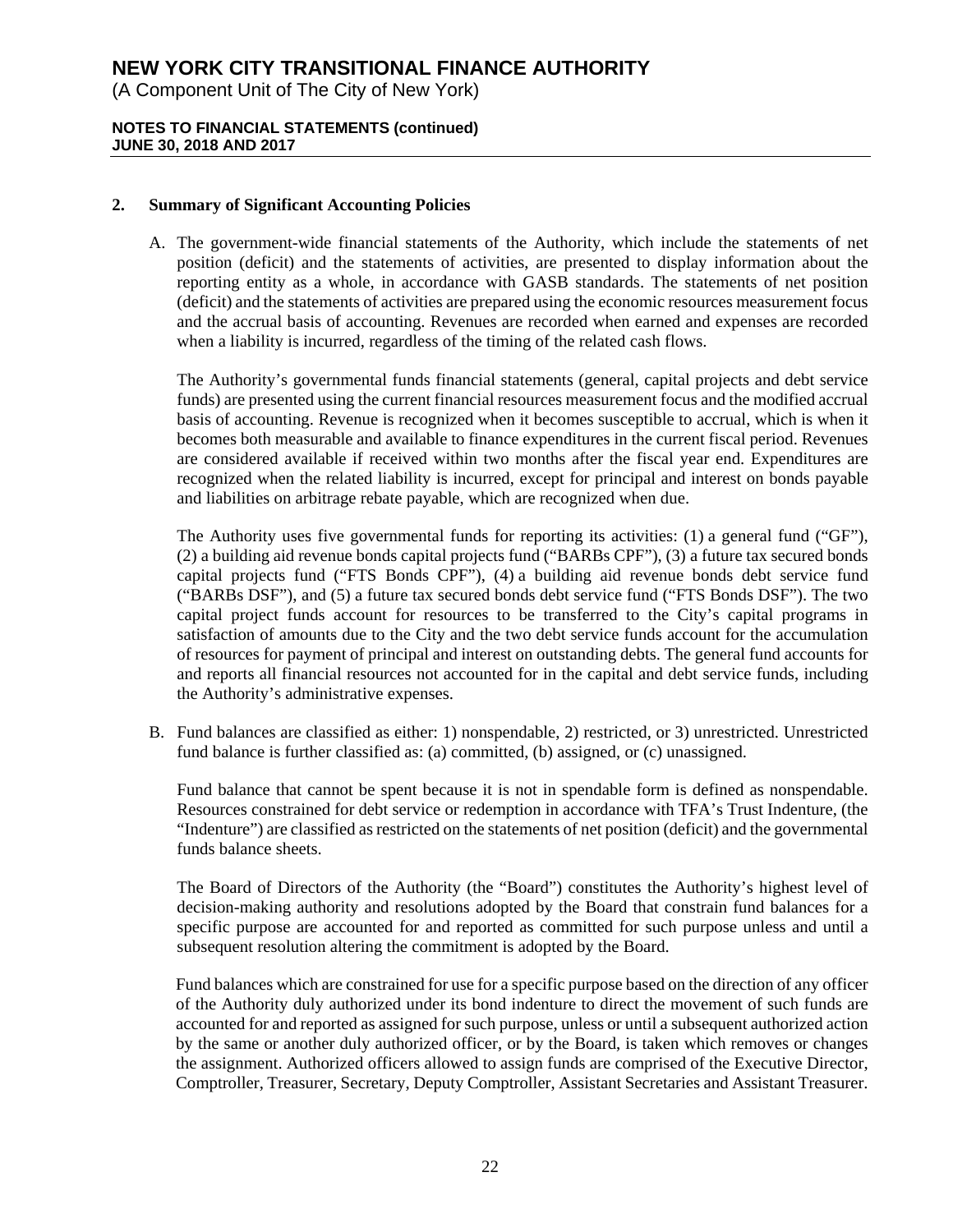(A Component Unit of The City of New York)

## **NOTES TO FINANCIAL STATEMENTS (continued) JUNE 30, 2018 AND 2017**

## **2. Summary of Significant Accounting Policies (continued)**

When both restricted and unrestricted resources are available for use for a specific purpose, it is the Authority's policy to use restricted resources first then unrestricted resources as they are needed. When committed, assigned, or unassigned resources are available for use for a specific purpose, it is the Authority's policy to use committed resources first, then assigned resources, and then unassigned resources as they are needed.

 Resources constrained for debt service or redemption in accordance with the Authority's Indenture are classified as restricted on the statements of net position (deficit) and the governmental funds balance sheets.

- C. Bond and bond anticipation note premiums and discounts are capitalized and amortized over the lives of the related debt using the interest method in the government-wide financial statements. The governmental funds financial statements recognize the premiums and discounts, as well as debt issuance costs, during the current period. Bond premiums and discounts are presented as additions or reductions to the face amount of the bonds payable. Bond issuance costs are recognized in the period incurred both on the government-wide and governmental funds financial statements.
- D. Deferred bond refunding costs represent the accounting loss incurred in a current or advance refunding of outstanding bonds and are reported as a deferred outflow of resources on the government-wide financial statements. The deferred bond refunding costs are amortized over the shorter of the remaining life of the old debt or the life of the new debt.
- E. Interest expense is recognized on the accrual basis in the government-wide financial statements. Interest expenditures are recognized when bond interest is due in the governmental funds financial statements.
- F. The Authority receives the City personal income taxes, imposed pursuant to the State law and collected on behalf of the Authority by the State, to service its future tax secured debt and pay a portion of its administrative expenses. Funds for FTS Bonds debt service are required to be set aside prior to the due date of the principal and interest. Personal income taxes in excess of amounts needed to pay debt service and administrative expenses of the Authority are available to be remitted to the City. In fiscal years 2018 and 2017, the Authority received unrestricted grants for future debt service payments and reduced the amount of PIT retained for such purpose as described in Note 6.
- G. The Authority receives building aid payments by the State, subject to State annual appropriation, pursuant to the assignment by the City of the building aid payments to the Authority to service its building aid revenue bonds and pay a portion of its administrative expenses. Due to the City's continuing involvement necessary for the collection of the building aid, this assignment is considered a collateralized borrowing between the City and the Authority pursuant to GASB standards. The Authority reports, on its statements of net position (deficit), an asset (Due from New York City future State building aid) representing the cumulative amount it has distributed to the City for the educational facilities capital plan, net of the cumulative amount of building aid it has retained. On the fund financial statements, the distributions to the City for its educational facilities capital program are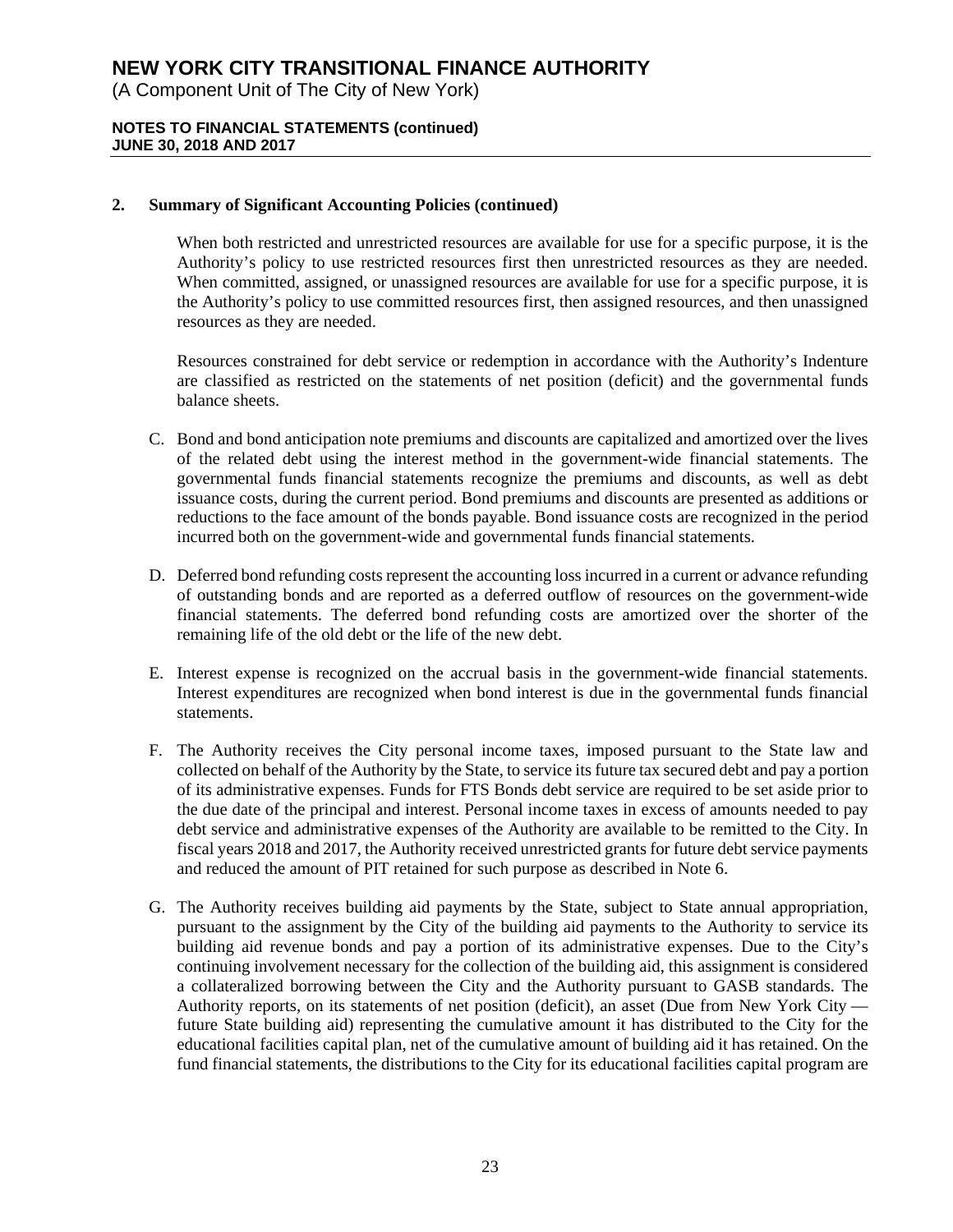(A Component Unit of The City of New York)

## **NOTES TO FINANCIAL STATEMENTS (continued) JUNE 30, 2018 AND 2017**

## **2. Summary of Significant Accounting Policies (continued)**

reported as other financing (uses) of funds. Building aid retained by the Authority is treated as an other financing sources as the amount retained is accounted for as a repayment of the amounts loaned to the City. During the years ended June 30, 2018 and 2017, the Authority retained \$687 million and \$576 million, respectively, of State building aid to be used for BARBs debt service and its administrative expenses.

H. To maintain the exemption from Federal income tax on interest of bonds issued by the Authority, the Authority is required to rebate amounts to the Federal government pursuant to Section 148 of the Internal Revenue Code of 1986, as amended (the "Code"). The Code requires the payment to the United States Treasury of the excess of the amount earned on all obligations over the amount that would have been earned if the gross proceeds of the issue were invested at a rate equal to the yield on the issue, together with any earnings attributable to such excess. Construction funds, debt service funds or any other funds or accounts funded with proceeds of such bonds, including earnings, or pledged to or expected to be used to pay interest on such bonds are subject to this requirement. Payment is to be made after the end of the fifth bond year and after every fifth bond year thereafter, and within 60 days after retirement of the bonds. The Authority was not required to make an arbitrage rebate payment in fiscal years 2018 and 2017.

The Authority receives a subsidy from the United States Treasury due to the Authority's issuance of taxable Build America Bonds ("BABs") and taxable Qualified School Construction Bonds ("QSCBs") under the American Recovery and Reinvestment Act of 2009. This subsidy is recognized when the related bond interest is reported. On the statements of net position (deficit), the amount of the subsidy related to the accrued bond interest is reported as a receivable at year end, while in the governmental funds balance sheets where no bond interest is reported as payable until due, a subsidy receivable is not reported.

I. Recent Accounting Pronouncements:

As a component unit of the City, the Authority implements new GASB standards in the same fiscal year as they are implemented by the City. The following are discussions of the standards requiring implementation in the current year and standards which may impact the Authority in future years.

- In November 2016, GASB issued Statement No. 83, *Certain Asset Retirement Obligations*, ("GASB 83"). GASB 83 addresses accounting and financial reporting for certain asset retirement obligations. This statement establishes criteria for determining the timing and pattern of recognition of a liability and corresponding deferred outflow of resources for asset retirement obligations. The requirements of GASB 83 are effective for fiscal years beginning after June 15, 2018. The adoption of GASB 83 did not have an impact on TFA's financial statements as it has no such obligations.
- In January 2017, GASB issued Statement No. 84, *Fiduciary Activities*, ("GASB 84"). The objective of GASB 84 is to improve guidance regarding the identification of fiduciary activities for accounting and financial reporting purposes and how those activities should be reported. The requirements of GASB 84 are effective for fiscal years beginning after December 15, 2018. TFA has not completed the process of evaluating GASB 84, but does not expect it to have an impact on TFA's financial statements, as it does not enter into fiduciary activities.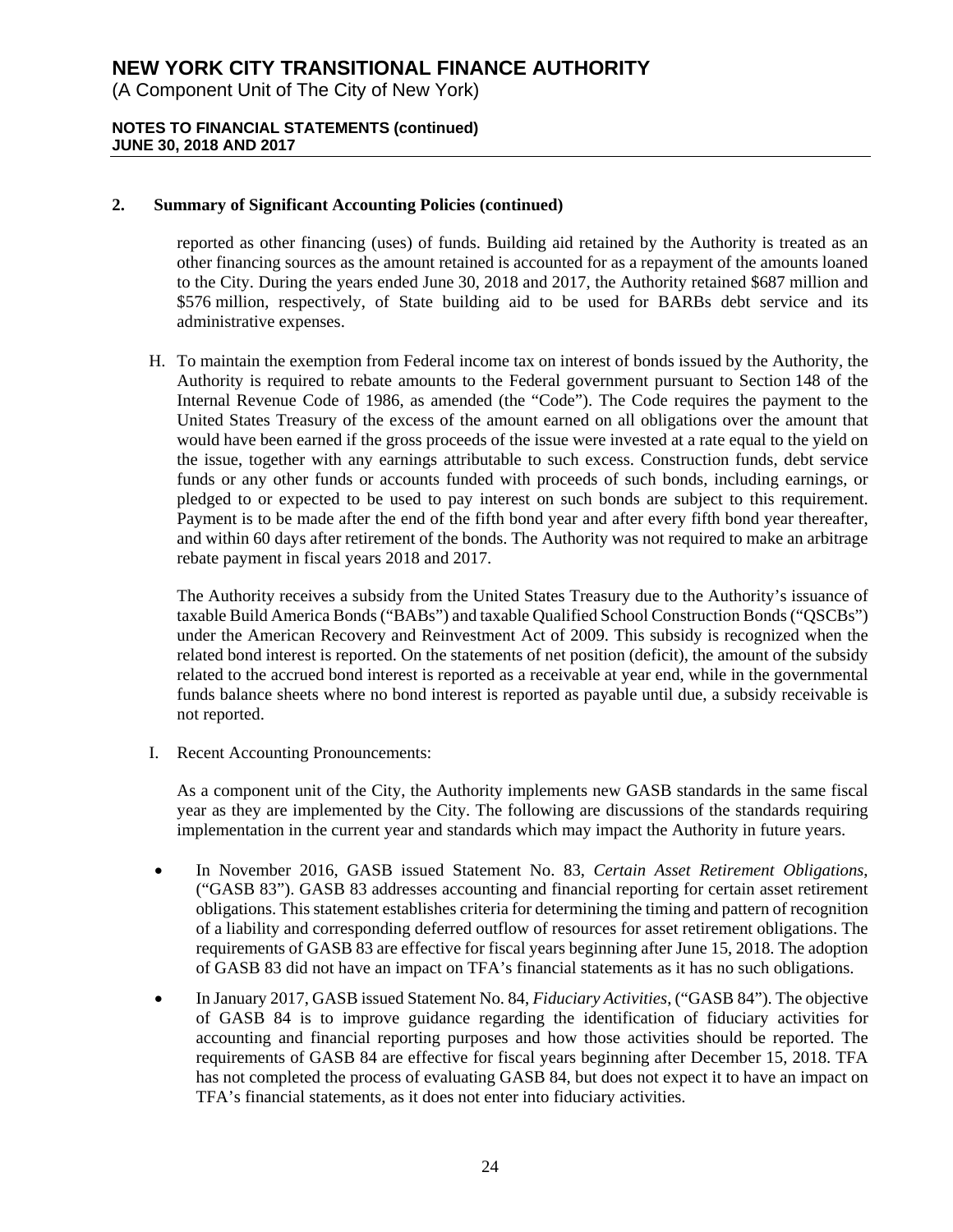(A Component Unit of The City of New York)

## **NOTES TO FINANCIAL STATEMENTS (continued) JUNE 30, 2018 AND 2017**

## **2. Summary of Significant Accounting Policies (continued)**

- In May 2017, GASB issued Statement No. 86, *Certain Debt Extinguishment Issues,* ("GASB 86"). The primary objective of GASB 86 is to improve consistency in accounting and financial reporting for in-substance defeasance of debt by providing guidance for transactions in which cash and other monetary assets are acquired with only existing resources – resources other than the proceeds of refunding debt. This statement also improves accounting and financial reporting for prepaid insurance on debt that is extinguished. The requirements of GASB 86 are effective for fiscal years beginning after June 15, 2017. The adoption of GASB 86 did not have an impact on TFA's financial statements as it has not entered into such defeasances.
- In June 2017, GASB issued Statement No. 87, *Leases*, ("GASB 87"). The objective of GASB 87 is to improve accounting and financial reporting for leases by governments. This statement increases the usefulness of governments' financial statements by requiring recognition of certain lease assets and liabilities for leases that previously were classified as operating leases and recognized as inflows of resources or outflows of resources based on the payment provisions of the contract. It establishes a single model for lease accounting based on the foundational principle that leases are financings of the right to use an underlying asset. Under this statement, a lessee is required to recognize a lease liability and an intangible right-to-use lease asset, and a lessor is required to recognize a lease receivable and a deferred inflow of resources, thereby enhancing the relevance and consistency of information about governments' leasing activities. TFA has not completed the process of evaluating GASB 87, but does not expect it to have an impact on TFA's financial statements, as it does not enter into any lease agreements.
	- In March 2018, GASB issued Statement No. 88, *Certain Disclosures Related to Debt, including Direct Borrowings and Direct Placements,* ("GASB 88"). The objective of GASB 88 is to improve consistency in the information that is disclosed in notes to government financial statements related to debt by defining debt for the purpose of note disclosure and establishes additional note disclosure requirements related to debt obligations of governments, including direct borrowing and direct placements. The requirements of GASB 88 are effective for fiscal years beginning after June 15, 2018. TFA has not completed the process of evaluating GASB 88, but does not expect it to have a significant impact on TFA's financial statements.
	- In June 2018, GASB issued Statement No. 89, *Accounting for Interest Cost Incurred before the End of a Construction Period,* ("GASB 89"). The objectives of GASB 89 are to enhance the relevance and comparability of information about capital assets and cost of borrowing for a reporting period and to simplify accounting for certain interest costs by requiring interest costs incurred before the end of a construction period to be recognized as an expense/expenditure in governmental fund and government-wide financial statements. The requirements of GASB 89 are effective for fiscal years beginning after December 15, 2019. TFA has not completed the process of evaluating GASB 89, but does not expect it to have an impact on TFA's financial statements.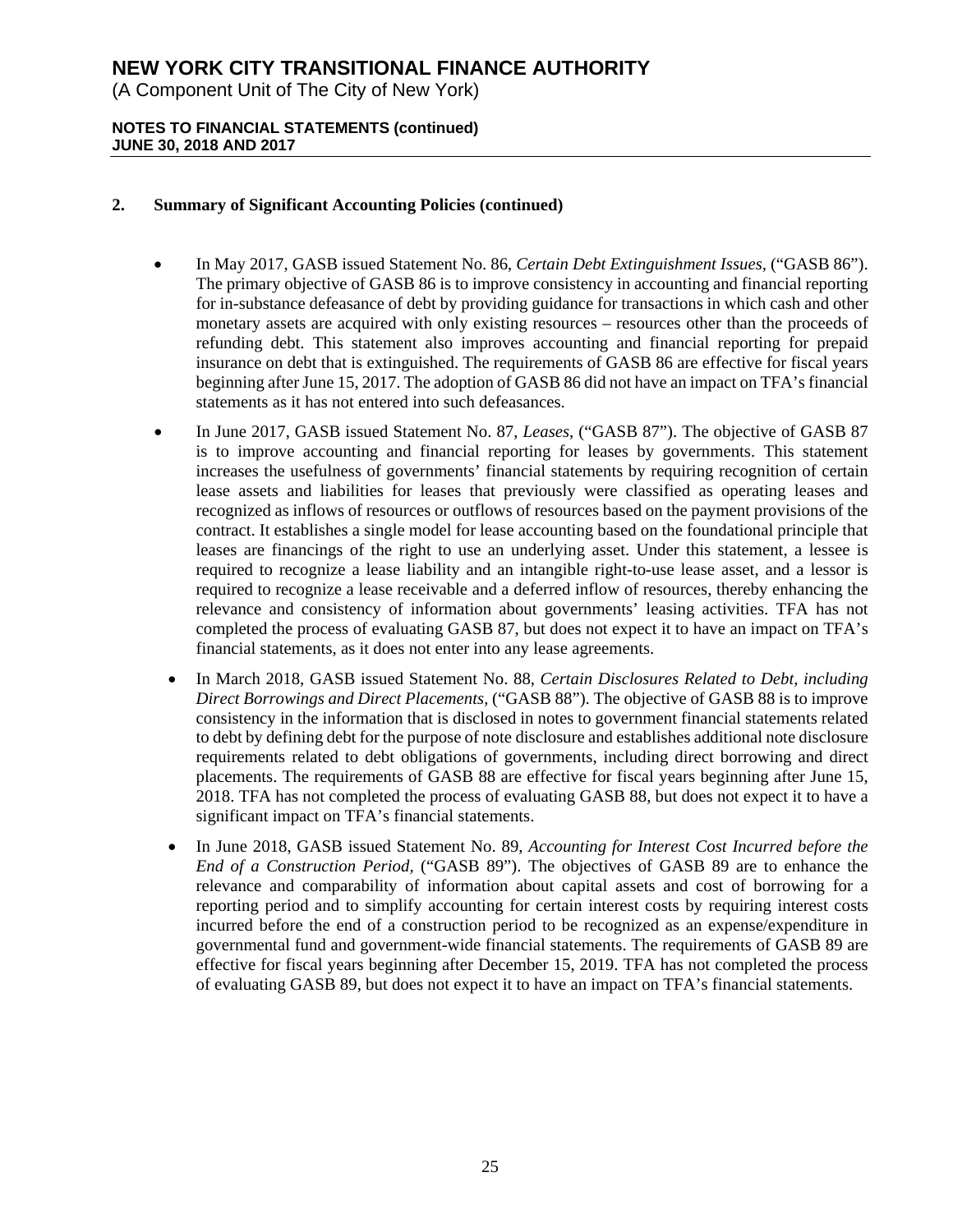(A Component Unit of The City of New York)

## **NOTES TO FINANCIAL STATEMENTS (continued) JUNE 30, 2018 AND 2017**

## **2. Summary Of Significant Accounting Policies (continued)**

J. The preparation of financial statements in accordance with accounting principles generally accepted in the United States of America requires the Authority's management to make estimates and assumptions in determining the reported amounts of assets, deferred outflow of resources, liabilities and deferred inflow of resources, disclosure of contingent assets and liabilities as of the date of the financial statements, and the reported amounts of revenues and expenditures/expenses during the reporting period. Actual results could differ from those estimates.

### **3. Cash And Cash Equivalents**

The Authority's cash and cash equivalents as of June 30, 2018 and 2017 were as follows:

|                                              | 2018                           |                | 2017      |  |  |
|----------------------------------------------|--------------------------------|----------------|-----------|--|--|
|                                              |                                | (in thousands) |           |  |  |
| <b>Restricted cash and cash equivalents:</b> |                                |                |           |  |  |
| Cash                                         | \$<br>$\overline{\mathcal{A}}$ | \$             |           |  |  |
| Cash equivalents (see Note 4)                | 916,994                        |                | 1,806,766 |  |  |
| Total restricted cash and cash equivalents   | 916,998                        |                | 1,806,773 |  |  |
| Unrestricted cash and cash equivalents:      |                                |                |           |  |  |
| Cash                                         | 250                            |                | 193       |  |  |
| Cash equivalents (see Note 4)                | 9,329                          |                | 90,059    |  |  |
| Total unrestricted cash and cash equivalents | 9,579                          |                | 90,252    |  |  |
| Total cash and cash equivalents              | 926,577                        | S              | 1.897.025 |  |  |

As of June 30, 2018 and 2017, the Authority's restricted cash and cash equivalents consisted of bank deposits, money market funds, and securities of government sponsored enterprises held by the Authority's Trustee in the Trustee's name.

As of June 30, 2018 and 2017, the Authority's unrestricted cash and cash equivalents consisted of bank deposits, money market funds and securities of government sponsored enterprises held by the Authority's Trustee in the Trustee's name.

As of June 30, 2018 and 2017, the carrying amounts and bank balances of bank deposits were \$254 thousand and \$200 thousand, respectively. These deposits were covered by the Federal Deposit Insurance Corporation.

The Authority's investments classified as cash equivalents included U.S. Government Securities and Commercial Paper that have an original maturity date of 90 days or less from the date of purchase. The Authority values those investments at fair value (see Note 4 below for a discussion of the Authority's investment policy).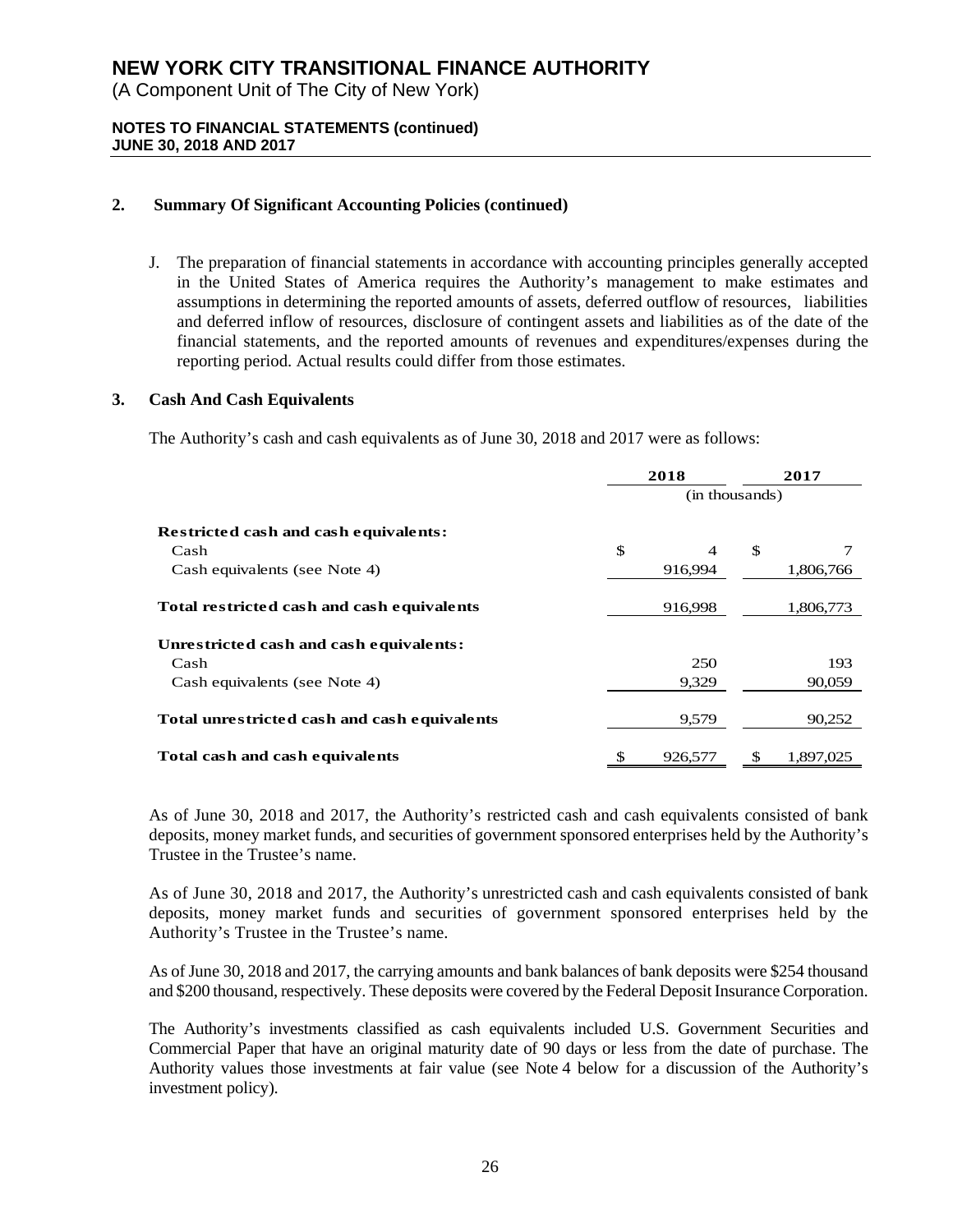(A Component Unit of The City of New York)

## **NOTES TO FINANCIAL STATEMENTS (continued) JUNE 30, 2018 AND 2017**

## **4. Investments**

Each account of the Authority that is held pursuant to the Indenture between the Authority and its Trustee, as amended and as restated December 1, 2010, (the "Indenture") may be invested in securities or categories of investments that are specifically enumerated as permitted investments for such account pursuant to the Indenture.

The Authority's investments, including cash equivalents, as of June 30, 2018 and 2017 were as follows:

|                                                         | 2018            | 2017            |
|---------------------------------------------------------|-----------------|-----------------|
|                                                         | (in thousands)  |                 |
| Restricted investments and cash equivalents:            |                 |                 |
| Money market funds                                      | \$<br>13,005    | \$<br>11,336    |
| Federal Home Loan Bank discount notes                   |                 |                 |
| (Maturing within one year)                              | 805,019         | 830,054         |
| Federal Home Loan Mortgage Corporation discount notes   |                 |                 |
| (Maturing within one year)                              |                 | 170,934         |
| Federal National Mortgage Association discount notes    |                 |                 |
| (Maturing within one year)                              |                 | 139,208         |
| U.S. Treasuries                                         |                 |                 |
| (Maturing within one year)                              | 366,721         | 93,259          |
| U.S. Treasuries                                         |                 |                 |
| (Maturing within five to ten years)                     | 92,386          | 55,404          |
| Commercial paper                                        |                 |                 |
| (Maturing within one year)                              | 515,571         | 1,253,198       |
| Total restricted investments and cash equivalents       | 1,792,702       | 2,553,393       |
| Less: amounts reported as restricted cash equivalents   | (916, 994)      | (1,806,766)     |
| <b>Total restricted investments</b>                     | \$<br>875,708   | \$<br>746,627   |
| Unrestricted investments and cash equivalents:          |                 |                 |
| Money market funds                                      | \$<br>9,329     | \$<br>11,038    |
| Federal Home Loan Bank discount notes                   |                 |                 |
| (Maturing within one year)                              | 2,469,622       | 1,056,362       |
| Federal Home Loan Mortgage Corporation discount notes   |                 |                 |
| (Maturing within one year)                              |                 | 929,722         |
| Federal National Mortgage Association discount notes    |                 |                 |
| (Maturing within one year)                              |                 | 14,091          |
| Total unrestricted investments and cash equivalents     | 2,478,951       | 2,011,213       |
| Less: amounts reported as unrestricted cash equivalents | (9,329)         | (90,059)        |
|                                                         |                 |                 |
| <b>Total unrestricted investments</b>                   | \$<br>2,469,622 | \$<br>1,921,154 |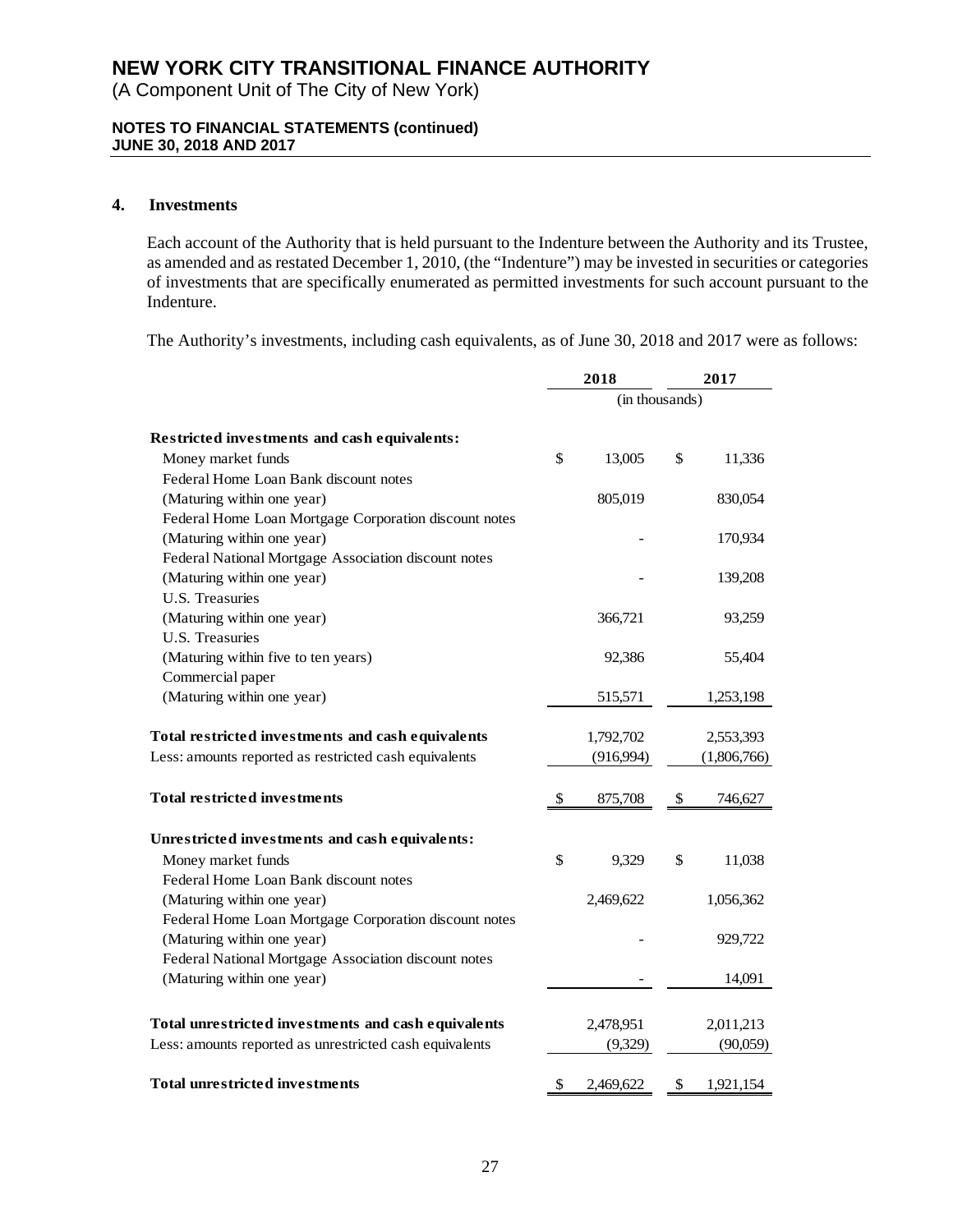(A Component Unit of The City of New York)

### **NOTES TO FINANCIAL STATEMENTS (continued) JUNE 30, 2018 AND 2017**

### **4. Investments (continued)**

## **Fair Value Hierarchy**

The Authority categorizes its fair value measurements within the fair value hierarchy established by generally accepted accounting principles. The hierarchy is based on the valuation inputs used to measure fair value of the assets. Level 1 inputs are quoted prices in an active market for identical assets; Level 2 inputs are significant other observable inputs; and Level 3 inputs are significant unobservable inputs.

The Authority has the following recurring fair value measurements as of June 30, 2018 and 2017:

- Money Market Funds of \$22.3 million and \$22.4 million, respectively, are valued based on various market and industry inputs (Level 2 inputs).
- U.S. Treasury securities of \$459.1 million and \$148.7 million, respectively, are valued using a matrix pricing model (Level 2 inputs).
- U.S. Agencies securities of \$3.3 billion and \$3.1 billion, respectively, are valued using a matrix pricing model (Level 2 inputs).
- Commercial paper of \$515.6 million and \$1.3 billion, respectively, are valued using a matrix pricing model (Level 2 inputs).

**Custodial Credit Risk** — Is the risk that, in the event of the failure of the custodian, the Authority may not be able to recover the value of its investments or collateral securities that are in the possession of an outside party. All investments are held in the Trustee's name by the Trustee.

**Credit Risk** — The Authority's investments are primarily government-sponsored enterprise discount notes and commercial paper. All commercial paper held by the Authority is non-asset backed commercial paper and is rated A-1 by Standard Poor's Rating Services and P1 by Moody's Investor Services.

**Interest Rate Risk** — Substantially all of the Authority's investments mature in one year or less. Investments with longer term maturities are not expected to be liquidated prior to maturity, thereby limiting exposure from rising interest rates.

**Concentration of Credit Risk —** Concentration of credit risk is the risk of loss attributed to the magnitude of TFA's investments in a single issuer (5% or more). TFA's investment policy places no limit on the amount TFA may invest in any one issuer of eligible government obligations as defined in the Indenture. As of June 30, 2018, TFA's investments were in eligible U.S. Government sponsored entities and commercial paper. These are 88% and 12% of TFA total investments, respectively.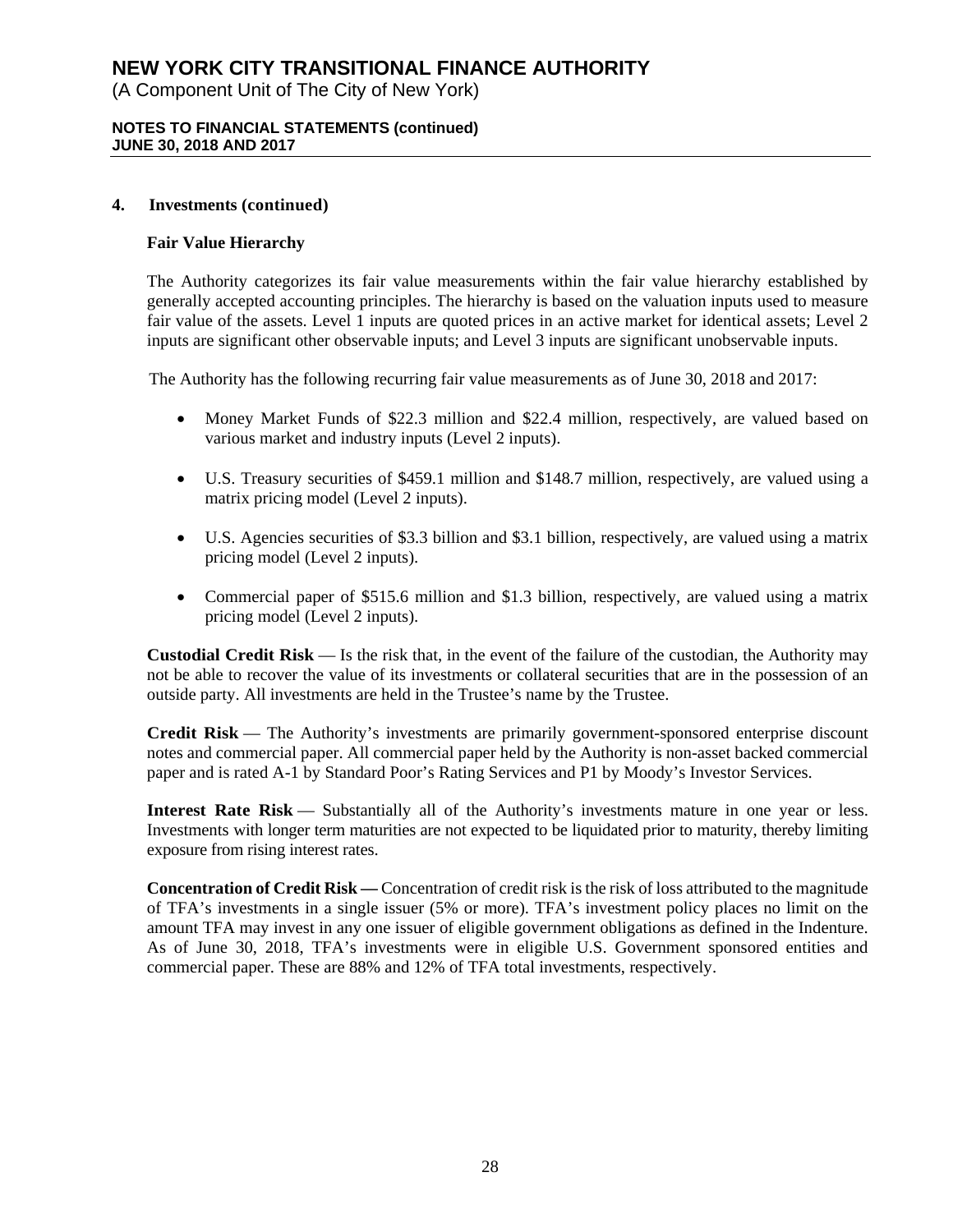(A Component Unit of The City of New York)

## **NOTES TO FINANCIAL STATEMENTS (continued) JUNE 30, 2018 AND 2017**

## **5. Long-Term Liabilities**

Pursuant to the New York City Transitional Finance Authority Act (the "Act"), as amended, the Authority is authorized to have outstanding \$13.5 billion of FTS Bonds, excluding Recovery Bonds. In addition, Chapter 182 permits the Authority to issue additional Future Tax Secured Bonds provided that the amount of such additional bonds, together with the amount of indebtedness contracted by the City, does not exceed the debt limit of the City. As of June 30, 2018, the City's and the Authority's remaining combined debt-incurring capacity was approximately \$27.2 billion. The Authority is also authorized to have outstanding \$2.5 billion of Recovery Bonds and notes to pay costs arising from the World Trade Center attack on September 11, 2001.

The Indenture permits the Authority to issue Senior and Subordinate FTS Bonds which consists of Recovery Bonds, BABs, QSCBs, and other parity debt. As of June 30, 2018 and 2017, the Authority had \$787.8 million and \$989.8 million, respectively, of Senior bonds outstanding. The Authority is authorized to issue Senior FTS Bonds in an amount not to exceed \$12 billion in outstanding principal and subject to a \$330 million limit on quarterly debt service. Subordinate FTS Bonds outstanding as of June 30, 2018 and 2017, were \$34.6 billion and \$31.8 billion, respectively. Total FTS Bonds outstanding at June 30, 2018 and 2017, were \$35.4 billion and \$32.8 billion, respectively.

In fiscal year 2018, the changes in FTS long-term debt were as follows:

|                                            | Balance at<br>June 30, 2017 |    | Additions<br>(in thousands) |      | <b>Deletions</b> | Balance at<br>June 30, 2018 |
|--------------------------------------------|-----------------------------|----|-----------------------------|------|------------------|-----------------------------|
| <b>Senior FTS Bonds</b>                    | \$<br>989,775               | S  |                             | - \$ | $(201, 950)$ \$  | 787,825                     |
| Subordinate FTS Bonds:                     |                             |    |                             |      |                  |                             |
| Recovery Bonds                             | 800,165                     |    |                             |      | (118, 025)       | 682,140                     |
| Parity Bonds                               | 26,929,740                  |    | 3,776,075                   |      | (811, 160)       | 29,894,655                  |
| <b>Build America Bonds</b>                 | 2,956,990                   |    |                             |      | (47,900)         | 2,909,090                   |
| <b>Qualified School Construction Bonds</b> | 1,137,340                   |    |                             |      |                  | 1,137,340                   |
| <b>Subtotal - Subordinate FTS Bonds</b>    | 31,824,235                  |    | 3,776,075                   |      | (977, 085)       | 34,623,225                  |
| Total before premiums/discounts (net)      | 32,814,010                  |    | 3,776,075                   |      | (1, 179, 035)    | 35,411,050                  |
| Premiums/(discounts)(net)                  | 2,046,234                   |    | 405,188                     |      | (214,060)        | 2,237,362                   |
| <b>Total FTS Bonds Payable</b>             | 34,860,244                  | \$ | 4,181,263                   | \$   | $(1,393,095)$ \$ | 37,648,412                  |
| Due within one year                        |                             |    |                             |      |                  | \$<br>1,352,540             |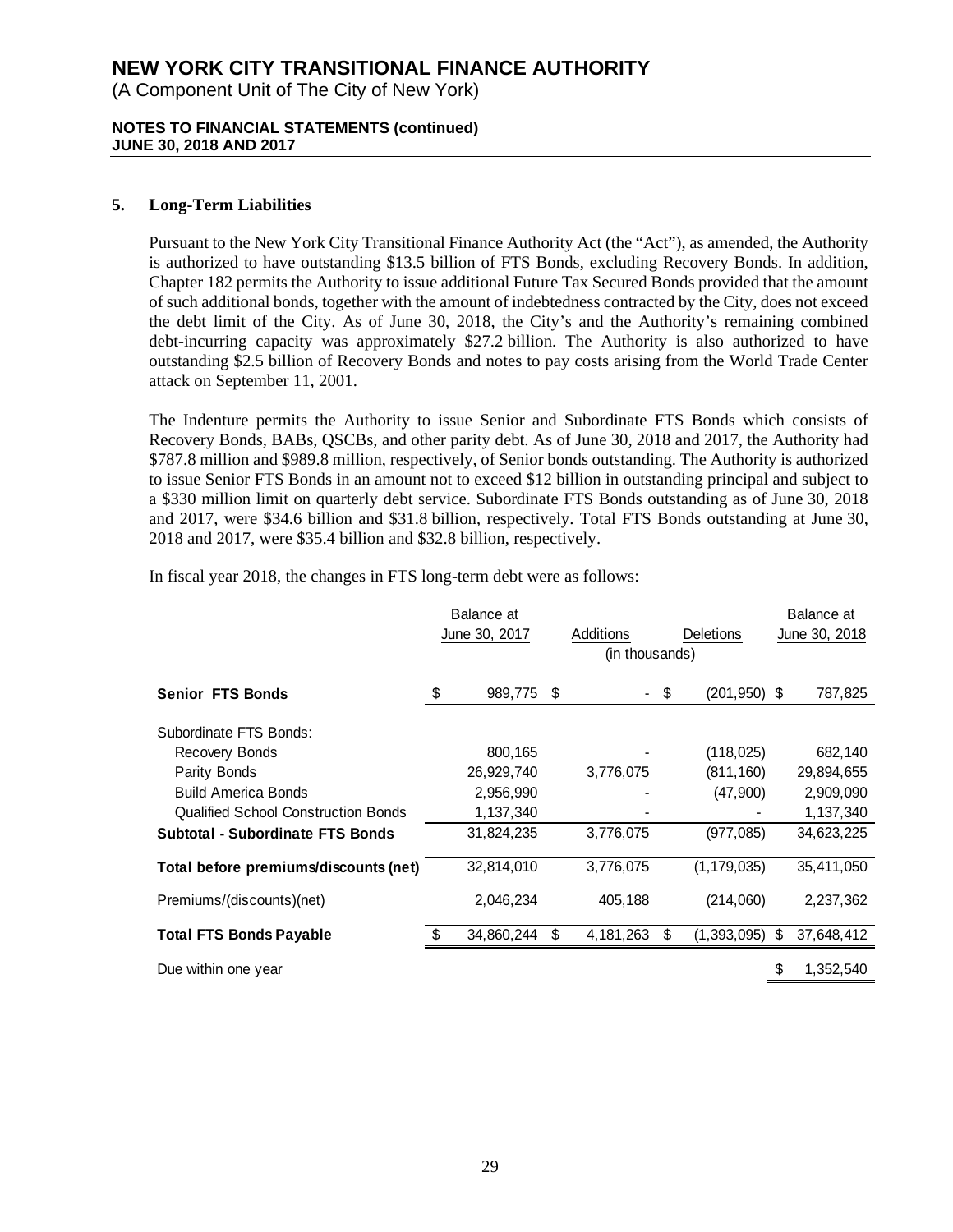(A Component Unit of The City of New York)

### **NOTES TO FINANCIAL STATEMENTS (continued) JUNE 30, 2018 AND 2017**

## **5. Long-Term Liabilities (continued)**

In fiscal year 2017, the changes in FTS long-term debt were as follows:

|                                            | Balance at<br>June 30, 2016 |      | Additions<br>(in thousands) | <b>Deletions</b> |                  |    | Balance at<br>June 30, 2017 |
|--------------------------------------------|-----------------------------|------|-----------------------------|------------------|------------------|----|-----------------------------|
| <b>Senior FTS Bonds</b>                    | \$<br>1,034,610             | - \$ |                             | - \$             | $(44, 835)$ \$   |    | 989,775                     |
| Subordinate FTS Bonds:                     |                             |      |                             |                  |                  |    |                             |
| Recovery Bonds                             | 906,425                     |      |                             |                  | (106, 260)       |    | 800,165                     |
| Parity Bonds                               | 23, 248, 795                |      | 5,233,595                   |                  | (1,552,650)      |    | 26,929,740                  |
| <b>Build America Bonds</b>                 | 2,986,555                   |      |                             |                  | (29, 565)        |    | 2,956,990                   |
| <b>Qualified School Construction Bonds</b> | 1,137,340                   |      |                             |                  |                  |    | 1,137,340                   |
| Subtotal - Subordinate FTS Bonds           | 28,279,115                  |      | 5,233,595                   |                  | (1,688,475)      |    | 31,824,235                  |
| Total before premiums/discounts (net)      | 29,313,725                  |      | 5,233,595                   |                  | (1,733,310)      |    | 32,814,010                  |
| Premiums/(discounts)(net)                  | 1,620,813                   |      | 654,664                     |                  | (229, 243)       |    | 2,046,234                   |
| <b>Total FTS Bonds Payable</b>             | 30,934,538                  | \$   | 5,888,259                   | \$               | $(1,962,553)$ \$ |    | 34,860,244                  |
| Due within one year                        |                             |      |                             |                  |                  | \$ | 1,000,260                   |

As of June 30, 2018, the interest rates on the Authority's outstanding FTS fixed rate bonds ranged from 2.00% to 5.50% on tax-exempt bonds and 1.25% to 6.27% on taxable bonds.

The Authority funds its debt service requirements for all FTS Bonds and its administrative expenses from personal income taxes collected on its behalf by the State and, under certain circumstances if it were necessary, sales taxes. Sales taxes are only available to the Authority if the amounts of personal income tax revenues fall below statutorily specified debt service coverage levels. No sales tax revenues were received or required during the fiscal years ended June 30, 2018 and 2017. The Authority remits any excess personal income tax not required for its debt service payments and its administrative expenses to the City. The Authority has no taxing power.

On June 30, 2018 and 2017, the Authority had \$4.1 billion and \$4.2 billion, respectively, of FTS variable rate bonds outstanding, consisting of \$222.4 million of Auction Rate Securities ("ARS"), \$892.8 million and \$610.9 million, respectively, of Index Rate Bonds, and \$3.0 billion and \$3.4 billion, respectively, of Variable Rate Demand Bonds ("VRDBs"). The interest rate on the ARSs is established weekly by an auction agent at the lowest clearing rate based upon bids received from broker dealers. The interest rate on the ARS cannot exceed 12%. In fiscal years 2018 and 2017, the interest rate on the ARS averaged 1.30% and .84%, respectively, and on the Index Rate Bonds 1.79% and 1.34%, respectively. The Authority's Index Rate Bonds pay interest based on a specified index. Such bonds also provide for an increased rate of interest commencing on an identified step up date if such bonds are not converted or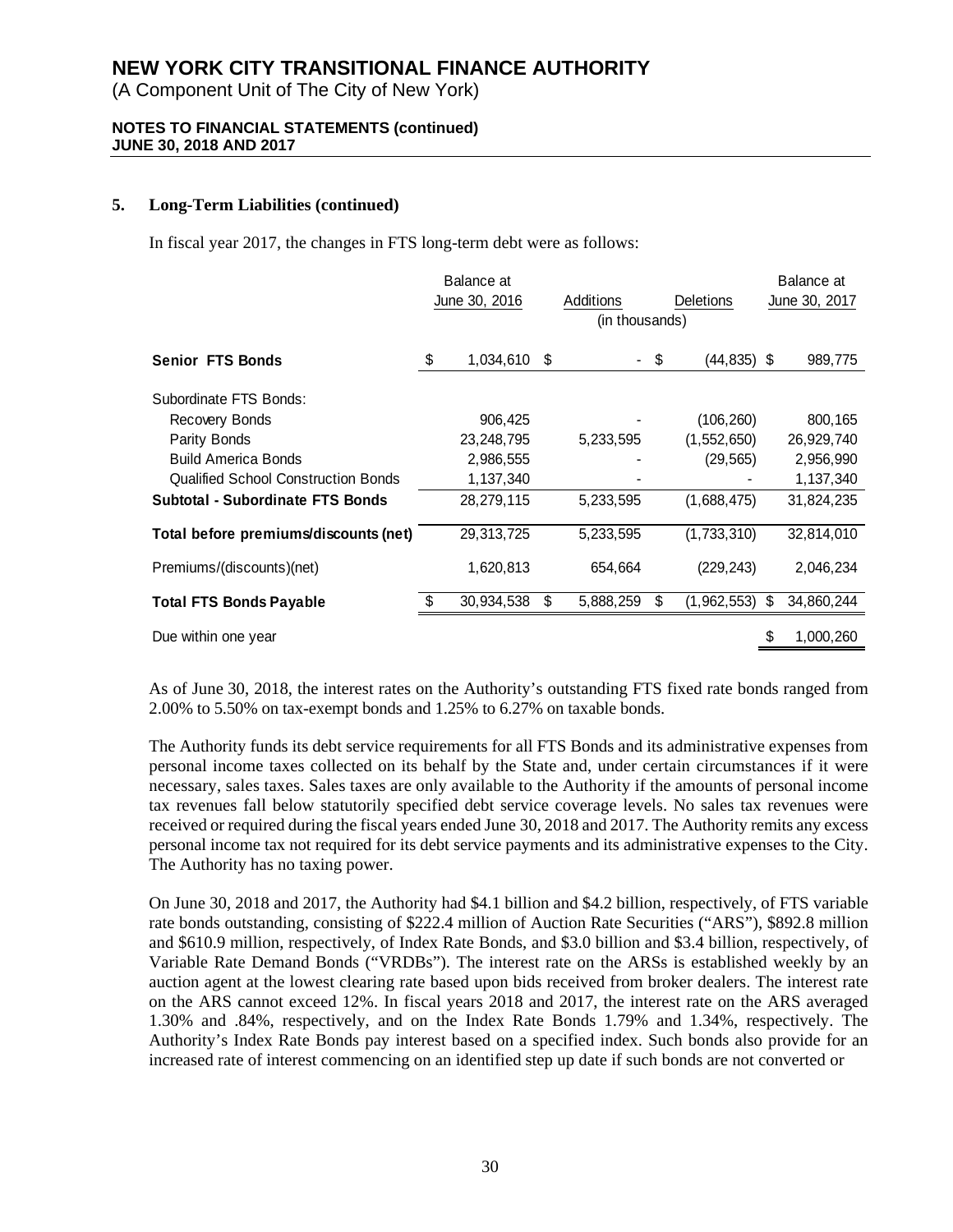(A Component Unit of The City of New York)

### **NOTES TO FINANCIAL STATEMENTS (continued) JUNE 30, 2018 AND 2017**

### **5. Long-Term Liabilities (continued)**

refunded. The VRDBs bear a daily rate, a two day rate or a weekly rate and represent the lowest rate of interest that would cause the adjustable rate bonds to have a market value equal to the principal amount. The rates cannot exceed 9% on tax-exempt bonds. In fiscal years 2018 and 2017, the VRDB rates averaged 1.15% and .77%, respectively, on tax-exempt bonds.

During fiscal year 2018, the Authority issued \$161.1 million of FTS Reoffered bonds. The proceeds from the reoffering was used for the conversion of \$198.6 million of outstanding FTS VRDBs to fixed rate bonds.

During fiscal year 2017, the Authority issued \$794.6 million of FTS bonds to refund \$862.9 million of outstanding FTS bonds. This refunding resulted in an accounting loss of \$18.3 million. The Authority in effect reduced its aggregate debt service by \$99.2 million and obtained an economic benefit of \$85.0 million.

The bonds refunded with defeasance collateral have been removed from the financial statements as a liability of the Authority. As of June 30, 2018 and 2017, the Authority had FTS Bonds refunded with defeasance collateral totaling \$13.7 billion of which \$705 million and \$1.3 billion, respectively, are still to be paid from the defeasance collateral held in the escrow accounts on deposit with the Authority's escrow Trustee.

Debt service requirements as of June 30, 2018, for FTS Bonds, including Recovery Bonds, payable to their maturity are as follows:

|                      | <b>SENIOR</b>             |         |           |              | <b>SUBORDINATE</b> |                | Total           | Total          | Total           |
|----------------------|---------------------------|---------|-----------|--------------|--------------------|----------------|-----------------|----------------|-----------------|
|                      | Principal<br>Interest (a) |         | Principal | Interest (a) |                    | Interest       | Debt Service    |                |                 |
|                      |                           |         |           |              |                    | (in thousands) |                 |                |                 |
| Year ending June 30, |                           |         |           |              |                    |                |                 |                |                 |
| 2019                 | \$                        | 12,940  | S         | 9,324        | \$<br>1,370,740    | 1,436,519<br>S | 1,383,680<br>S. | 1,445,843<br>S | \$<br>2,829,523 |
| 2020                 |                           | 3,380   |           | 8,923        | 1,425,580          | 1,390,002      | 1,428,960       | 1,398,925      | 2,827,885       |
| 2021                 |                           |         |           | 8,834        | 1,480,500          | 1,336,851      | 1,480,500       | 1,345,685      | 2,826,185       |
| 2022                 |                           |         |           | 8,834        | 1,513,230          | 1,281,880      | 1,513,230       | 1,290,714      | 2,803,944       |
| 2023                 |                           |         |           | 8,834        | 1,531,930          | 1,225,702      | 1,531,930       | 1,234,536      | 2,766,466       |
| 2024 to 2028         |                           | 455,210 |           | 36,639       | 7,010,455          | 5,269,958      | 7,465,665       | 5,306,597      | 12,772,262      |
| 2029 to 2033         |                           | 316,295 |           | 5,023        | 6,656,450          | 3,768,695      | 6,972,745       | 3,773,718      | 10,746,463      |
| 2034 to 2038         |                           |         |           |              | 6,925,245          | 2,206,376      | 6,925,245       | 2,206,376      | 9,131,621       |
| 2039 to 2043         |                           |         |           | -            | 5,523,775          | 667,752        | 5,523,775       | 667,752        | 6,191,527       |
| 2044 to 2047         |                           |         |           |              | 1,185,320          | 42,094         | 1,185,320       | 42,094         | 1,227,414       |
| Total                |                           | 787,825 | S.        | 86,411       | \$34,623,225       | \$18,625,829   | \$35,411,050    | \$18,712,240   | \$54,123,290    |

(a) The variable interest rates used in this table were 1.15% on tax-exempt bonds and 1.30% on auction bonds.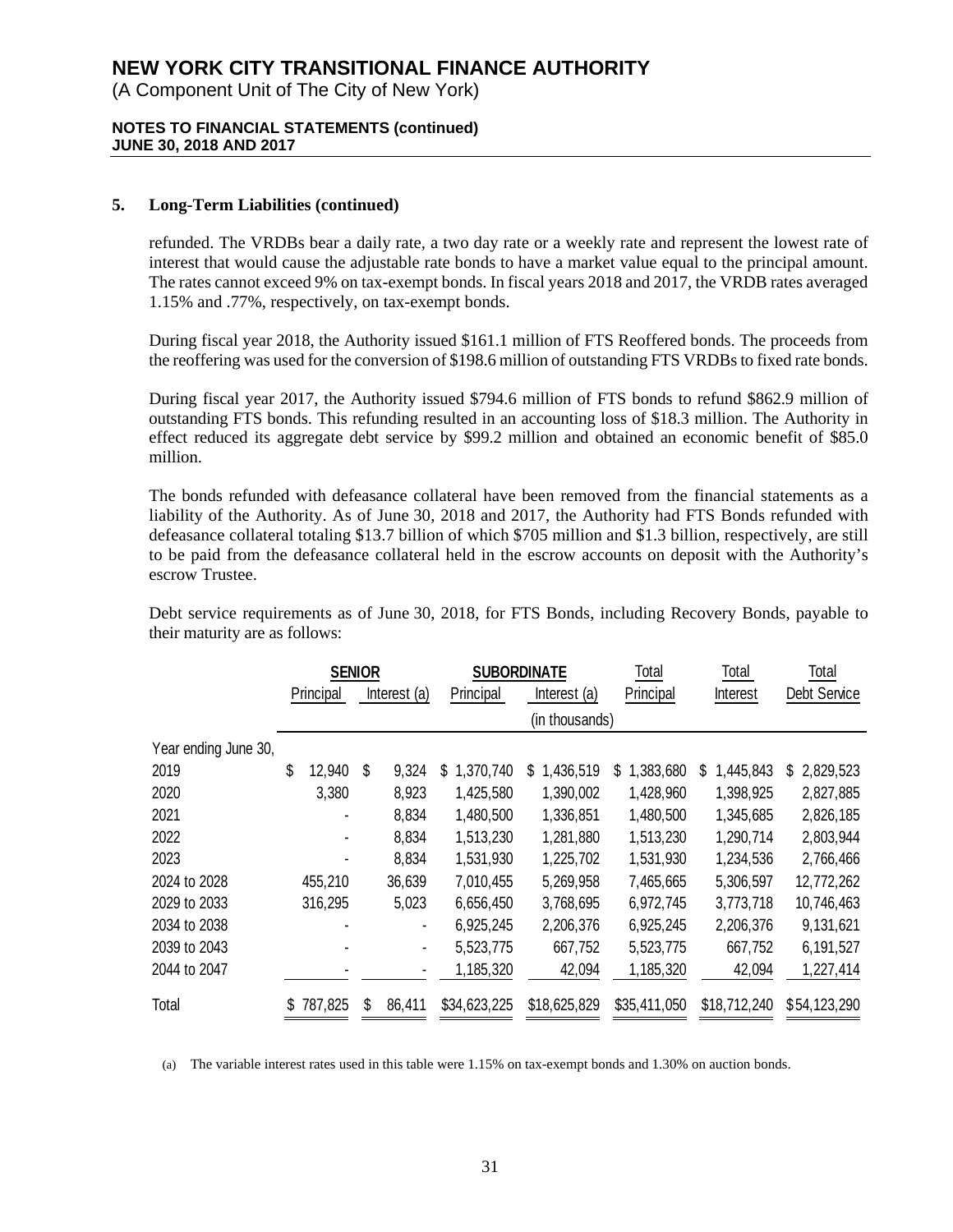(A Component Unit of The City of New York)

### **NOTES TO FINANCIAL STATEMENTS (continued) JUNE 30, 2018 AND 2017**

## **5. Long-Term Liabilities (continued)**

In addition to the Authority's authorization to issue FTS Bonds, State legislation enacted in April 2006 enables the Authority to have outstanding up to \$9.4 billion of BARBs, notes or other obligations for purposes of funding costs for the City's school system's five-year educational facilities capital plan and pay related Authority administrative expenditures. As of June 30, 2018 and 2017, the Authority had \$7.9 billion of BARBs outstanding.

Under this legislation, the BARBs are secured by the State building aid payable by the State and assigned to the Authority by the City. These State aid payments are subject to annual appropriation from the State. In accordance with the legislation and the Indenture, BARBs' bond holders do not have any right to the personal income tax revenues or sales tax revenues.

In fiscal year 2018, the changes in BARBs long-term debt were as follows:

|                                            | Balance at |               |    |                |   |                    |    | Balance at    |
|--------------------------------------------|------------|---------------|----|----------------|---|--------------------|----|---------------|
|                                            |            | June 30, 2017 |    | Additions      |   | <b>Deletions</b>   |    | June 30, 2018 |
|                                            |            |               |    | (in thousands) |   |                    |    |               |
| <b>Building Aid Revenue Bonds</b>          | \$         | 7,385,885     | -S | 2,083,255      | S | $(2,020,635)$ \$   |    | 7,448,505     |
| <b>Build America Bonds</b>                 |            | 295,750       |    |                |   |                    |    | 295,750       |
| <b>Qualified School Construction Bonds</b> |            | 200,000       |    |                |   |                    |    | 200,000       |
| Total before premiums/discounts (net)      |            | 7,881,635     |    | 2,083,255      |   | (2,020,635)        |    | 7,944,255     |
| Premiums/(discounts)(net)                  |            | 433,893       |    | 318,127        |   | (104, 403)         |    | 647,617       |
| <b>Total BARBs Payable</b>                 |            | 8,315,528     | \$ | 2,401,382      |   | $(2, 125, 038)$ \$ |    | 8,591,872     |
| Due within one year                        |            |               |    |                |   |                    | \$ | 119.835       |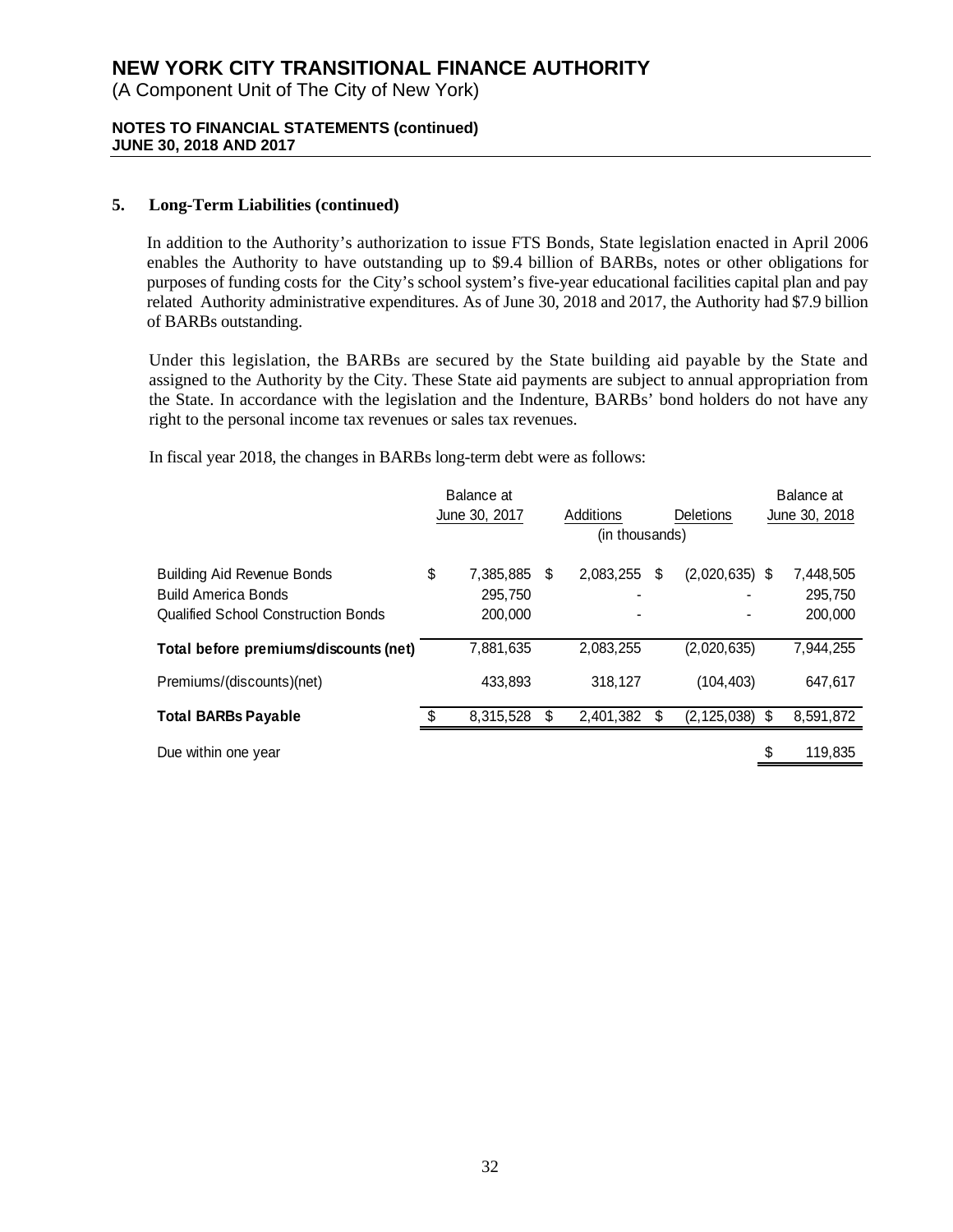(A Component Unit of The City of New York)

### **NOTES TO FINANCIAL STATEMENTS (continued) JUNE 30, 2018 AND 2017**

### **5. Long-Term Liabilities (continued)**

In fiscal year 2017, the changes in BARBs long-term debt were as follows:

|                                            | Balance at<br>June 30, 2016 |      | Additions<br>Deletions<br>(in thousands) |      |                 |  | Balance at<br>June 30, 2017 |  |  |
|--------------------------------------------|-----------------------------|------|------------------------------------------|------|-----------------|--|-----------------------------|--|--|
| Tax-exempt Bonds                           | \$<br>7,548,005             | - \$ | $\blacksquare$                           | \$   | $(162, 120)$ \$ |  | 7,385,885                   |  |  |
| <b>Build America Bonds</b>                 | 295,750                     |      |                                          |      |                 |  | 295,750                     |  |  |
| <b>Qualified School Construction Bonds</b> | 200,000                     |      |                                          |      |                 |  | 200,000                     |  |  |
| Total before premiums/discounts (net)      | 8,043,755                   |      |                                          |      | (162, 120)      |  | 7,881,635                   |  |  |
| Premiums/(discounts)(net)                  | 464.194                     |      |                                          |      | (30, 301)       |  | 433.893                     |  |  |
| <b>Total BARBs Payable</b>                 | 8,507,949                   | \$   |                                          | - \$ | $(192, 421)$ \$ |  | 8,315,528                   |  |  |
| Due within one year                        |                             |      |                                          |      |                 |  | 184,145                     |  |  |

As of June 30, 2018, the interest rates on the Authority's outstanding BARBs fixed rate bonds ranged from 2.0% to 6.0% on tax-exempt bonds and 2.0% to 7.13% on taxable bonds.

During fiscal year 2018, the Authority issued \$1.6 billion of BARBs to refund \$1.8 billion of outstanding BARBS. The refunding resulted in an accounting loss of \$20.4 million. The Authority in effect reduced its aggregate debt service by \$271.4 million and obtained an economic benefit of \$256.8 million.

The bonds refunded with defeasance collateral have been removed from the financial statements as a liability of the Authority. As of June 30, 2018, the Authority had BARBS refunded with defeasance collateral totaling \$1.8 billion of which \$220 million are still to be paid from the defeasance collateral held in the escrow accounts on deposit with the Authority's escrow Trustee.

Debt service requirements at June 30, 2018 for BARBs payable to maturity are as follows:

|                      | Principal       | Total |           |    |            |  |  |  |  |  |
|----------------------|-----------------|-------|-----------|----|------------|--|--|--|--|--|
|                      | (in thousands)  |       |           |    |            |  |  |  |  |  |
| Year ending June 30, |                 |       |           |    |            |  |  |  |  |  |
| 2019                 | \$<br>126,810   | \$    | 384.754   | \$ | 511,564    |  |  |  |  |  |
| 2020                 | 157,745         |       | 389,475   |    | 547,220    |  |  |  |  |  |
| 2021                 | 164.440         |       | 382,573   |    | 547,013    |  |  |  |  |  |
| 2022                 | 174,030         |       | 375,103   |    | 549,133    |  |  |  |  |  |
| 2023                 | 252,930         |       | 365,275   |    | 618,205    |  |  |  |  |  |
| 2024 to 2028         | 1,503,785       |       | 1,617,041 |    | 3,120,826  |  |  |  |  |  |
| 2029 to 2033         | 1,884,815       |       | 1,187,497 |    | 3,072,312  |  |  |  |  |  |
| 2034 to 2038         | 2,255,695       |       | 643,019   |    | 2,898,714  |  |  |  |  |  |
| 2039 to 2043         | 1,084,425       |       | 191,963   |    | 1,276,388  |  |  |  |  |  |
| 2044 to 2048         | 339,580         |       | 24,315    |    | 363,895    |  |  |  |  |  |
| Total                | \$<br>7,944,255 | \$    | 5,561,015 | \$ | 13,505,270 |  |  |  |  |  |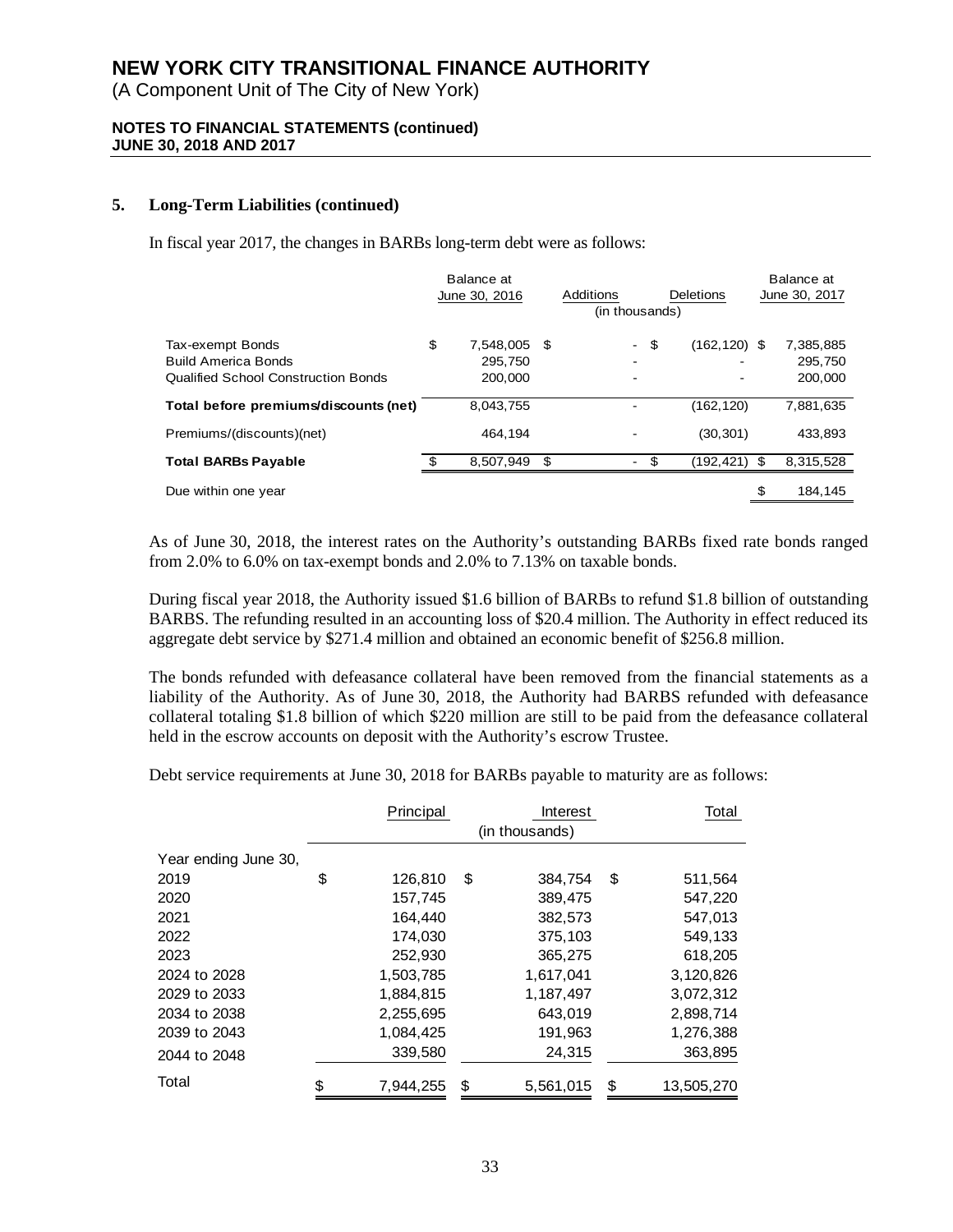(A Component Unit of The City of New York)

## **NOTES TO FINANCIAL STATEMENTS (continued) JUNE 30, 2018 AND 2017**

## **5. Long-Term Liabilities (continued)**

As of June 30, 2018 and 2017, the Authority was required to hold in its debt service accounts the following:

|                    |           | June 30, 2018  |    |          | June 30, 2017 |           |          |         |  |  |  |  |
|--------------------|-----------|----------------|----|----------|---------------|-----------|----------|---------|--|--|--|--|
|                    |           | (in thousands) |    |          |               |           |          |         |  |  |  |  |
|                    | Principal |                |    | Interest |               | Principal | Interest |         |  |  |  |  |
| Required for FTS   |           | 197,220        | -S | 380,486  | S             | 166,435   |          | 327,123 |  |  |  |  |
| Required for BARBs |           | 126,810        |    | 384,754  |               | 191,120   |          | 391,066 |  |  |  |  |
| Total              | \$        | 324,030        | S  | 765,240  | \$            | 357,555   |          | 718,189 |  |  |  |  |

The Authority held \$2.2 billion and \$1.9 billion in excess of amounts required to be retained for FTS Bonds debt service under the Indenture as of June 30, 2018 and 2017, respectively. The Authority held \$22.4 million and \$260.9 million in excess of amounts required to be retained for BARBs debt service under the Indenture as of June 30, 2018 and 2017, respectively.

## **6. Unrestricted Grants**

In fiscal year 2018, the Authority received an unrestricted grant from the City in the amount of \$2.2 billion. These funds will be used to fund future year's debt service requirements for FTS Bonds and will reduce the amount of PIT retained for such purpose. In fiscal year 2017, the Authority received an unrestricted grant from the City in the amount of \$1.9 billion. These funds were used to fund future year's debt service requirements for FTS Bonds and reduced the amount of PIT retained for such purpose. Additionally, in fiscal year 2017, the Authority received a grant from HYIC in the amount of \$112.8 million. These funds were also used toward the Authority's future debt service payments. The City grants are reported as assigned for debt service in the governmental funds balance sheets.

## **7. Administrative Costs**

The Authority's management fee, overhead and expenditures related to carrying out the Authority's duties, including remarketing and liquidity fees not funded from bond proceeds or investment earnings, are funded from the personal income taxes, building aid revenue and grant revenue.